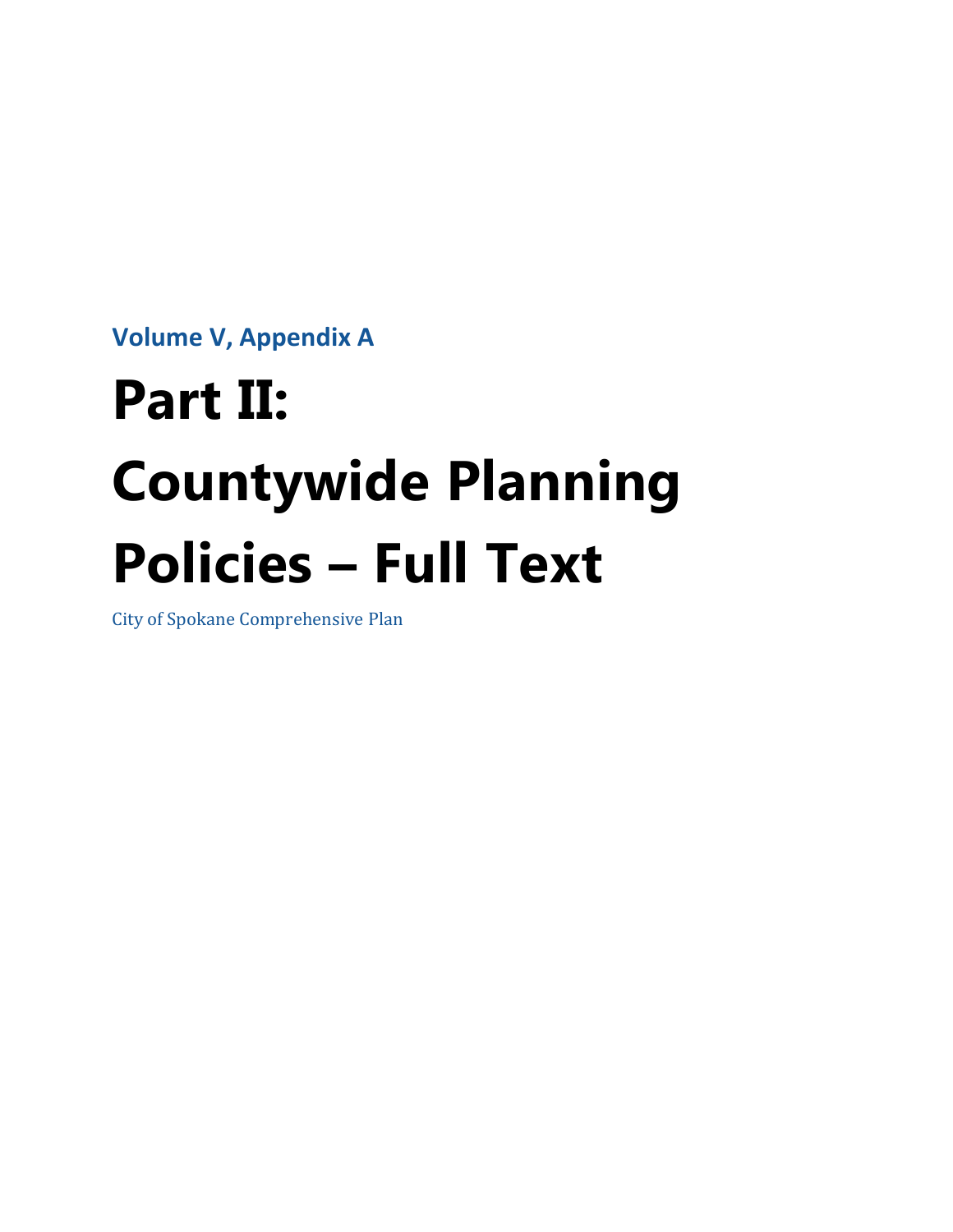*Countywide Planning Policies for Spokane County* 

 *Originally Adopted:* December 22, 1994 by Spokane Board of County Commissioners Resolution No. 94-1719

 *Distributed by:*  Spokane County Department of Building and Planning 1026 W. Broadway Avenue Spokane, WA. 99260

Growth Management Program

**2011 Printing**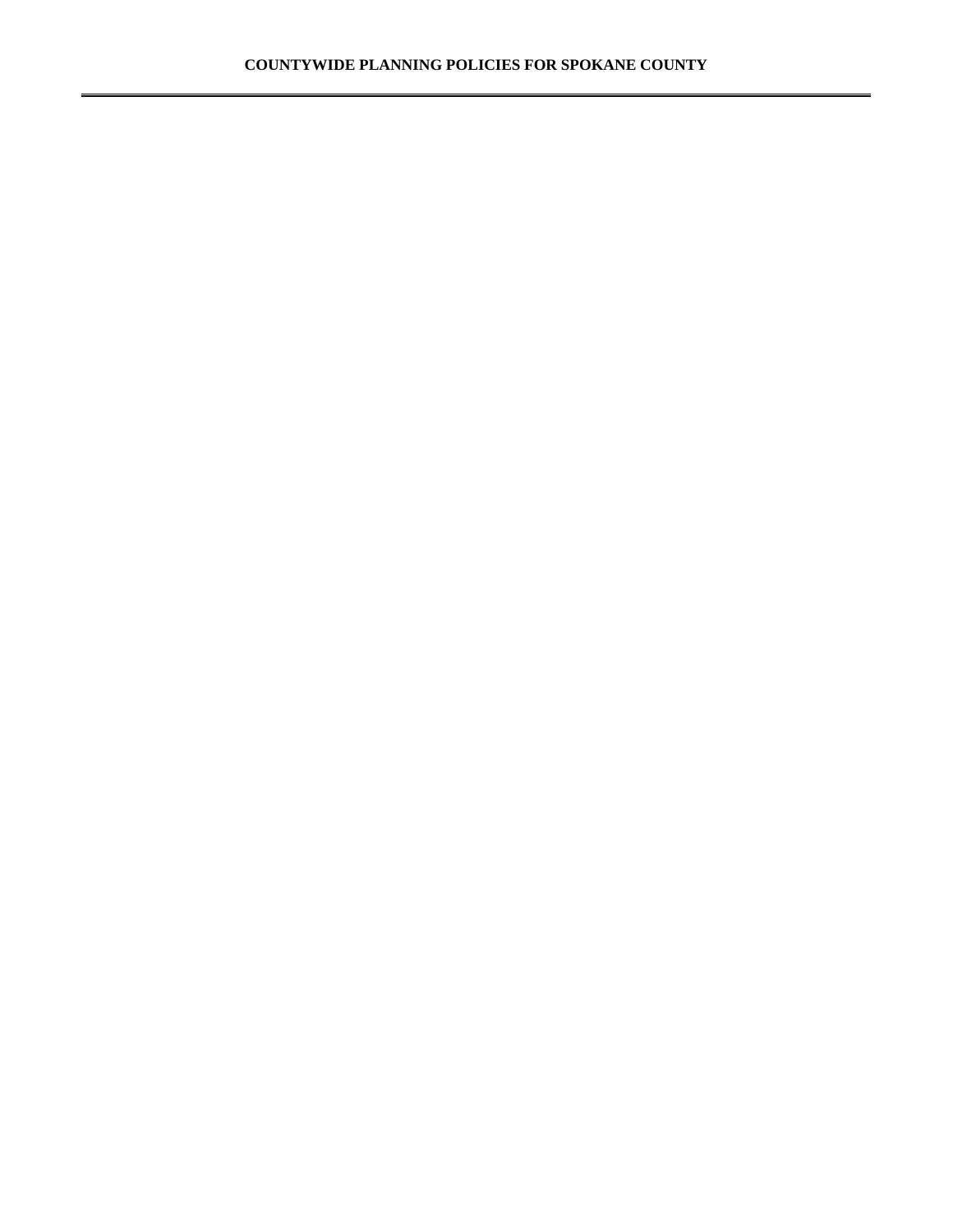### **TABLE OF CONTENTS**

| <b>TABLE OF CONTENTS</b>                                                                          | i   |
|---------------------------------------------------------------------------------------------------|-----|
| <b>INDEX OF AMENDMENTS</b>                                                                        | iii |
| <b>STATEMENT OF PRINCIPLES</b>                                                                    | 1   |
| POLICY TOPIC 1-URBAN GROWTH AREAS (UGAS)                                                          | 5   |
| POLICY TOPIC 2-JOINT PLANNING WITHIN URBAN GROWTH AREAS (UGAS)                                    | 15  |
| POLICY TOPIC 3-PROMOTION OF CONTIGUOUS AND ORDERLY<br>DEVELOPMENT AND PROVISION OF URBAN SERVICES | 17  |
| <b>POLICY TOPIC 4-PARKS AND OPEN SPACE</b>                                                        | 25  |
| POLICY TOPIC 5-TRANSPORTATION                                                                     | 27  |
| POLICY TOPIC 6-SITING OF CAPITAL FACILITIES OF A COUNTYWIDE<br><b>OR STATEWIDE NATURE</b>         | 33  |
| <b>POLICY TOPIC 7-AFFORDABLE HOUSING</b>                                                          | 35  |
| POLICY TOPIC 8-ECONOMIC DEVELOPMENT                                                               | 39  |
| POLICY TOPIC 9-FISCAL IMPACTS                                                                     | 43  |
| <b>GLOSSARY OF COUNTYWIDE PLANNING POLICY TERMS</b>                                               | 45  |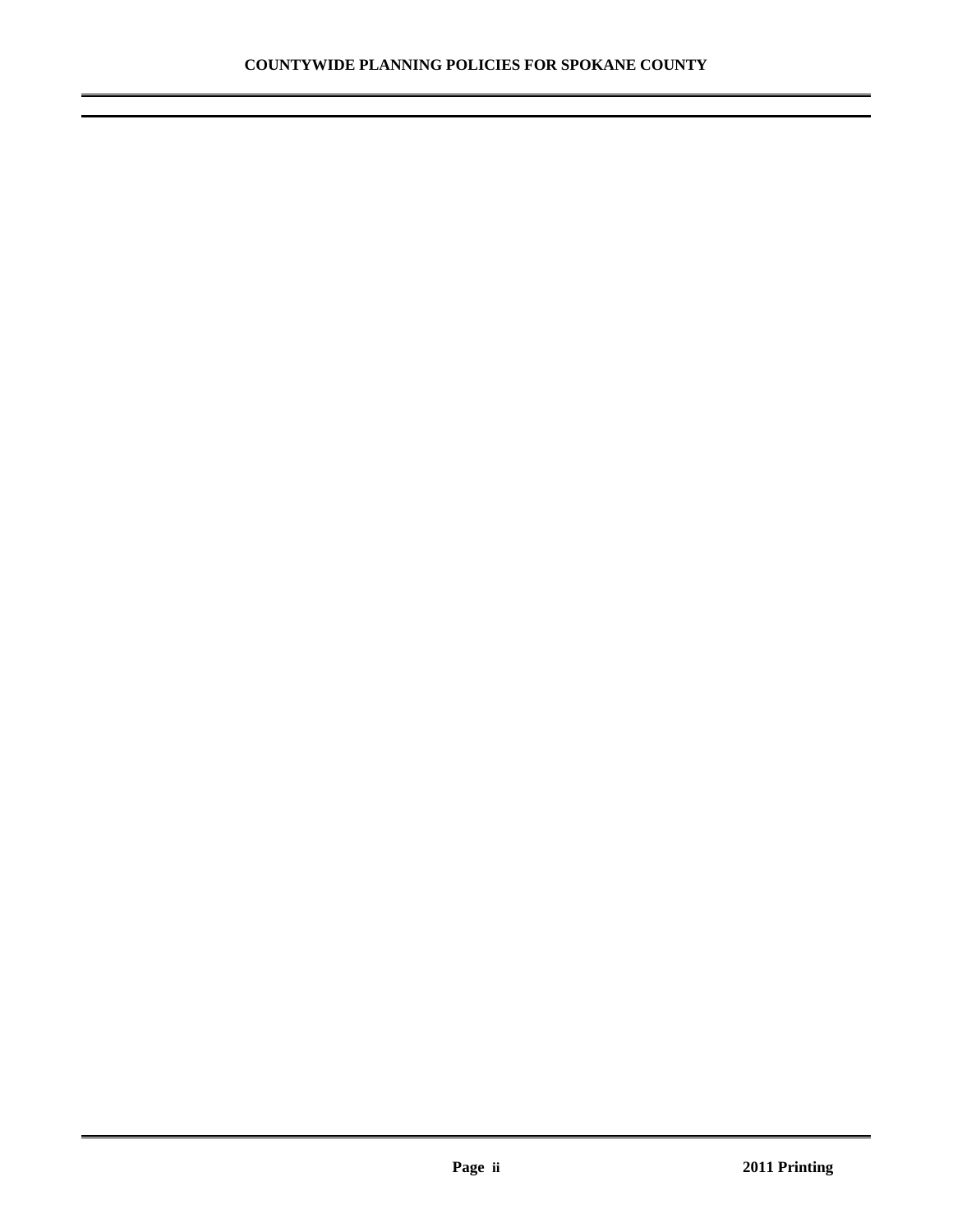### **INDEX OF AMENDMENTS**

| <b>Date</b> | <b>Resolution No.</b> |
|-------------|-----------------------|
|             |                       |
|             |                       |
|             |                       |
|             |                       |
|             |                       |
|             |                       |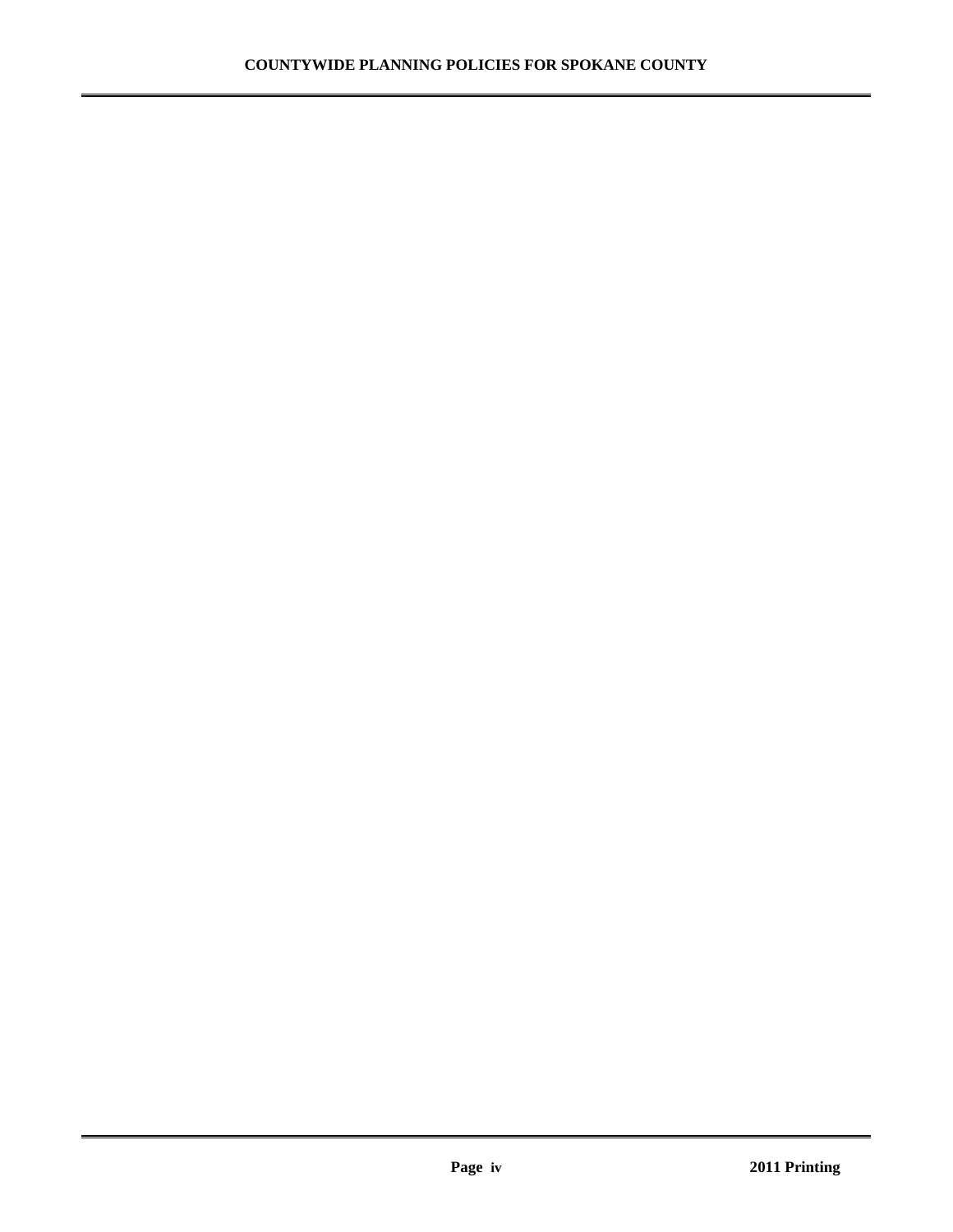# Countywide Planning Policies for Spokane County Statement of Principles

#### Introduction

The Growth Management Act (GMA) mandates that each county develop Countywide Planning Policies (CWPPs) which shall serve as " . . . *written policy statements used solely for establishing a countywide framework from which county and city comprehensive plans are developed and adopted ....* "The policies are intended to guide interaction between the cities, towns and county government and ensure consistency between individual jurisdictions' comprehensive plans. While completing the Countywide Planning Policies ensures compliance with the legal mandates of GMA, it also offered the residents of Spokane County the opportunity to create a broad vision for the future of the community.

Developing the Countywide Planning Policies was an intense and lengthy process, which, as the title suggests, was truly a countywide effort. The process brought together a very special interest group, people who share the goal of protecting and enhancing those qualities that make Spokane County a unique and special place. This group was comprised of individuals from diverse backgrounds, including neighborhoods, the business community, technical experts, government officials and the general public. The Steering Committee of Elected Officials had the difficult task of balancing often conflicting ideas and developing policies which provide the greatest benefit for Spokane County and its citizens.

Throughout the 18 months of listening to residents and debating their ideas, several themes emerged which were discussed over and over again. These became the overriding principles that guided the development of the Countywide Planning Policies. Although they may not be expressly stated in any particular policy, their importance is reflected in the overall tone and viewpoint of the policies. The Countywide Planning Policies are intended to be read and interpreted in their entirety to better reflect the principles of the citizens and the themes that were discussed during community meetings.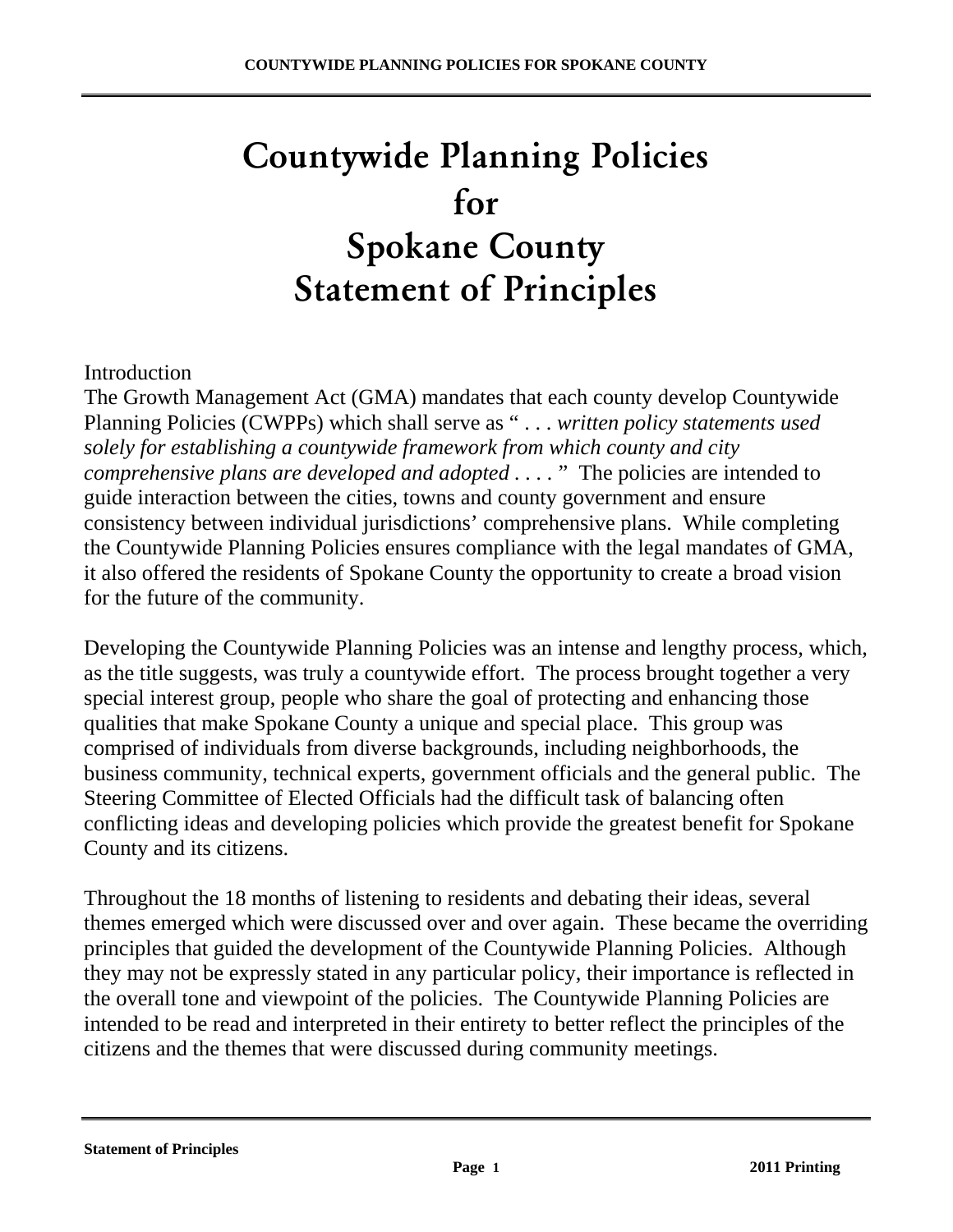These principles, identified by the Steering Committee, are summarized below with a brief explanation of their importance.

#### **Citizen Participation**

Citizen participation occurred throughout the process of formulating the Countywide Planning Policies. The Steering Committee intends to also involve citizens in every aspect of policy implementation. The Countywide Planning Policies specify numerous responsibilities that the Steering Committee will need to fulfill (e.g., specifying minimal levels of urban governmental services and revisiting them, as needed, determining a date for submittal of Urban Growth Area [UGA] proposals for new jurisdictions and review of UGA updates and/or changes for existing jurisdictions). Citizens will be encouraged to be involved in each of these tasks and others to ensure the vision contained in the policies is maintained in the future.

#### **Protection of Neighborhood Character**

Spokane County has well-established neighborhoods, each with its unique identity and character. For most citizens, neighborhood character is one of the primary ingredients in their perceived quality of life. Although growth in the region is inevitable, it is the intent of these policies to maintain neighborhood character and prevent neighborhoods from becoming segmented, fragmented or degraded by that growth.

#### **Aquifer Protection**

Most of the Spokane area is dependent upon the same large aquifer for its drinking water supply. Protection of that water supply is vital for both the economic and physical health of the area. Aquifer protection is identified in several specific policies, and numerous other policies support and strengthen that philosophy. For example, the policies call for the construction of infrastructure that will protect designated aquifers.

#### **Ethnic Diversity**

Spokane County does not currently have a wide diversity of peoples from differing ethnic, cultural or racial backgrounds. Early in the process of drafting the policies, the importance of encouraging ethnic diversity was recognized. Increased diversity is important to the area's quality of life and economic vitality as it links with the global economy.

#### **Urban and Rural Character**

The designation, review, and update of Urban Growth Areas (UGAs) is the most significant tool in the Countywide Planning Policies for managing growth. Within UGAs, lands will be developed with an urban character, while lands outside will remain rural or retain the character they have today. In urban areas, land will be used intensively and have adequate public facilities and services to support that intensity. In rural areas,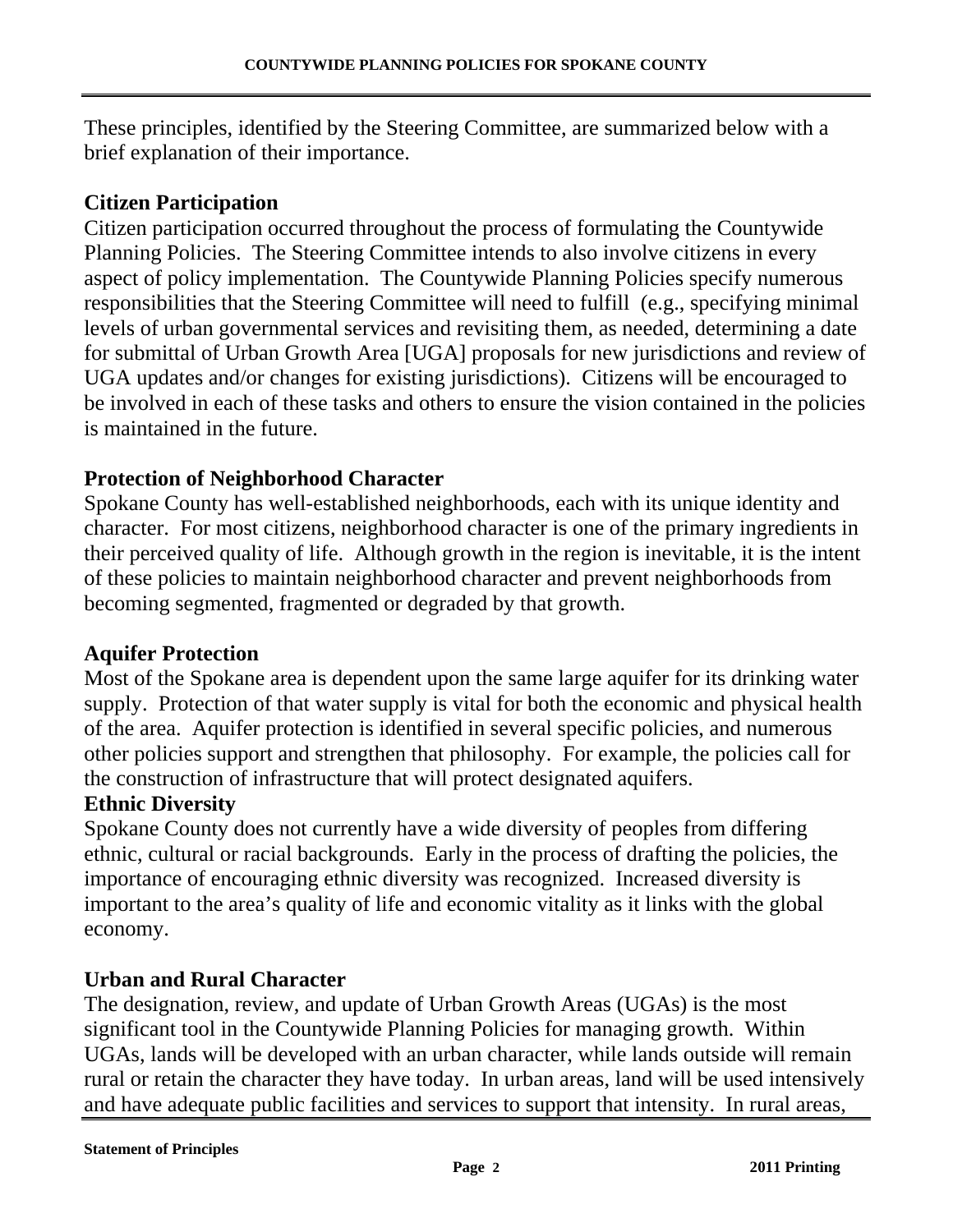lower densities protect the rural character and avoid the need for extensive government services and facilities.

#### **Economic Vitality**

The economic vitality of Spokane County is brought about by a collaborative effort of the public and private sectors. A healthy economy maintains jobs, as well as creates job opportunities. Additionally, it provides the ability to access housing for all economic segments of the community. A jobs-based economy brings together the environmental and the economic implications of managed growth and seeks a balance, which will help secure a quality community for future generations.

#### **Private Property Rights**

Private property shall not be taken for public use without just compensation having been made. The property rights of landowners shall be protected from arbitrary and discriminatory actions.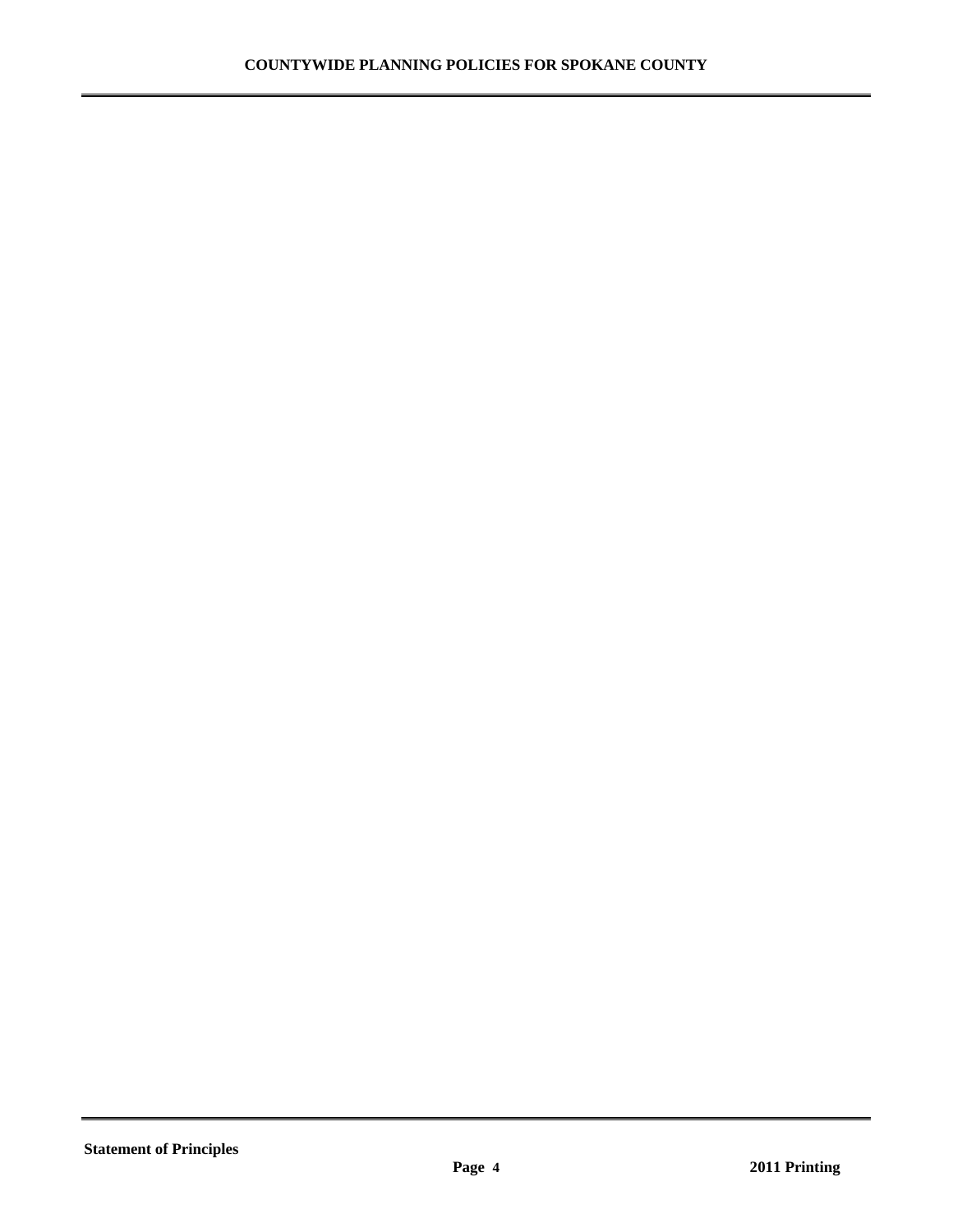# Policy Topic 1 Urban Growth Areas (UGAs)

#### **INTRODUCTION**

Overview of Growth Management Act (GMA) Requirements

The Growth Management Act (GMA) encourages development in urban areas where adequate public facilities and services exist or can be provided in an efficient manner. The Growth Management Act (GMA) also establishes a goal to reduce the inappropriate conversion of undeveloped land into sprawling, low-density development. The concept of Urban Growth Areas (UGAs) is one of the primary tools to meet the goals of the Growth Management Act (GMA).

Each jurisdiction must propose an Urban Growth Area (UGA) within which urban growth shall be encouraged. The Board of County Commissioners has the final responsibility for designating Urban Growth Areas (UGAs). 'Urban growth' is defined as " . . . growth that makes intensive use of land for buildings, structures and other impermeable surfaces to such a degree as to be incompatible with the primary use of such land for the production of food, other agricultural products or fiber, or the extraction of mineral resources" [RCW 36.70A.030(14)].

Urban Growth Areas (UGAs) will include sufficient land and densities to permit the urban growth that is projected to occur in the county for the next 20 years. Each city and town in the county must be included within an Urban Growth Area (UGA). Land outside city or town boundaries may also be included within Urban Growth Areas (UGAs) to accommodate the 20-year growth projection.Growth outside of the Urban Growth Areas (UGAs) can occur only if not urban in character. Urban Growth Area (UGA) designations are a required element of each jurisdiction's comprehensive plan. Urban Growth Areas (IUGAs) must be adopted prior to development of each jurisdiction's comprehensive plan.

#### Overview of Countywide Planning Policies

The Countywide Planning Policies provide the direction, process and framework to analyze, propose, modify, and eventually adopt Urban Growth Areas (UGAs). Urban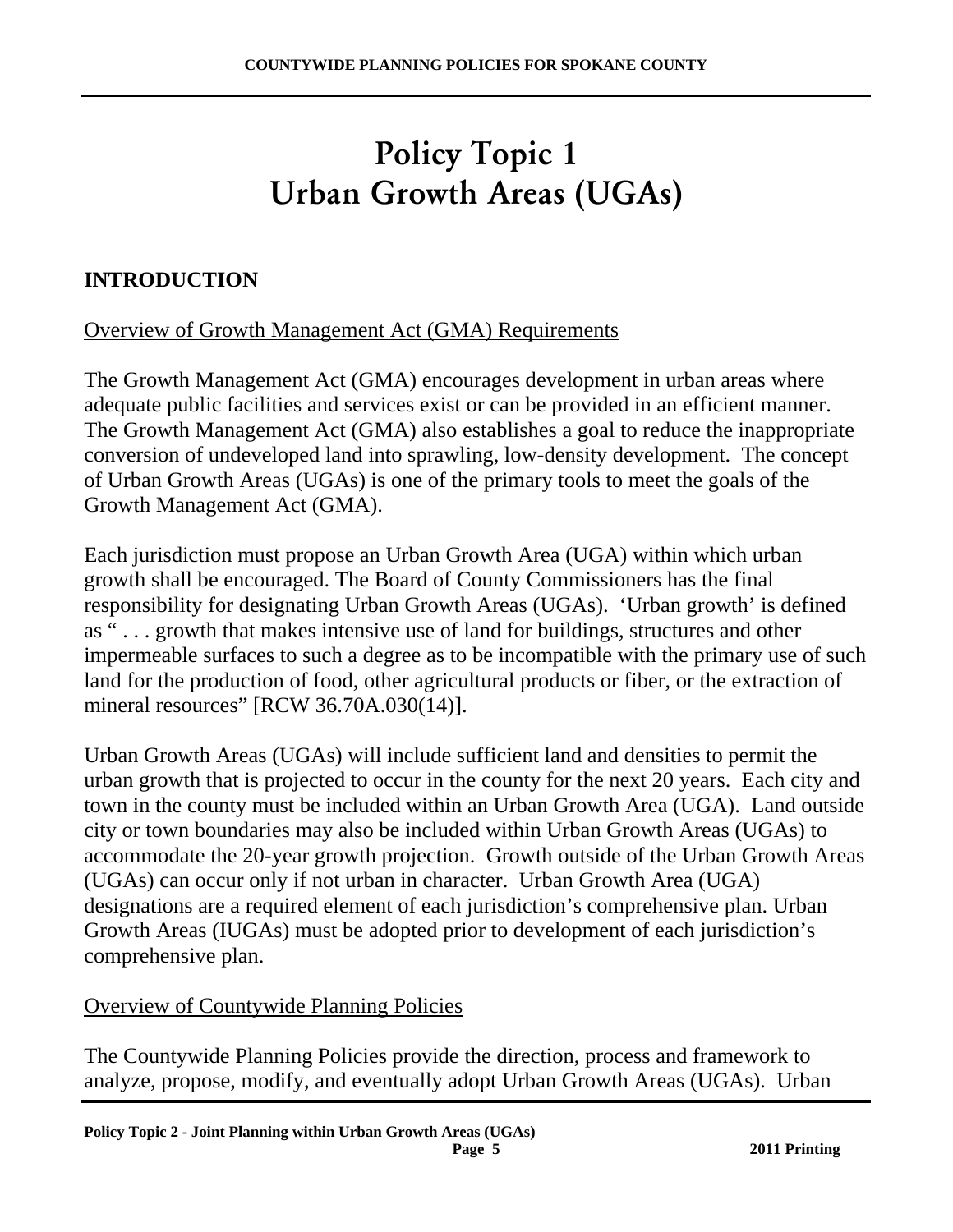Growth Areas (UGAs) are the primary tool to control sprawl and ensure that adequate services and infrastructure are provided to developing areas. Urban Growth Areas (UGAs) must accommodate the 20-year growth projection and also include greenbelts and other open space. Each jurisdiction must also protect sensitive environmental and wildlife habitat areas.

A goal of the Growth Management Act (GMA) is for Urban Growth Areas (UGAs) to be consistently planned and designated throughout the county. The Steering Committee of Elected Officials has the responsibility of recommending how the population allocation and distribution will occur. The Steering Committee has also ensured consistency in Urban Growth Areas (UGAs) by specifying standards for Urban Growth Area (UGA) delineation and minimum levels of service for transportation, sewer, water, etc.

Lands outside of Urban Growth Areas (UGAs) will have low densities that can be sustained by minimal infrastructure improvements such as septic systems, individual wells and rural roads. When domestic water service can be provided in a timely and reasonable manner, individual wells should not be allowed.Growth outside of Urban Growth Areas (UGAs) should not alter the rural character, degrade the environment or create a need for urban services. However, areas outside of Urban Growth Areas (UGAs) must be adequately planned in order to accommodate future expansions of Urban Growth Areas (UGAs).

#### Overview of Urban Growth Area Designation Process

Urban Growth Area Designation Process for New Incorporated Cities:

- 1. The Steering Committee of Elected Officials will assign new incorporated cities an interim population allocation based on the Office of Financial Management population forecasts and previous allocations to the former unincorporated area.
- 2. The new city will conduct a land capacity analysis using the Land Quantity Methodology adopted by the Steering Committee.
	- a. The city will first determine land capacity inside its limits and then will examine the capacity of unincorporated UGA's adjoining the jurisdiction's boundary.
- 3. The new city will develop the Urban Growth Area proposal as part of its comprehensive planning proces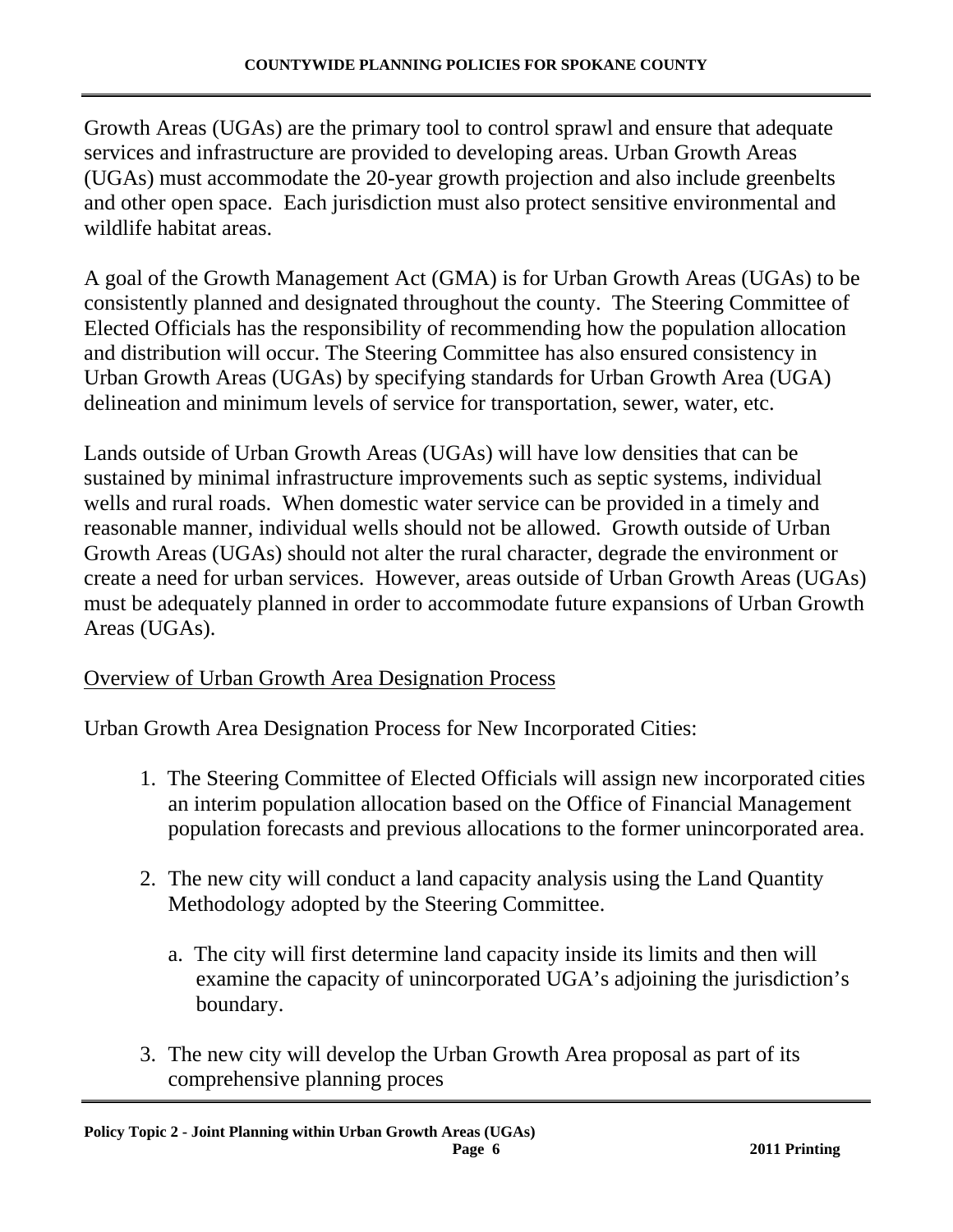- a. The proposed UGA shall be presented to the Steering Committee at a public meeting. The new city must justify its UGA proposal, showing how the interim population allocation will be accommodated.
- b. The city must show how the area will be provide a full range of urban services within the 20-year time frame of the comprehensive plan.
- c. All Urban Growth Areas lying adjacent to the new city should be analyzed and either proposed as the jurisdiction's UGA, a Joint Planning Area (JPA), or proposed to be removed from the UGA and converted to rural land.
- d. The city will show its work by presenting its land capacity analysis, urban service analysis and other information as appropriate.
- 4. The Steering Committee will conduct a public hearing on the population allocation and the Urban Growth Area and/or the (or Joint Planning Area) proposal.
	- a. The Steering Committee will vote on the proposal and will forward a recommendation to the Board of County Commissioners via minutes from the public hearing.
- 5. The Board of County Commissioners may conduct a public hearing on the proposed Urban Growth Area, and/or the proposed Joint Planning Area, and population allocation. After the hearing, the Board will approve and adopt, modify or return the proposal to the city for revision and/or adoption.
	- a. The new city shall include the approved or modified UGA and/or the JPA in its comprehensive plan.
	- b. The new UGA or JPA will become an amendment to the Spokane County Comprehensive Plan by incorporation.

#### **POLICIES Urban**

1. Urban Growth Areas (UGAs) are areas within which urban growth shall be encouraged and outside of which growth can occur only if it is not urban in nature. Urban Growth Areas (UGAs) shall include areas and densities sufficient to permit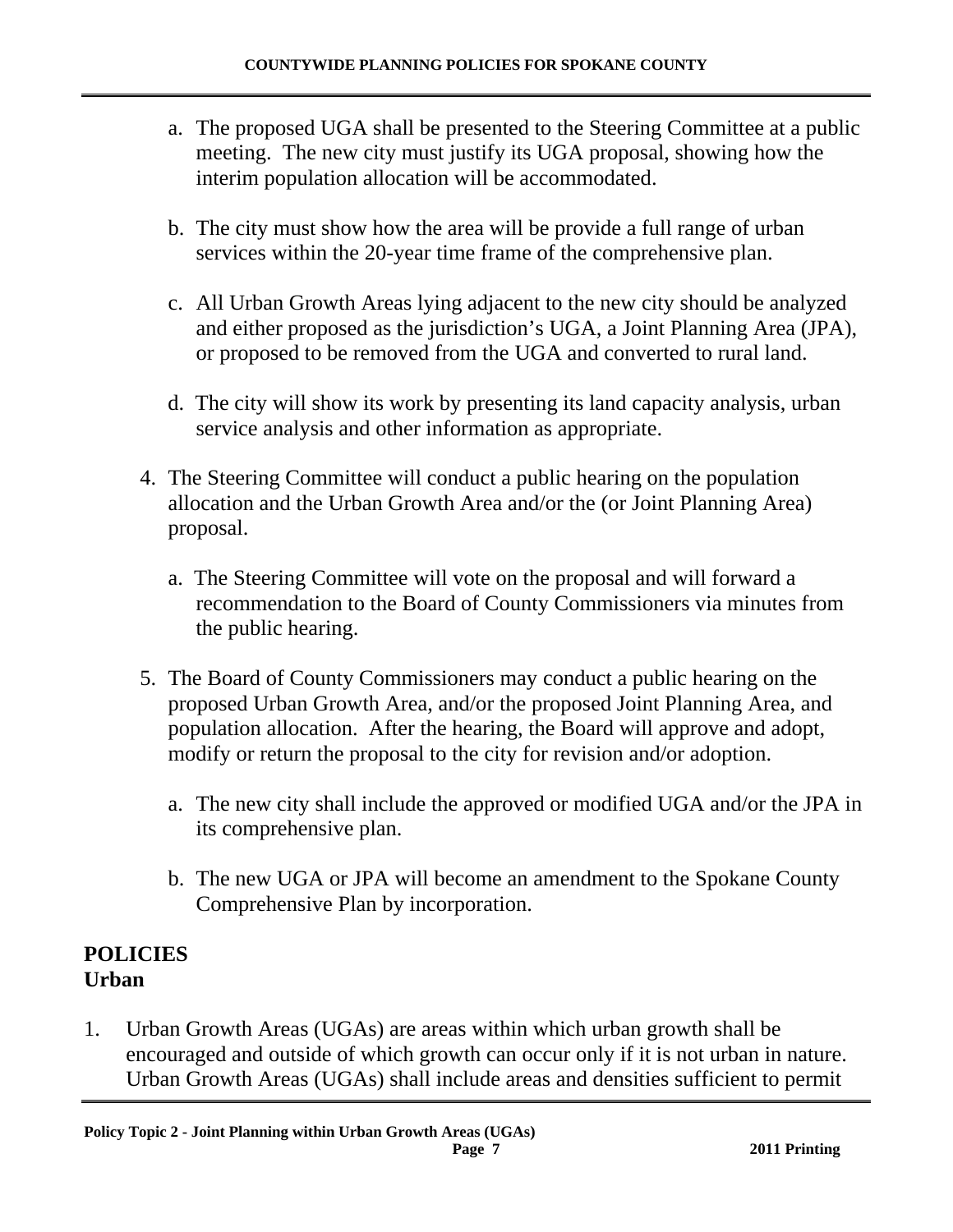the urban growth that is projected to occur in the county for the succeeding 20-year period [RCW 36.70A.110].

'Urban growth' refers to growth that makes intensive use of land for the location of buildings, structures and impermeable surfaces to such a degree as to be incompatible with the primary use of such land for the production of food, other agricultural products or fiber, or the extraction of mineral resources [RCW 36.70A.030(17)].

Urban growth should be located first in areas already characterized by urban growth that have existing public facility and service capacities to serve such development and second in areas already characterized by urban growth that will be served by a combination of both existing public facilities and services and any additional needed public facilities and services that are provided by either public or private sources. Further, it is appropriate that urban government services be provided by cities, and urban government services should not be provided in rural areas [RCW 6.70A.110(3&4)]. Rural governmental services may be provided in rural areas.

However, Urban Growth Areas may be established independent of incorporated areas. Within these independent Urban Growth Areas (UGAs), urban governmental services may be provided by other than cities. Some cities may rely on contracts from Spokane County for provision of urban services.

Urban Growth Areas (UGAs) include all lands within existing cities, including cities in rural areas.

2. The determination and proposal of an Urban Growth Area (UGA) outside existing incorporated limits shall be based on a jurisdiction's ability to provide urban governmental services at the minimum level of service specified by the Steering Committee. Jurisdictions may establish higher level of service standards in their respective comprehensive plans.

The location of critical areas and natural resource lands should be a prime consideration in delineating Urban Growth Areas (UGAs). Whenever possible and practical, natural resource lands should not be included within Urban Growth Areas (UGAs) unless used as open space.

3. Each jurisdiction will initially determine land capacity by that particular jurisdiction's ability to accommodate growth within current city limits or within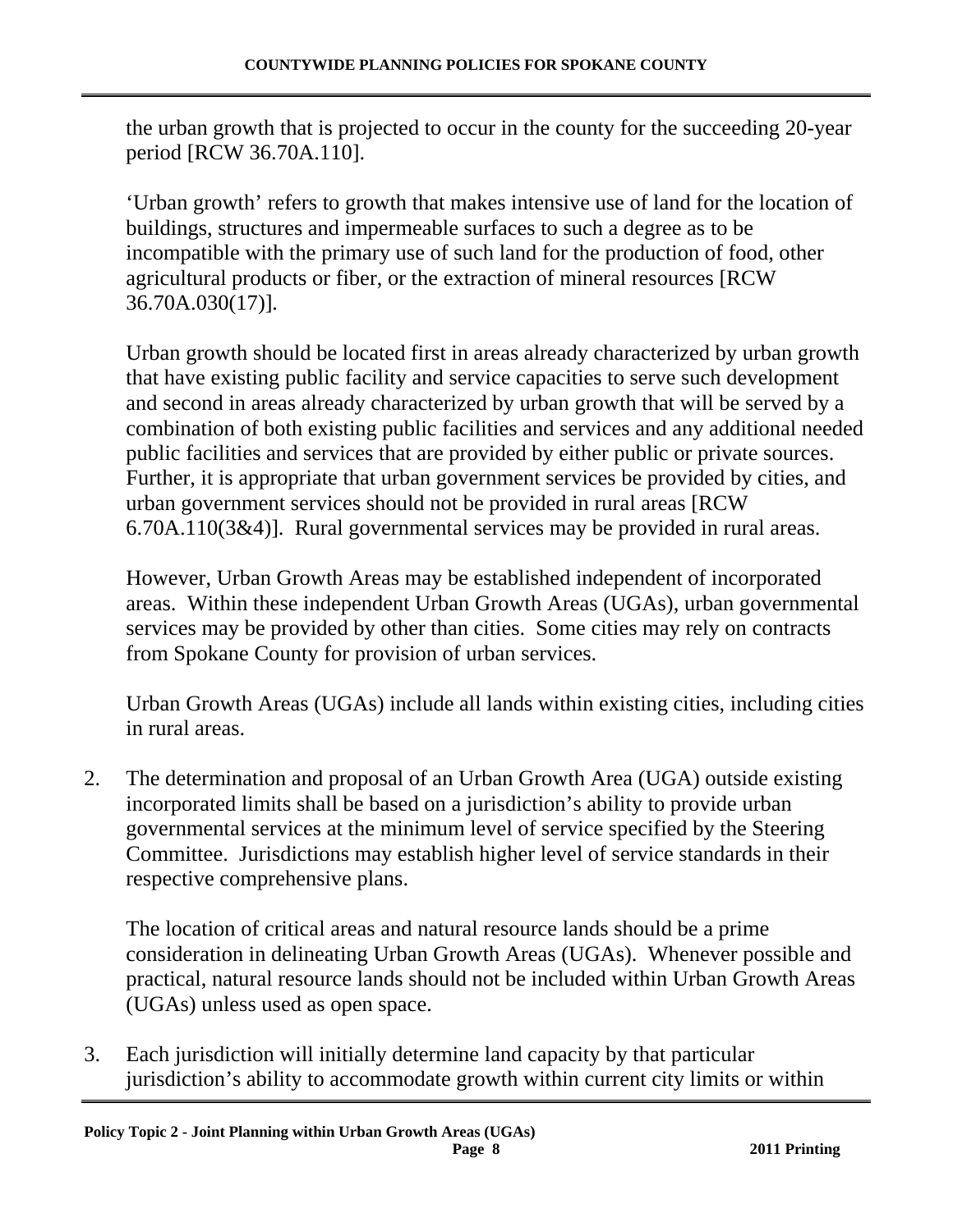unincorporated areas of the county using the Department of Community, Trade and Economic Development's guidelines for designating Urban Growth Areas ("Issues in Designating Urban Growth Areas Part I -- *Providing Adequate Urban Area Land Supply,*" March 1992, or as revised, and "The Art and Science of Designating Urban Growth Areas Part II -- *Some Suggestions for Criteria and Densities,*" March 1992, or as revised). Jurisdictions shall use as primary criteria the availability and capacity of urban governmental services and public facilities.

 In the event of incorporation of a new city or town, the population allocation should be evaluated and re-allocated as needed.

In determining how much additional population can be accommodated within an UGA, jurisdictions should first encourage new development in areas where all urban governmental services and public facilities currently exist and secondly encourage new development in areas where all urban governmental services and public facilities can be provided economically.

Each jurisdiction shall accommodate its fair share of population growth based on its ability to provide urban governmental services and public facilities. New fully contained communities and master planned resorts will be addressed through Spokane County's Comprehensive Plan and population allocation process.

- 4. Each jurisdiction shall submit Urban Growth Area (UGA) boundaries and/or revisions to the existing UGA to the Steering Committee, including:
	- a. justification in the form of its land capacity analysis and the ability to provide urban governmental services and public facilities;
	- b. the amount of population growth which could be accommodated and the analytical basis by which this growth figure was derived; and
	- c. how much unincorporated land is required to accommodate growth, including maps indicating the additional areas.
- 5. The Steering Committee shall analyze each jurisdiction's proposed Urban Growth Area (UGA) through the use of a multi-jurisdictional planning team and make recommendations to the Board of County Commissioners for Urban Growth Area (UGA) adoption or revision.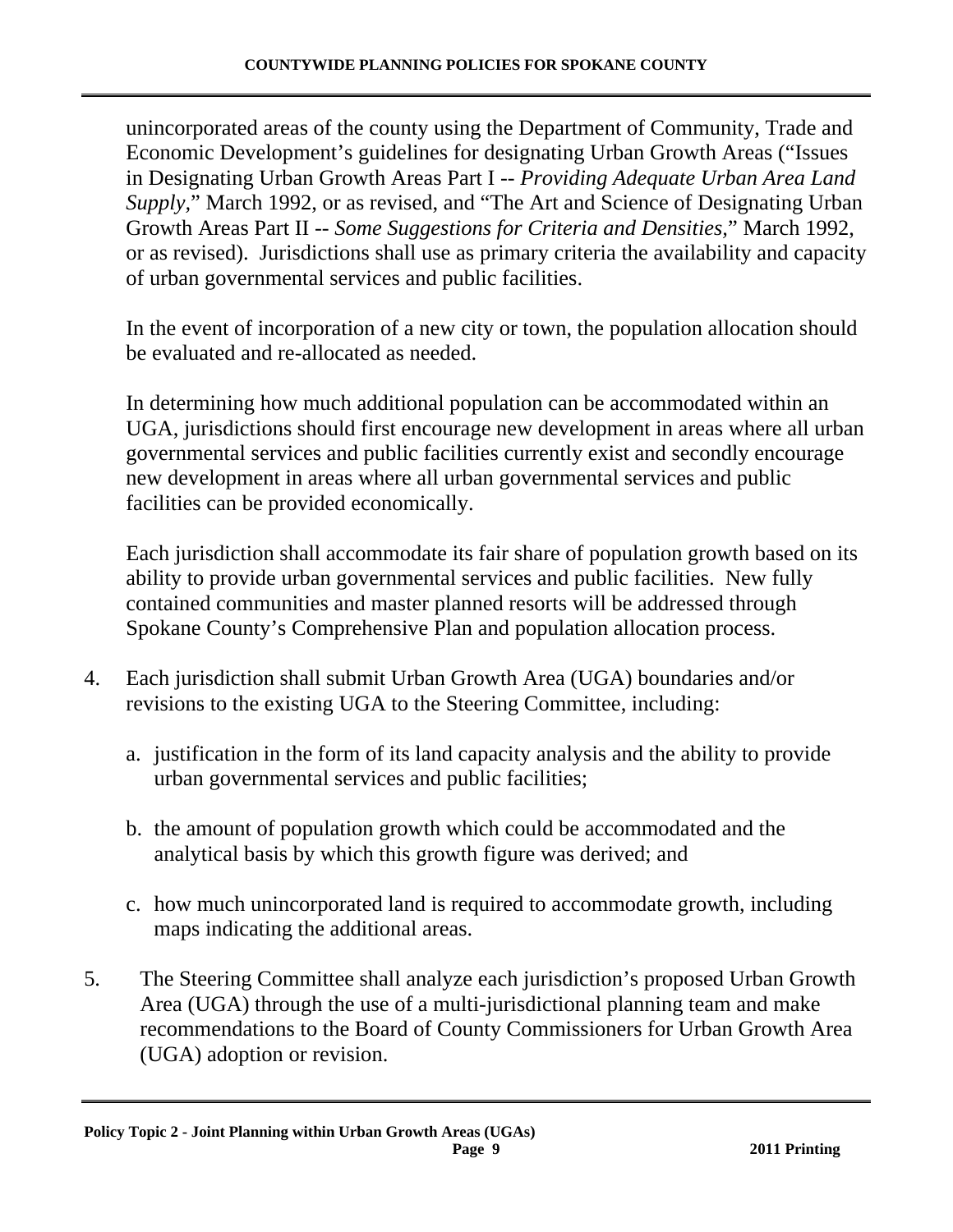- 6. Whenever possible, Urban Growth Areas (UGAs) shall have identifiable physical boundaries and/or jurisdictional or special-purpose district boundaries.
- 7. Each municipality must document that urban governmental services will be provided within its existing city limits prior to the designation of an Urban Growth Area (UGA) outside of existing city limits. To propose an Urban Growth Area (UGA) designation outside of their existing city limits, municipalities must provide a full range of urban governmental services based on each municipality's capital facilities element of their Comprehensive Plan.
- 8. Jurisdictions shall provide for new commercial/industrial land uses within UGAs based on methodologies or criteria established by the Steering Committee in cooperation with the Spokane area business community and in conjunction with a citizen participation process. The Spokane County Comprehensive Plan will address future expansion of existing commercial/industrial land uses which may be located outside of Urban Growth Area (UGA) boundaries.
- 9. Within Urban Growth Areas (UGAs), lands that fall within planned high-capacity transportation corridors should be designated for sufficient intensity of land use to support the economic provision of multi-modal transportation.
- 10. Each jurisdiction's comprehensive plan shall, at a minimum, demonstrate the ability to provide necessary domestic water, sanitary sewer and transportation improvements concurrent with development. Small municipalities (those with a population of 1,000 or less) may utilize approved interim ground disposal methods inside of Urban Growth Areas (UGAs) until such time as full sanitary sewer services can be made available. Each jurisdiction should consider long-term service and maintenance requirements when delineating Urban Growth Areas (UGAs) and making future land use decisions.
- 11. Where applicable, comprehensive plans should contain land use policies which provide protection for the continued viability of Fairchild Air Force Base, Spokane International Airport, Felts Field, Deer Park Airport and other publicly owned airports within Spokane County.
- 12. Jurisdictions should work together to protect natural resource lands outside of Urban Growth Areas (UGAs) and to protect critical areas and open space within Urban Growth Areas (UGAs).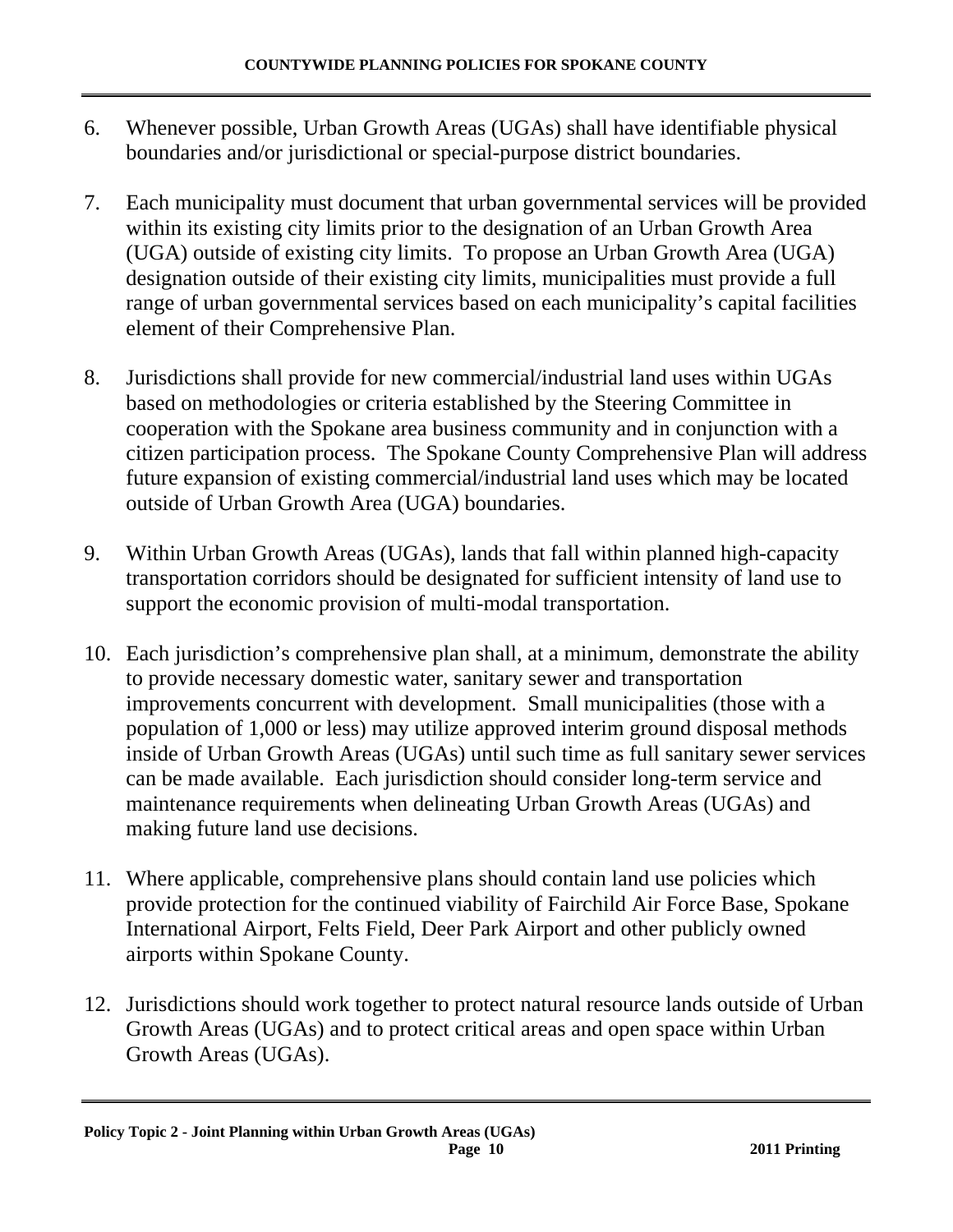#### **Rural**

13. The County should identify Urban Reserve Areas and within those areas encourage densities and land use patterns that will be conducive to future urbanization.

Designated rural lands shall have low densities which can be sustained by minimal infrastructure improvements such as septic systems, individual wells, and rural roads, without altering the rural character, or creating the necessity for urban level of services.

Clustering of rural development may be permitted as a tool for the preservation of rural open space as long as it can be demonstrated that the rural character of the area can be maintained and that urban services are not required to serve the new development.

'Rural' will be characterized by one or more of the following.

- a. Opportunities exist for farming and forestry activities that do not qualify for natural resource land designation.
- b. The rural designation serves as a buffer for designated natural resource lands.
- c. Significant environmental constraints make the area generally unsuitable for intensive urban development.
- d. Major physical barriers exist to providing urban governmental services and public facilities at reasonable cost.
- e. The area is contiguous to other designated rural lands or natural resource lands.
- f. The area has outstanding scenic and/or historic value that can best be protected by rural land uses and densities.
- g. The area has limited public facilities, extension of urban governmental services is not planned or in-fill at higher densities is not feasible or necessary to meet regional needs.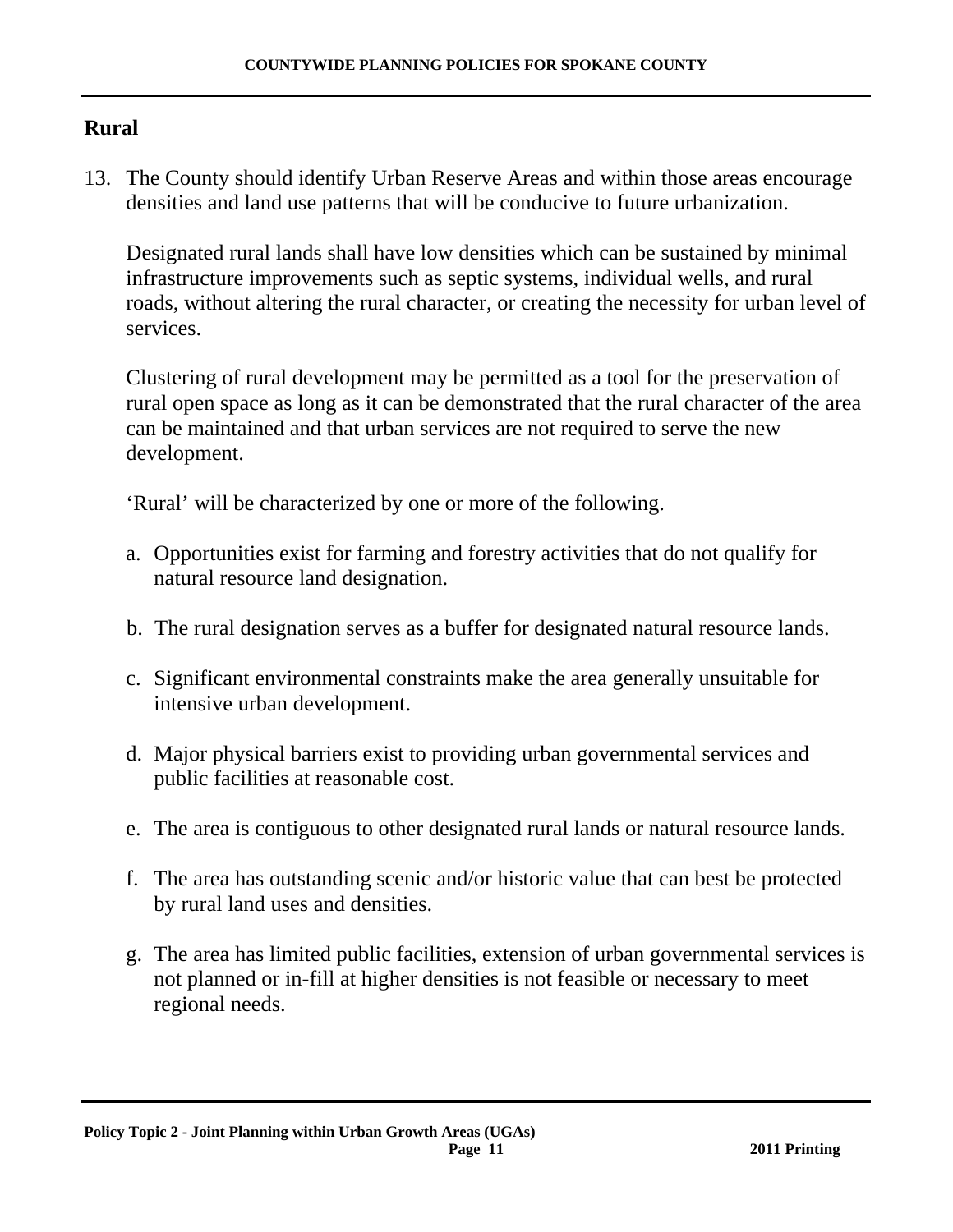- 14. Unplatted property should not be allowed to be developed to urban densities unless and until located within an Urban Growth Area (UGA) boundary or designated as a master planned resort.
- 15. Extension of urban governmental services outside of Urban Growth Areas (UGAs) should only be provided to maintain existing levels of service in existing urban like areas or for health and safety reasons, provided that such extensions are not an inducement to growth.

#### **Urban Growth Area Revisions**

#### Mandated Review of County-wide UGA

16. The Urban Growth Area boundaries shall be reviewed to accommodate the succeeding twenty years of projected growth, as required by RCW 36. 70A.130. The County Commissioners shall initiate the review process approximately three years prior to the required review deadline. This process shall re-evaluate population allocation, land quantity analysis and urban service delivery. Any jurisdiction through its representative on the Steering Committee of Elected Officials may request that the Board of County Commissioners initiate a review of the Urban Growth Area boundaries prior to the scheduled time.

#### Triggers for Review of the UGA

- 17. Review of the Urban Growth Area shall be required when:
	- a. Population growth within the UGA (cities plus unincorporated UGA combined) equals or exceeds fifty percent of the additional population capacity estimated for the UGA at the start of a twenty year planning period; or
	- b. Population growth within a city and its assigned, unincorporated UGA equals or exceeds fifty percent of the additional population capacity estimated for the city and its assigned UGA at the start of a twenty year planning period.
	- c. Population growth within all UGAs that have not been assigned to cities equals or exceeds fifty percent of the additional population capacity estimated for the unassigned UGAs at the start of a twenty year planning period.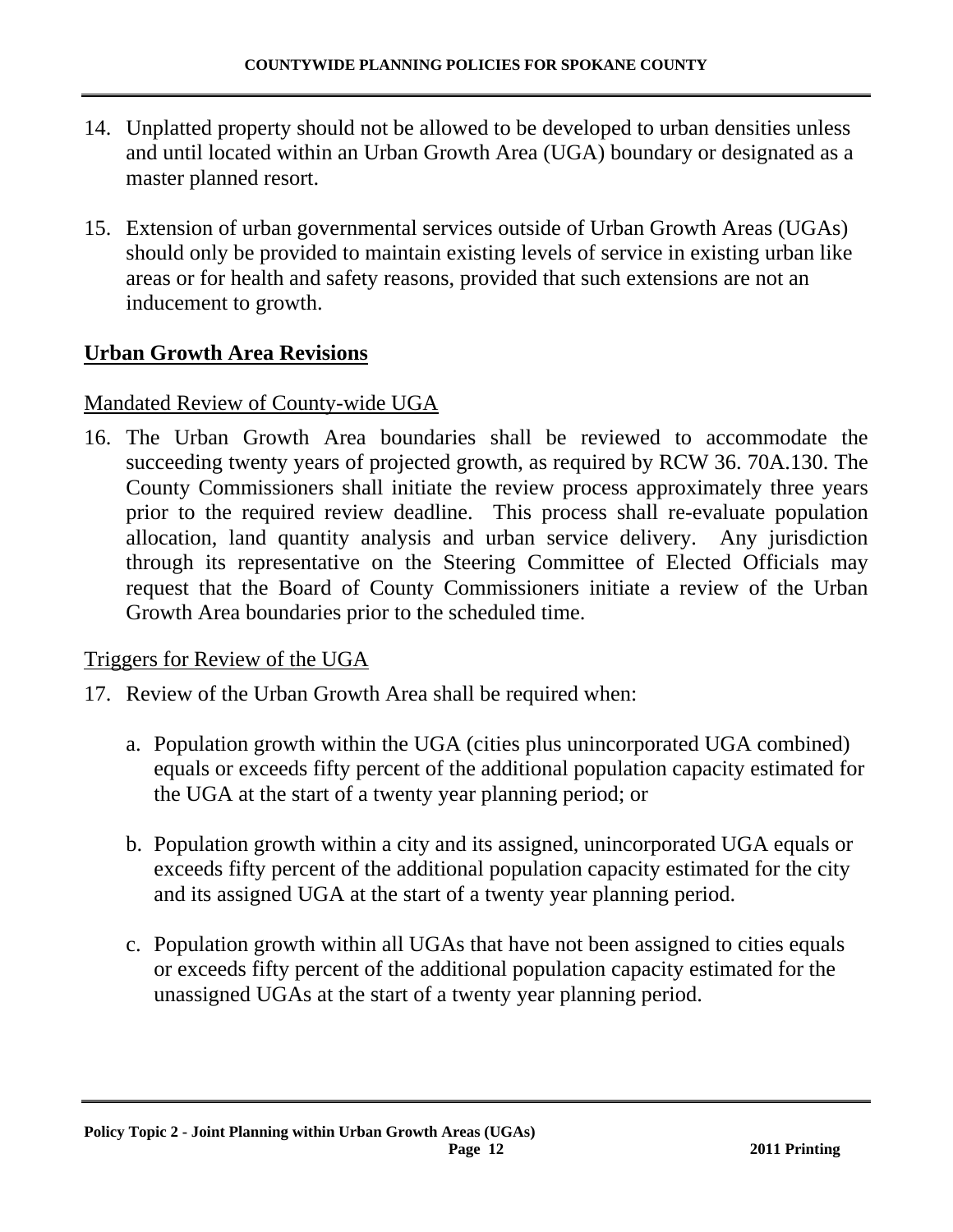The start of the twenty year planning period is defined as the initial adoption date of the comprehensive plan or the adoption date of a UGA update as required under RCW 36.70A.130(3).

 The above review shall be consistent with the requirements of RCW.36.70A and the Countywide Planning Policies, and shall incorporate:

- an updated population capacity and land quantity analysis using the most recent residential capacity estimates and assumptions; and
- an evaluation of land use and capital facilities to determine land use and capital facility needs within the existing UGA and any proposed UGA expansion area.
- 18. Review of the Urban Growth Area to consider additional commercial or industrial land shall be required when:
	- a. Commercial or industrial land consumption within the UGA (cities plus unincorporated UGA combined) equals or exceeds fifty percent of the developable commercial or industrial land supply within the UGA at the start of the twenty year planning period; or
	- b. Commercial or industrial land consumption within a city and its assigned, unincorporated UGA equals or exceeds fifty percent of the developable commercial or industrial land supply within the city and its assigned, unincorporated UGA at the start of the twenty year planning period.
	- c. Commercial or industrial land consumption within all UGAs that have not been assigned to cities equals or exceeds fifty percent of the developable commercial or industrial land supply within the unassigned UGAs at the start of the twenty year planning period.

The start of the twenty year planning period is defined as the initial adoption date of the comprehensive plan or the adoption date of a UGA update as required under RCW 36.70A.130(3).

The above review shall be consistent with the requirements of RCW.36.70A and the Countywide Planning Policies, and shall incorporate:

the most recent commercial/industrial capacity estimates and assumptions; and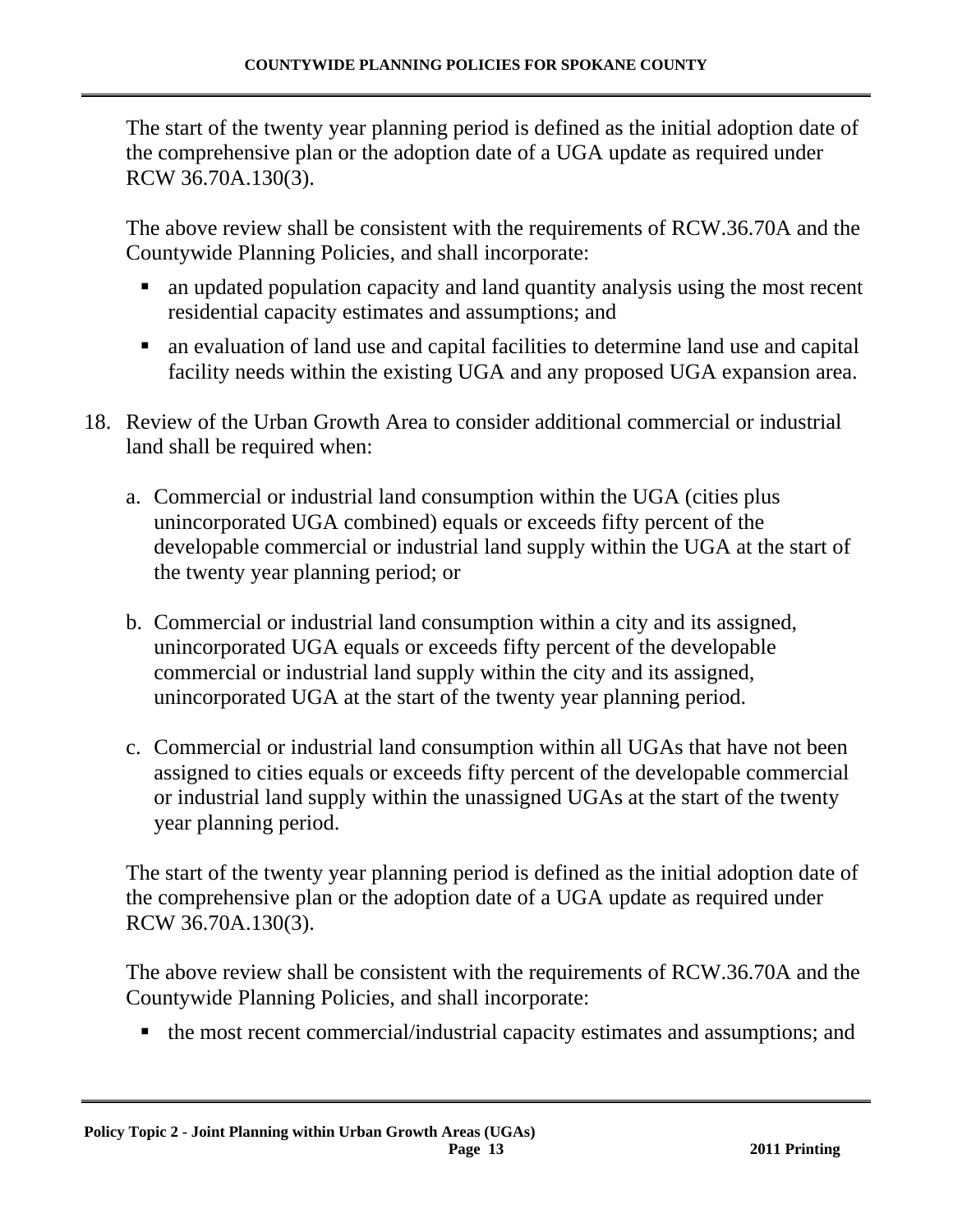- an evaluation of land use and capital facilities to determine land use and capital facility needs within the existing UGA and any proposed UGA expansion area.
- 19. Individual jurisdictions may consider UGA revisions as a part of their annual Comprehensive Plan Amendment process. All proposed amendments will be reviewed in the following sequence and as depicted in Chart 1; *UGA/JPA Amendment Process*.
	- Conditionally approved amendments must be forwarded to the Steering Committee of Elected Officials. The Steering Committee shall consider the amendments at a public hearing and then forward a recommendation to the Board of County Commissioners. The Steering Committee shall consider cumulative effects of all UGA proposals in making their recommendation.
	- The Steering Committee of Elected Officials will review Urban Growth Area changes resulting from adoption of subarea plans and/or Comprehensive Plan Amendments for all jurisdictions once a year.
	- The Board of Commissioners will consider the Steering Committee's UGA recommendations at a public hearing. The Board of County Commissioners shall consider cumulative effects of all UGA proposals in making their decision. Urban Growth Area revisions must be approved and adopted by the Board of County Commissioners.



Chart 1: UGA / JPA Amendment Process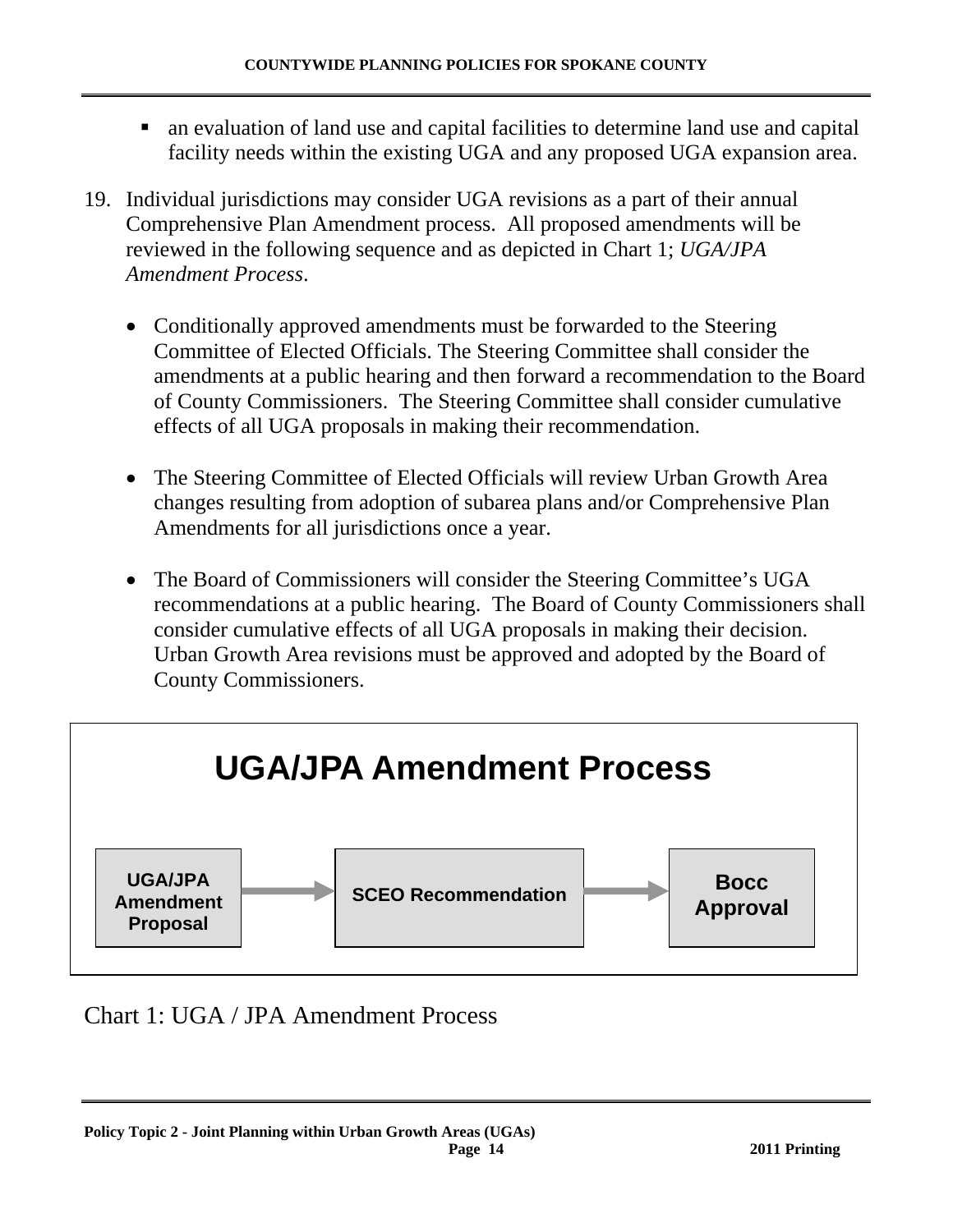# Policy Topic 2 Joint Planning within Urban Growth Areas (UGAs)

#### **INTRODUCTION**

#### Overview of Growth Management Act (GMA) Requirements

The Growth Management Act (GMA) requires the establishment of Urban Growth Areas (UGAs) and policies for joint county and city planning within Urban Growth Areas (UGAs). A goal of the Growth Management Act (GMA) is to encourage citizen involvement in the planning process and to ensure coordination between communities and jurisdictions to reconcile conflicts.Spokane County and each jurisdiction must plan jointly in the establishment of Urban Growth Areas (UGAs) and for future activity within those areas. RCW 36.70A.020 (Planning Goals), Goal # 11, states, "Encourage the involvement of citizens in the planning process and ensure coordination between communities and jurisdictions to reconcile conflicts". RCW 36.70A.100 (Comprehensive Plans, Must be Coordinated) states, "the comprehensive plan of each county or city that is adopted pursuant to RCW 36.70A.040 shall be coordinated with, and consistent with, the comprehensive plans adopted pursuant to RCW 36.70A.040 of other counties or cities with which the county or city has, in part, common borders or related regional issues." Finally, RCW 36.70A.210(3)(f) (Countywide Planning Policies), states that the Countywide Planning Policies must address "policies for joint county and city planning within urban growth areas." The Spokane County Comprehensive Plan defines Joint Planning Areas as "*areas designated as Urban Growth Areas assigned to a city or town for future urban development but located in the unincorporated county where a coordinated planning process between the cities, towns and the County will be conducted."*

#### Overview of Countywide Planning Policies

The Steering Committee of Elected Officials will be responsible to ensure joint planning within Urban Growth Areas (UGAs). The Steering Committee will specify standards for defining Urban Growth Areas (UGAs), minimum levels of service within Urban Growth Areas (UGAs), distribution of future growth, negotiating Urban Growth Area (UGA)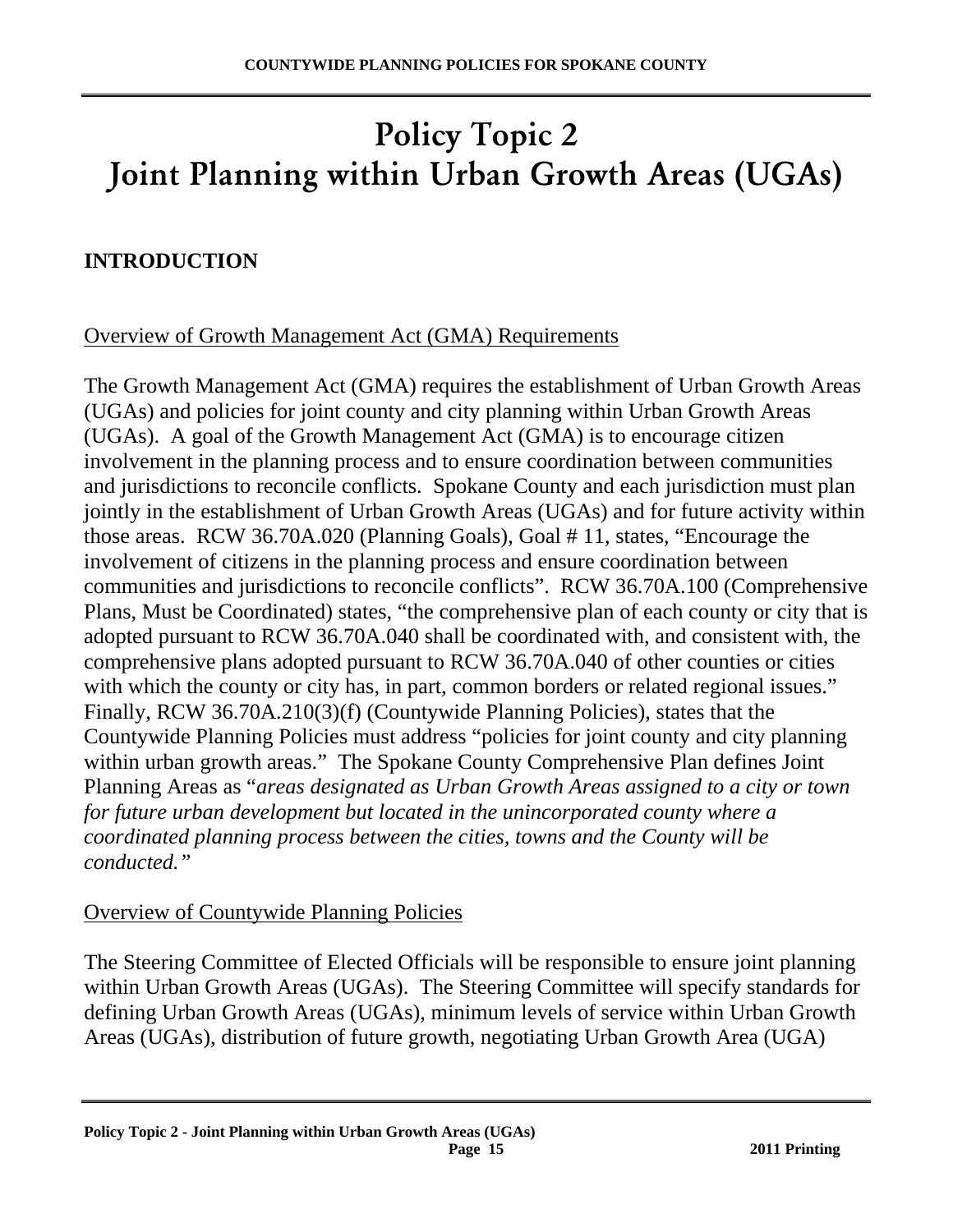designations and making recommendations regarding Urban Growth Areas (UGAs) to the Board of County Commissioners.

#### **POLICIES**

- 1. The joint planning process should:
	- a. Include all jurisdictions adjacent to the Urban Growth Area and Special Purpose Districts that will be affected by the eventual transference of governmental services.
	- b. Recognize that Urban Growth Areas are potential annexation areas for cities.
	- c. Ensure a smooth transition of services amongst existing municipalities and emerging communities.
	- d. Ensure the ability to expand urban governmental services and avoid land use barriers to expansion; and
	- e. Resolve issues regarding how zoning, subdivision and other land use approvals in designated joint planning areas will be coordinated.
- 2. Joint planning may be accomplished pursuant to an interlocal agreement entered into between and/or among jurisdictions and/or special purpose districts.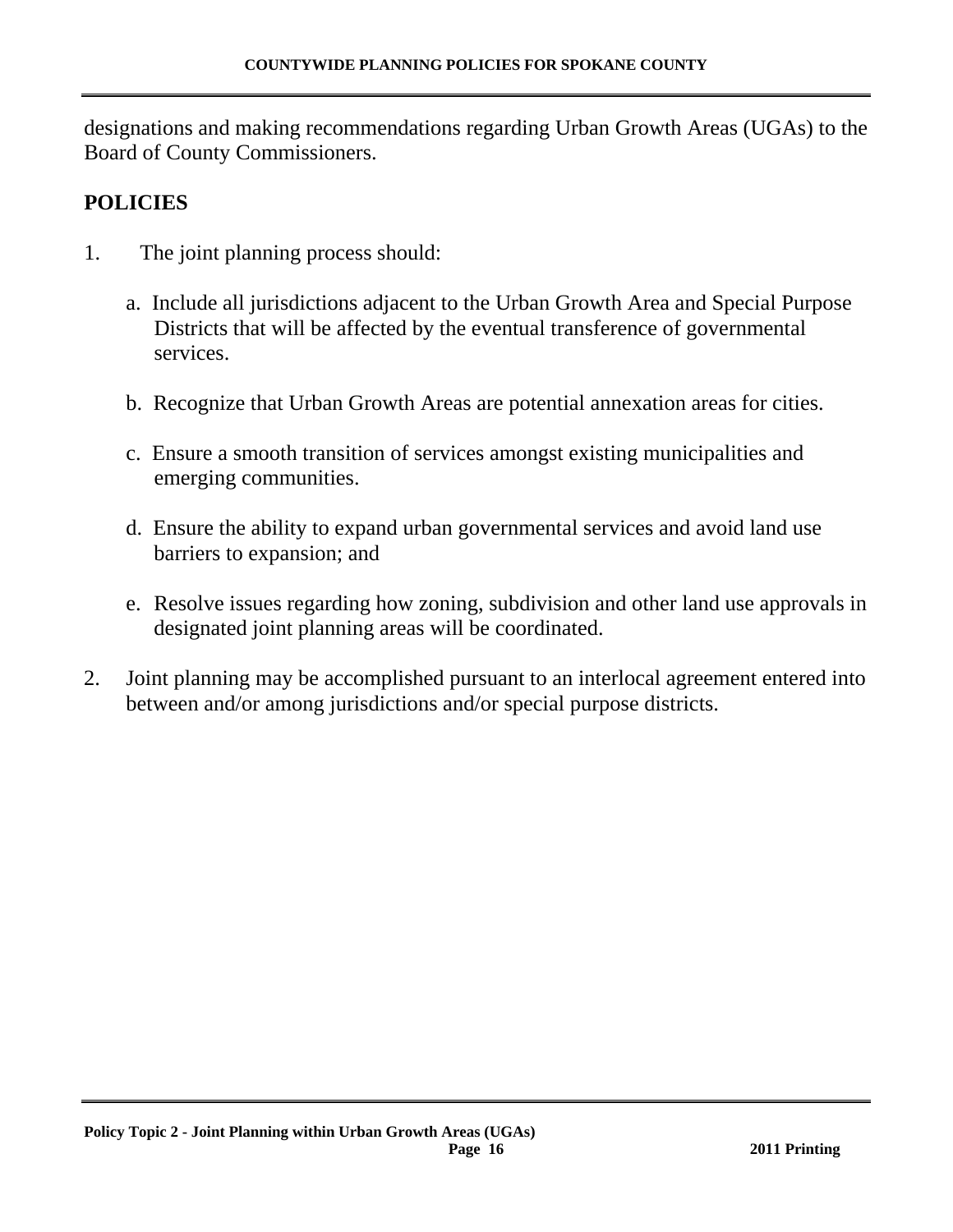### Policy Topic 3 Promotion of Contiguous and Orderly Development and Provision of Urban Services

#### **INTRODUCTION**

#### Overview of Growth Management Act (GMA) Requirements

The Growth Management Act requires the adoption of Countywide Planning Policies concerning the promotion of contiguous and orderly development and the provision of urban services. The Growth Management Act (GMA) establishes a goal of encouraging development in urban areas where adequate public facilities and services exist or can efficiently be provided. Growth planning must ensure that needed facilities and services are adequate to serve new development without decreasing current service levels below locally established minimum standards. The Growth Management Act (GMA) requires that adequate urban governmental services and public facilities be available at the time growth occurs, commonly known as concurrency. Realistically, growth would go first to areas with existing public services and facilities and then into areas in which those urban governmental services and public facilities could be efficiently extended.

#### Overview of Countywide Planning Policies

The Countywide Planning Policies address four general areas.

- 1. The specification of minimum level of service standards.
- 2. The planning for utilities, open space corridors, critical areas, natural resource lands and water management.
- 3. The provision of urban governmental services and public facilities.
- 4. The distribution of future growth and population within the county.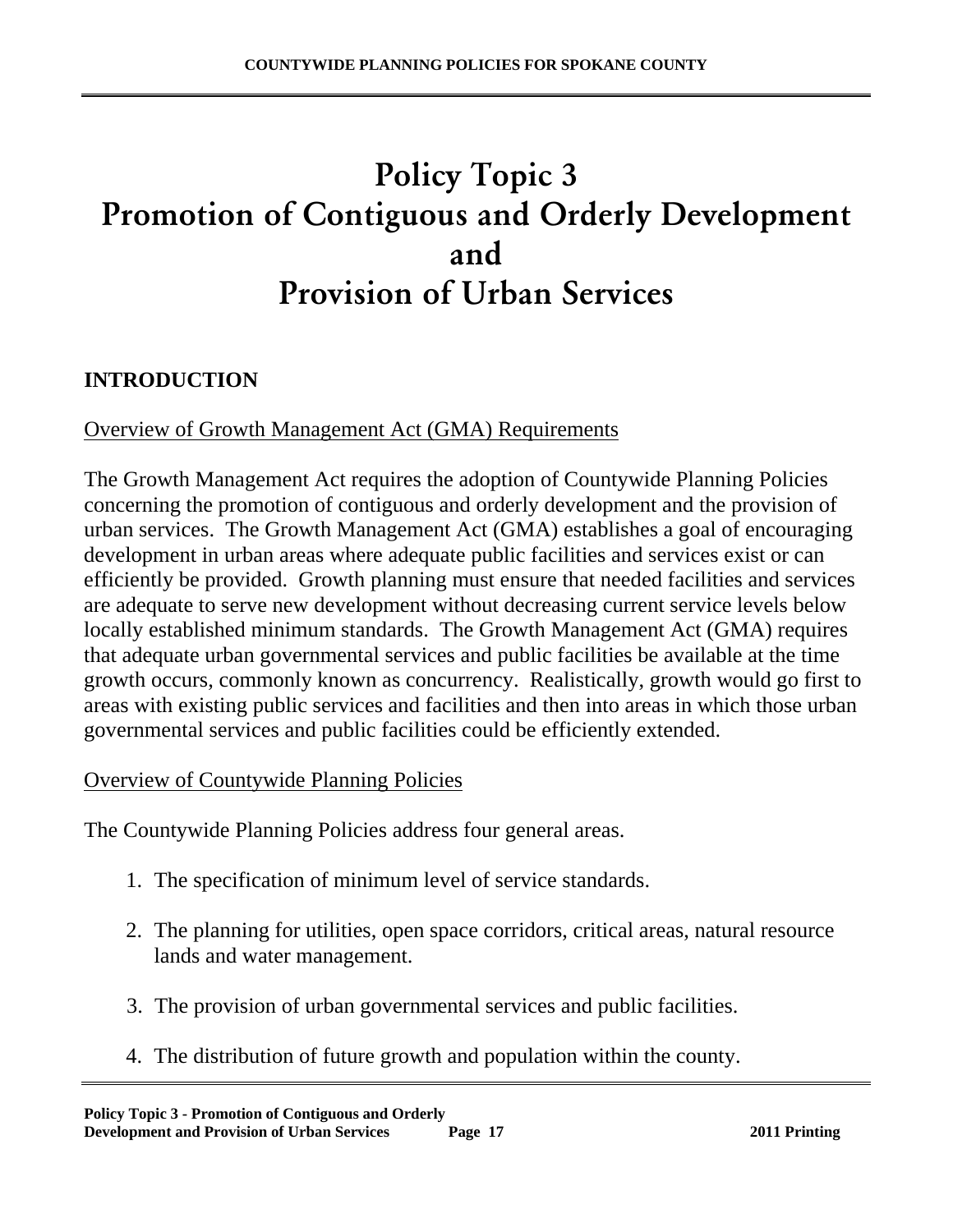The policies call for an analysis of the maximum capacity of regional capital facilities, development of minimum standards for urban governmental services within Urban Growth Areas (UGAs) and specification of minimum development and transportation standards to promote efficient land use.

In order to coordinate population and the distribution of services, the County and each city and town should accommodate its fair share of housing and essential public facilities needed for the region. Small cities and towns will serve as the focal point and function as the "urban center" for the surrounding area. The policies also recognize Fairchild Air Force Base as an urban center.

#### **POLICIES**

- 1. Each jurisdiction shall include policies in its comprehensive plan to address how urban development will be managed to promote efficiency in the use of land and the provision of urban governmental services and public facilities. The Steering Committee has accepted regional minimum level of service standards for urban governmental services with the exception of police protection within Urban Growth Areas (UGAs). Local jurisdictions may choose higher standards. In its comprehensive plan, each jurisdiction shall include, but not be limited to, level of service standards for:
	- a. fire protection;
	- b. police protection;
	- c. parks and recreation;
	- d. libraries;
	- e. public sewer;
	- f. public water;
	- g. solid waste disposal and recycling;
	- h. transportation; and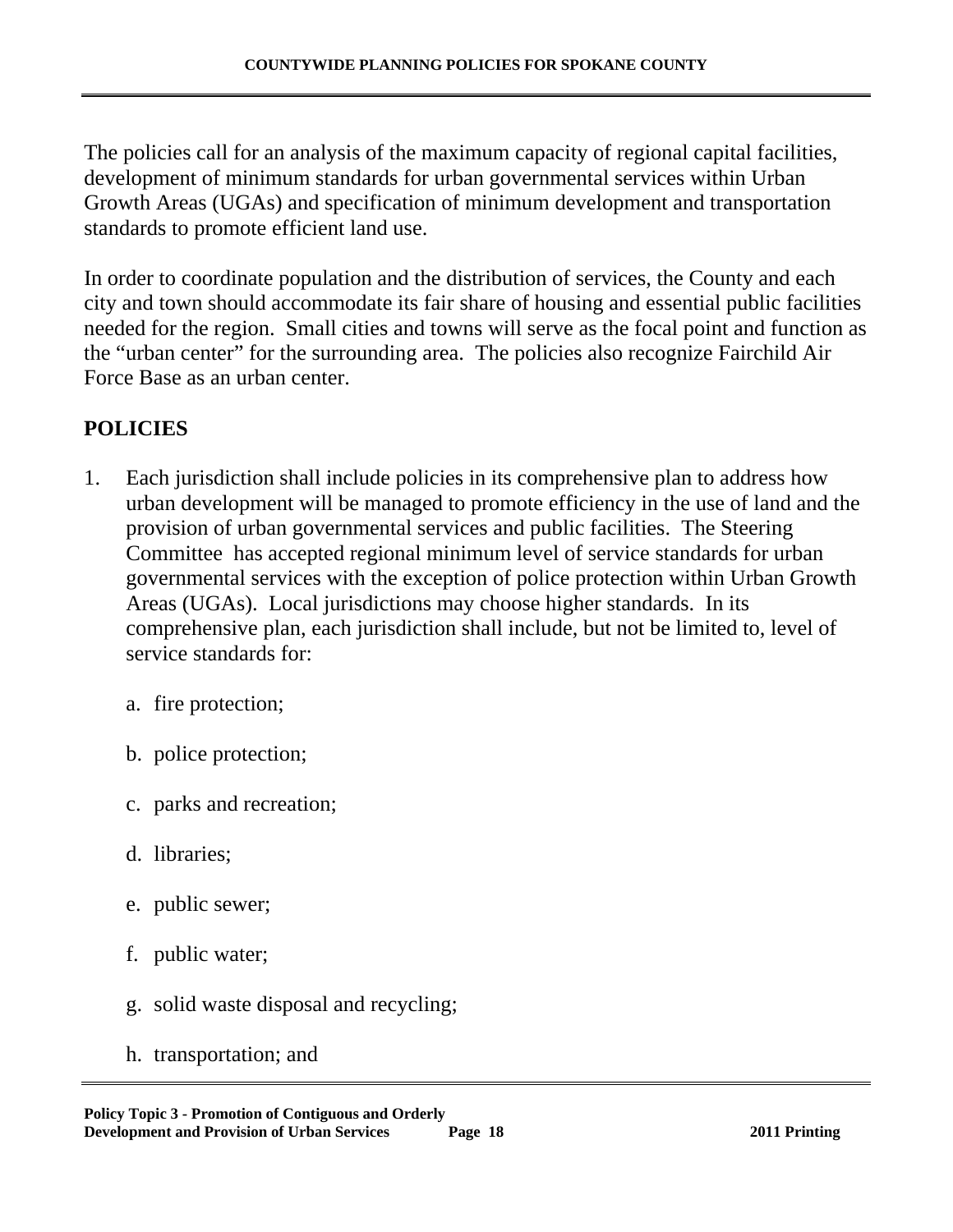i. schools. (Spokane County has not proposed a Level of Service for school districts to be adopted as part of the Comprehensive Plan. Individual school districts determine their own Level of Service Standards. However, if any jurisdiction within Spokane County or Spokane County chooses to implement impact fees for schools at any future time, each school district must develop a capital facilities plan consistent with the GMA.)

| <b>FACILITY</b>       | LEVEL OF SERVICE STANDARD (LOS)                                                                                          |
|-----------------------|--------------------------------------------------------------------------------------------------------------------------|
| Domestic Water        | Domestic Water Supply - Minimum Levels of Service for                                                                    |
|                       | storage capacity and flow shall be consistent with the                                                                   |
|                       | Washington State Department of Health requirements and the                                                               |
|                       | Spokane County Coordinated Water System Plan                                                                             |
|                       | requirements (where applicable).                                                                                         |
|                       | System Design – Minimum Levels of Service for pipe sizing,                                                               |
|                       | flow rate, and systematic grid development shall be consistent                                                           |
|                       | with the Washington State Department of Health                                                                           |
|                       | requirements and the Coordinated Water System Plan                                                                       |
|                       | requirements (where applicable).                                                                                         |
|                       | Fire Flow – Fire flow rate and duration as well as fire hydrant                                                          |
|                       | specifications and spacing shall be consistent with local fire                                                           |
|                       | authority requirements or the Fire Code, which ever is more                                                              |
|                       | stringent.                                                                                                               |
| <b>Sanitary Sewer</b> | Incorporated areas will be provided with wastewater                                                                      |
|                       | collection and transport systems in accordance with the                                                                  |
|                       | adopted sewer concurrency requirements of the jurisdiction.                                                              |
|                       | Unincorporated urban growth areas will be provided with                                                                  |
|                       | wastewater collection and transport systems in accordance<br>with the requirements for sewer concurrency as set forth in |
|                       | Spokane County's Development Regulations. Collection                                                                     |
|                       | systems and transport systems will be designed for peak flow                                                             |
|                       | conditions so that overflows, backups, and discharges from                                                               |
|                       | the system do not occur under normal operating situations.                                                               |
|                       | Specific design criteria shall conform to the requirements of                                                            |
|                       | the Washington State Department of Ecology and local                                                                     |
|                       | regulations. Wastewater collection and transport systems will                                                            |
|                       | convey wastewater to centralized wastewater treatment                                                                    |
|                       | facilities. Centralized wastewater treatment and effluent                                                                |

The Levels of Service are as follows: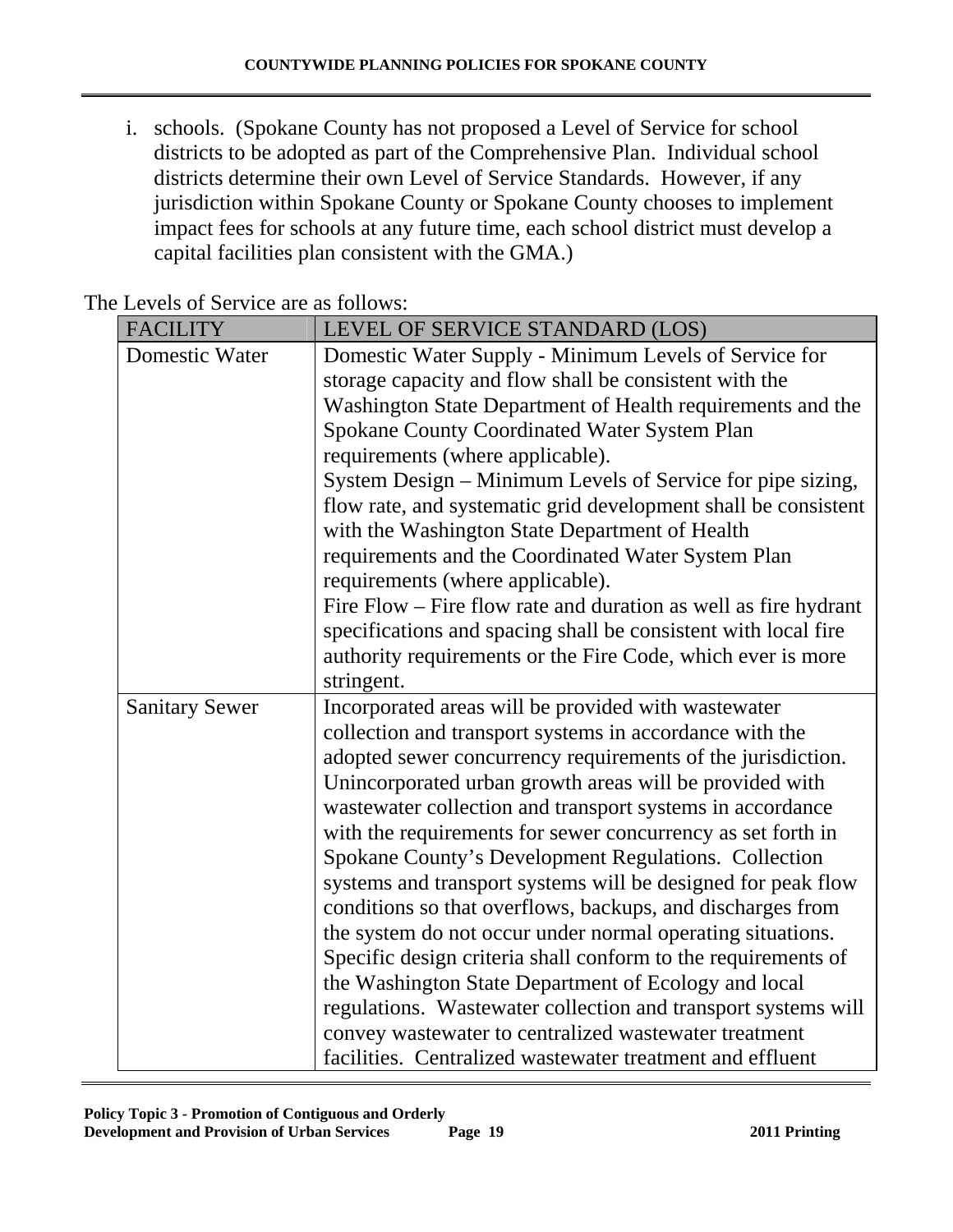|                 | disposal facilities will be planned, designed, and constructed   |
|-----------------|------------------------------------------------------------------|
|                 | to provide effluent that does not adversely impact the quality   |
|                 | of surface or ground water of the State of Washington.           |
|                 | Planning and design for wastewater treatment and effluent        |
|                 | disposal facilities will be based on 20 year projections of      |
|                 | population growth and current water quality criteria as          |
|                 | established by the Washington State Department of Ecology.       |
|                 | (Centralized wastewater treatment facilities shall be a part of  |
|                 | a sewage system owned or operated by a city, town, municipal     |
|                 |                                                                  |
|                 | corporation, county, political subdivision of the state or other |
|                 | approved ownership consisting of a collection system and         |
|                 | necessary trunks, pumping facilities and means of final          |
|                 | treatment and disposal and approved or under permit from         |
|                 | the Washington State Department of Ecology.)                     |
| Transportation  | Maintain travel corridor time as established by Spokane          |
|                 | <b>Regional Transportation Council.</b>                          |
| Stormwater      | Flooding of property outside designated drainage-ways, de-       |
|                 | facto drainage-ways, easements, flood zones or other             |
|                 | approved drainage facilities, during the design precipitation or |
|                 | runoff event prescribed in the standards of the governing local  |
|                 | agency or jurisdiction, shall be prevented within the            |
|                 | reasonable probability afforded by such standards. Impact to     |
|                 | buildings and accessory structures shall be avoided to the       |
|                 | maximum extent practicable by evaluating the effects of a        |
|                 | 100-year rain event, and implementing measures to ensure         |
|                 | that the runoff attendant to such event is directed away from    |
|                 | such buildings and accessory structures. Any stormwater          |
|                 | discharge to surface or ground waters must meet federal, state   |
|                 | and local requirements for water quality treatment,              |
|                 | stormwater runoff and infiltration.                              |
| Law Enforcement | Each jurisdiction shall specify in its Comprehensive Plan a      |
|                 | level of police protection that addresses the safety of its      |
|                 |                                                                  |
|                 | citizens.                                                        |
| Libraries       | Each jurisdiction will specify its own level of service.         |
| Parks           | Each jurisdiction will specify its own level of service.         |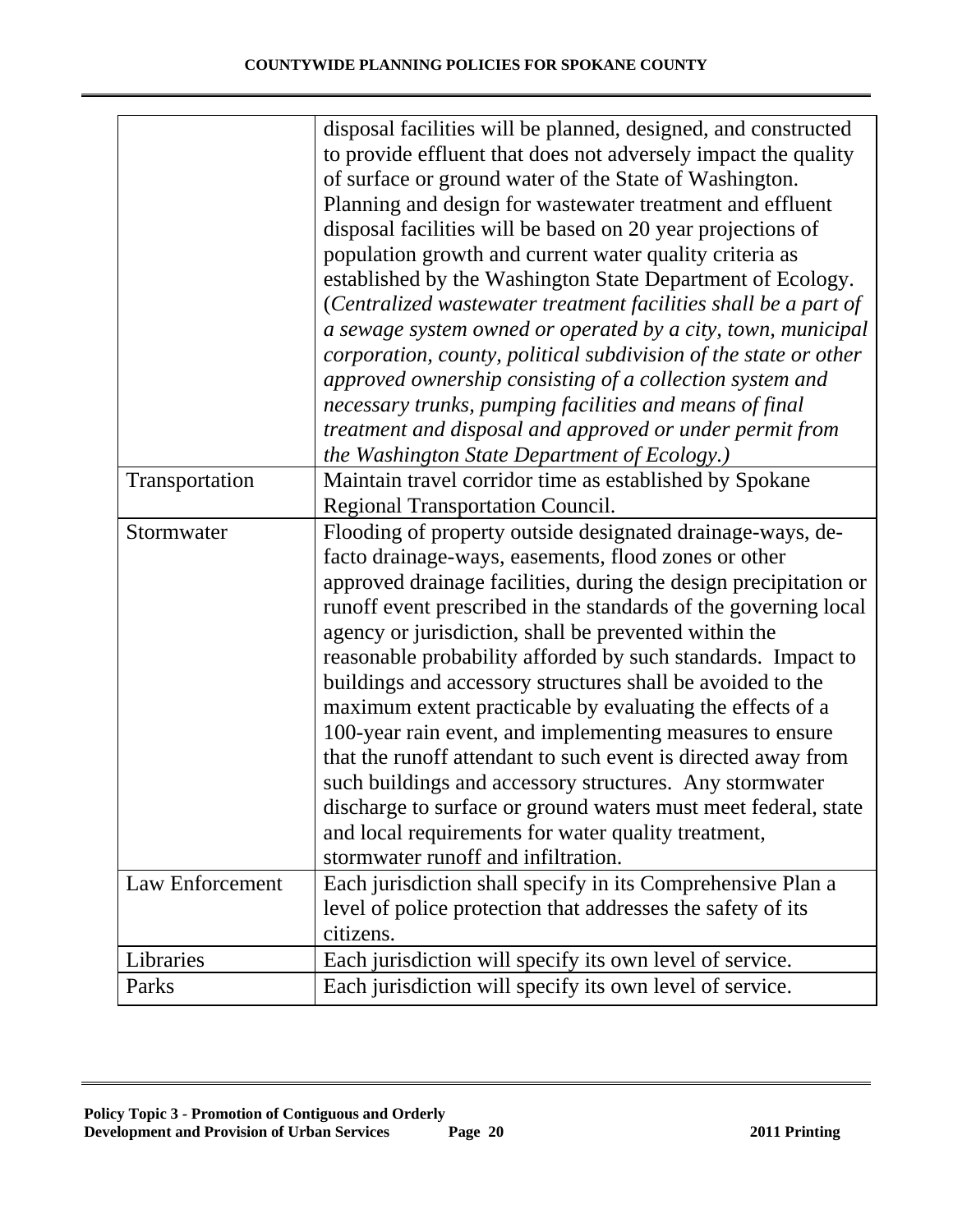| Solid Waste            | Solid waste processing will meet Federal and State               |
|------------------------|------------------------------------------------------------------|
|                        | regulations, including maintaining any required facilities       |
|                        | licenses.                                                        |
|                        | Each jurisdiction within the non-attainment area shall develop   |
| <b>Street Cleaning</b> |                                                                  |
|                        | and use a street cleaning plan, coordinating with Spokane        |
|                        | County Air Pollution Control Authority (SCAPCA) as the           |
|                        | oversight agency, to meet mandated Particulate Matter dust       |
|                        | standards. Each jurisdiction's street cleaning plan will         |
|                        | describe the programs and methods to be used to reduce           |
|                        | particulate matter emissions from paved surfaces. Each plan      |
|                        | shall address but not be limited to the following: 1) Street     |
|                        | sweeping frequency and technology to be employed. 2)             |
|                        | Factors for determining when and where to initiate street        |
|                        | sweeping following a sanding event, with the goals of            |
|                        | expeditious removal when safety and mobility requirements        |
|                        | have been satisfied. 3) Sanding reduction goal. 4) Sanding       |
|                        | materials specifications to be employed. 5)Locations,            |
|                        | application rates and circumstances for use of chemical de-      |
|                        | icers and other sanding alternatives. 6) Identification of       |
|                        | priority roadways (over 15,000 average daily traffic count).     |
| <b>Public Transit</b>  | Jurisdictions within the Public Transit Benefit Area (PTBA)      |
|                        | shall have policies consistent with the level of service adopted |
|                        | by the Spokane Transit Authority Board of Directors.             |
| Fire and Emergency     | Urban areas jurisdictions in excess of 5,000 population, or      |
| Services               | once a population of 5,000 persons is achieved, shall be         |
|                        | served by Fire District with at least a (Washington Survey and   |
|                        | Rating Bureau of Insurance Services Office) Class 6              |
|                        | Insurance Rating or better. For the purposes of GMA              |
|                        | minimum Levels of Service, Class 6 or better shall be based      |
|                        | on the ISO Grading Schedule for municipal fire protection,       |
|                        | 1974 edition, as amended, by using the fire district, fire       |
|                        | service communication, and fire safety control portions of the   |
|                        | grading schedule. The total deficiency points identified in      |
|                        | these portions of the ISO or Washington Survey and Rating        |
|                        | Bureau schedule shall not exceed 1,830 points. All               |
|                        | jurisdictions, regardless of size, shall ensure that new         |
|                        | development has a Fire Flow and hydrant placement per the        |
|                        | International Fire Code adopted by that jurisdiction. Urban      |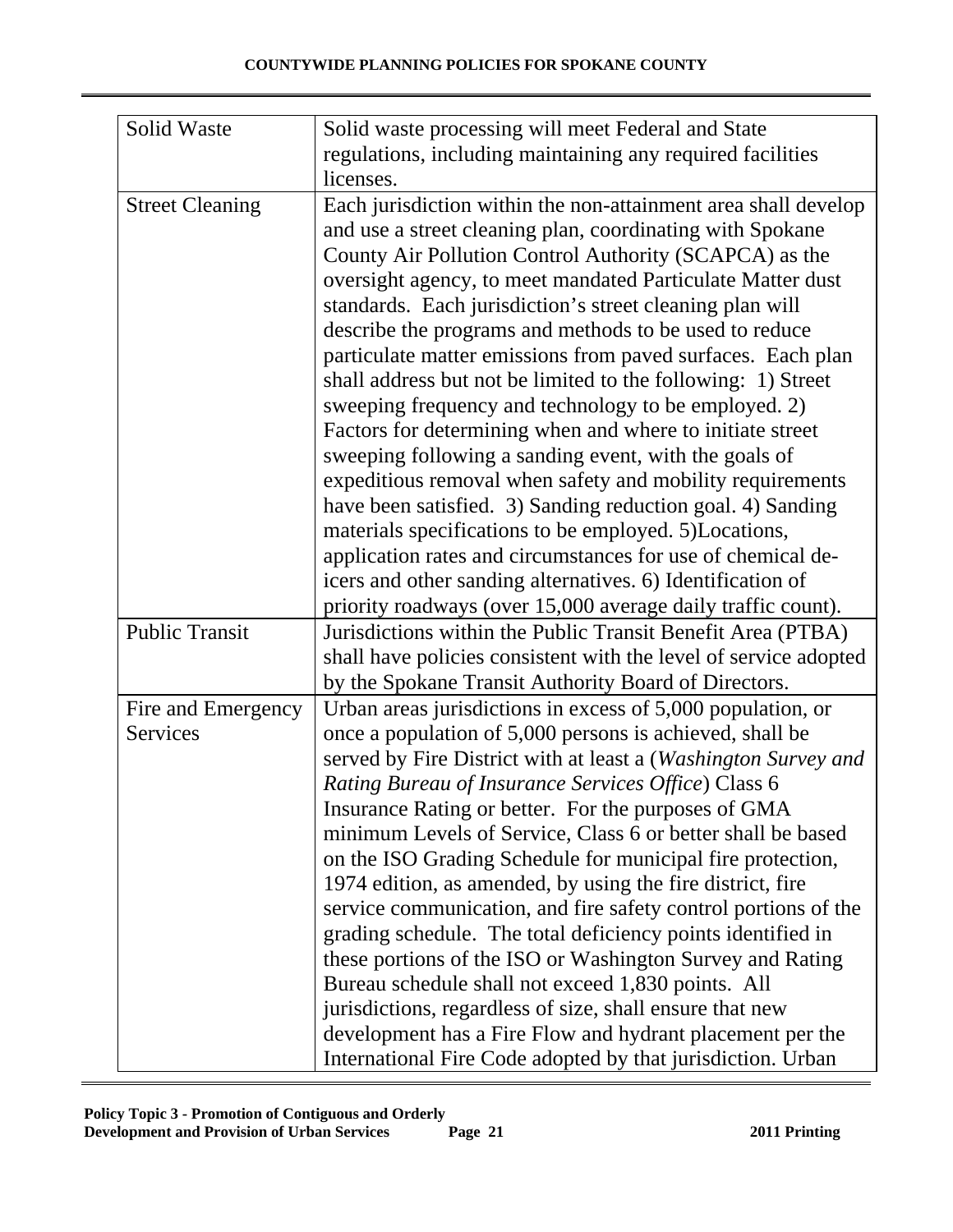|                       | areas must be within 5 road miles of an operating fire station   |
|-----------------------|------------------------------------------------------------------|
|                       | that provides service with a "Class A" pumper, unless            |
|                       | structures are equipped with fire sprinkler(s) that are rated in |
|                       | accordance with the edition of the International Fire Code       |
|                       | adopted by the jurisdiction, and is located within 5 road miles  |
|                       | of an operating fire station that provides service with a Class  |
|                       | "A" rated pumper. Urban areas shall be served by a state         |
|                       | certified basic life support (BLS) agency. Urban areas should    |
|                       | be served by an operating basic life saving unit within 5        |
|                       | miles; and an operating advanced life support unit within 6      |
|                       | miles or 10 minutes response time for those jurisdictions with   |
|                       | urban areas in excess of 5,000 population; and basic life        |
|                       | support and advanced life support transport service.             |
| <b>Public Schools</b> | To be determined by individual school district CFP.              |

- 2. Each jurisdiction and other providers of public services should use compatible information technologies to monitor demand for urban governmental and regional services and the efficiency of planning and services delivery.
- 3. Each jurisdiction shall include policies in its comprehensive plan to ensure that obstructions to regional transportation or utility corridors are not created. In addition, each jurisdiction should include policies in its comprehensive plan to ensure sustainable growth beyond the 20-year planning horizon.
- 4. Each jurisdiction shall include policies in its comprehensive plan to provide open space corridors within the expanding urban landscape.
- 5. All jurisdictions shall coordinate plans that classify, designate and protect natural resource lands and critical areas.
- 6. Each jurisdiction should establish programs or projects that demonstrate and identify the elements which ensure compatibility of mixed density residential developments (for example, single-family, town houses, duplexes, condominiums, apartments).
- 7. Each jurisdiction's comprehensive plan shall include, at a minimum, the following policies to address adequate fire protection.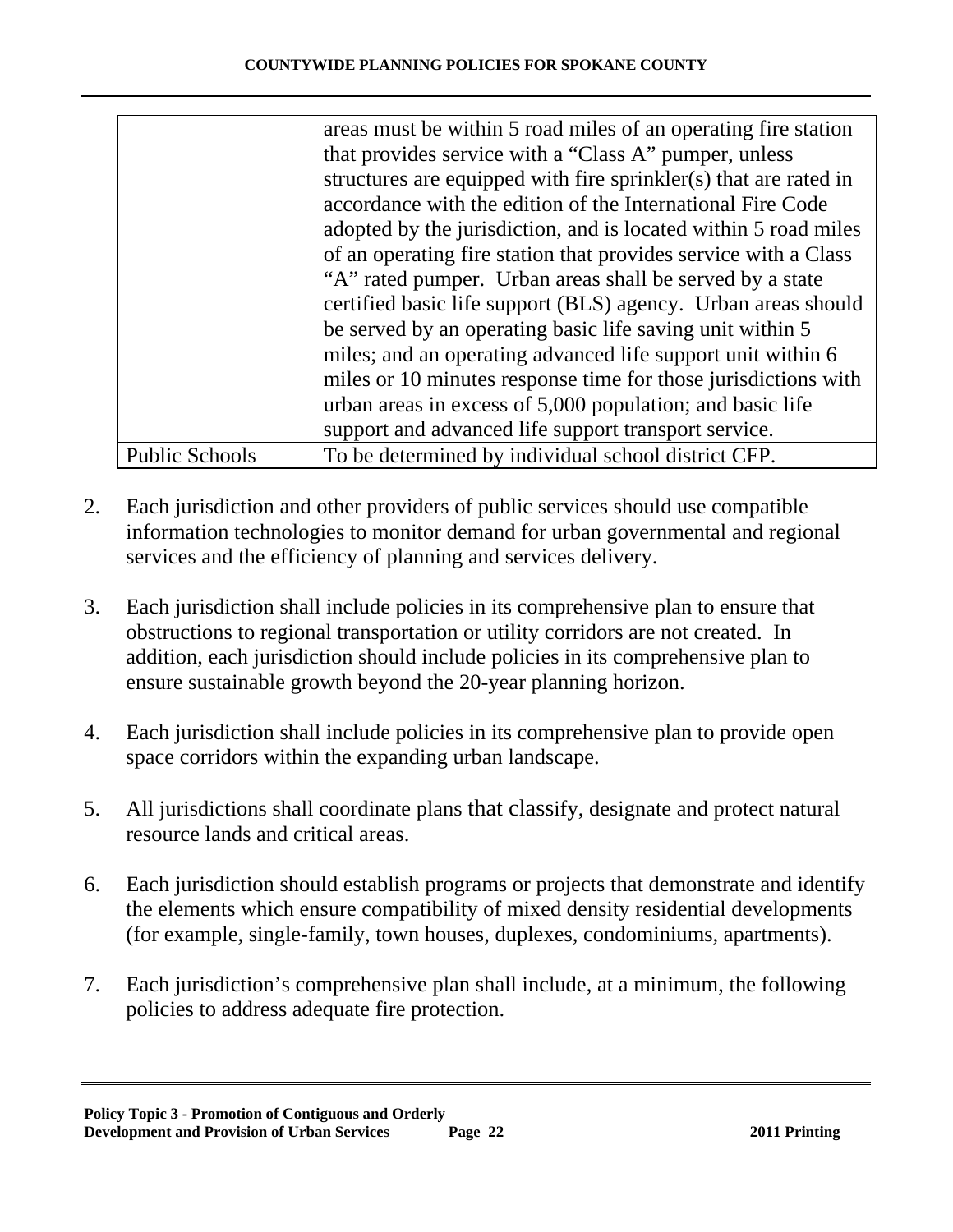- a. Limit growth to areas served by a fire protection district or within the corporate limits of a city providing its own fire department.
- b. Commercial and residential subdivisions and developments and residential planned unit developments shall include the provision for road access adequate for residents, fire department or district ingress/egress and water supply for fire protection.
- c. Development in forested areas must provide defensible space between structure and adjacent fuels and require that fire-rated roofing materials be used.
- 8. The Steering Committee shall recommend to the Board of County Commissioners the allocation of population to jurisdictions based, in part, on each jurisdiction's contribution to regional housing goals and the ability to serve special-needs populations.
- 9. Wellhead protection plans should be coordinated with water purveyors and implemented and updated as needed, by local jurisdictions. Each jurisdiction should encourage and pursue strategies within its jurisdiction for water resource management, which will sustain projected growth rates and protect the environment.
- 10. Each jurisdiction shall include provisions in its comprehensive plan for distribution of essential public facilities.
- 11. Recognize Fairchild Air Force Base as an urban center with a major influence on the regional economy.
- 12. Each jurisdiction in its comprehensive plan should provide policies that support the compatible incorporation of utilities, greenbelts and open space within common corridors.
- 13. Each jurisdiction shall plan for growth within Urban Growth Areas (UGAs) which uses land efficiently, adds certainty to capital facilities planning and allows timely and coordinated extension of urban governmental services, public facilities and utilities for new development. Each jurisdiction shall identify intermediate growth areas (6 to 10 year increments) within its Urban Growth Area (UGA) or establish policies which direct growth consistent with land use and capital facility plans.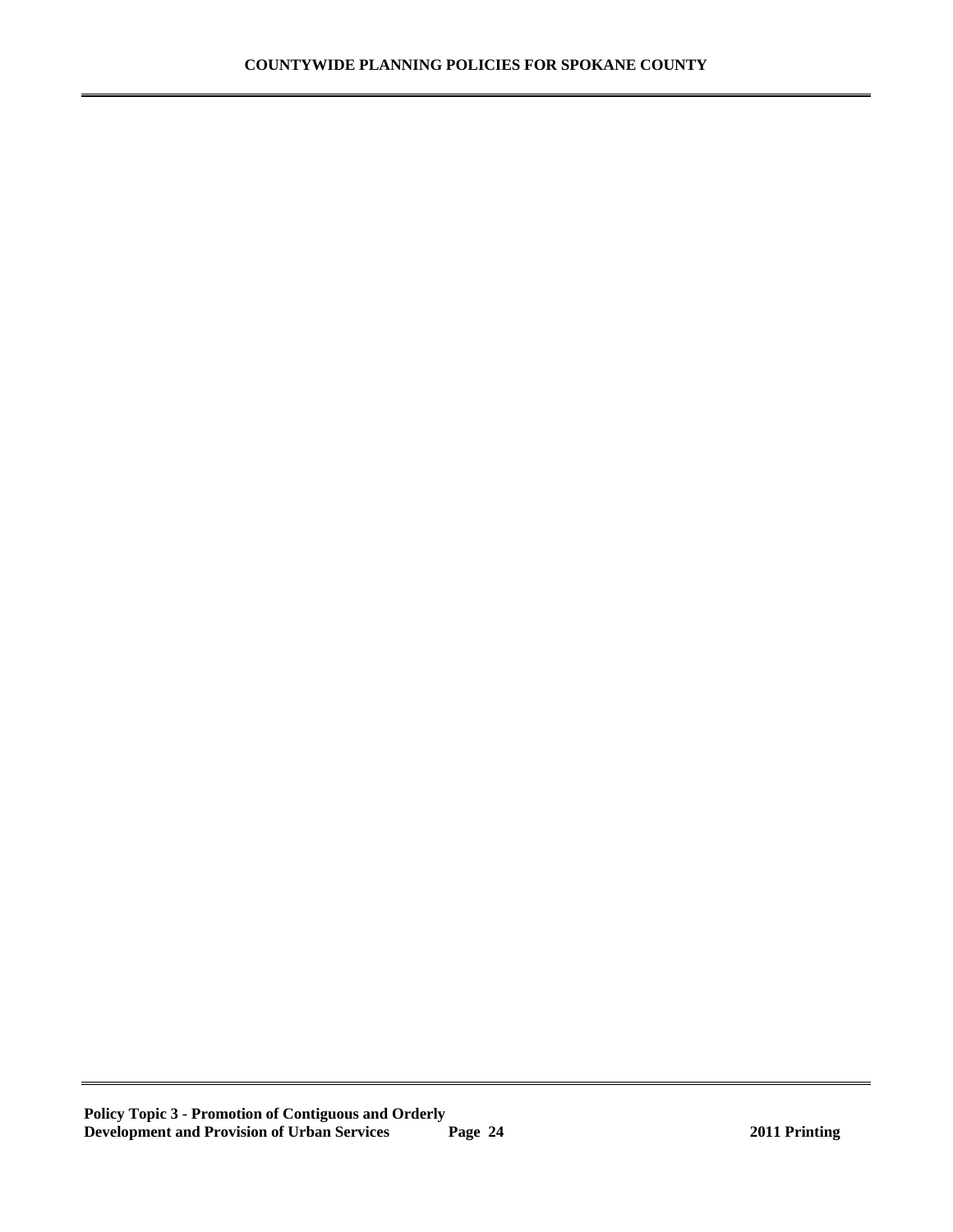### Policy Topic 4 Parks and Open Space

#### **INTRODUCTION**

Overview of Growth Management Act (GMA) Requirements

The Growth Management Act (GMA) encourages the retention of open space and the development of parks and recreational opportunities. Within Urban Growth Areas (UGAs), the Growth Management Act (GMA) requires open space corridors to be identified and authorizes their purchase for use as greenbelts, parks or wildlife habitat. (RCW 36.70A.160).

Although the Growth Management Act (GMA) does not expressly require Countywide Planning Policies on parks and open space, the Steering Committee of Elected Officials chose to include it as a Countywide Planning Policy topic.

#### Overview of Countywide Planning Policies

Included in the policies for Parks and Open Space are the following.

- 1. Utilize open space corridors between major developments.
- 2. Identify and protect large open space areas of regional significance.
- 3. Develop parks and retain open space to lessen the impact of high density land uses.
- 4. Utilize utility corridors as open space and for recreational opportunities.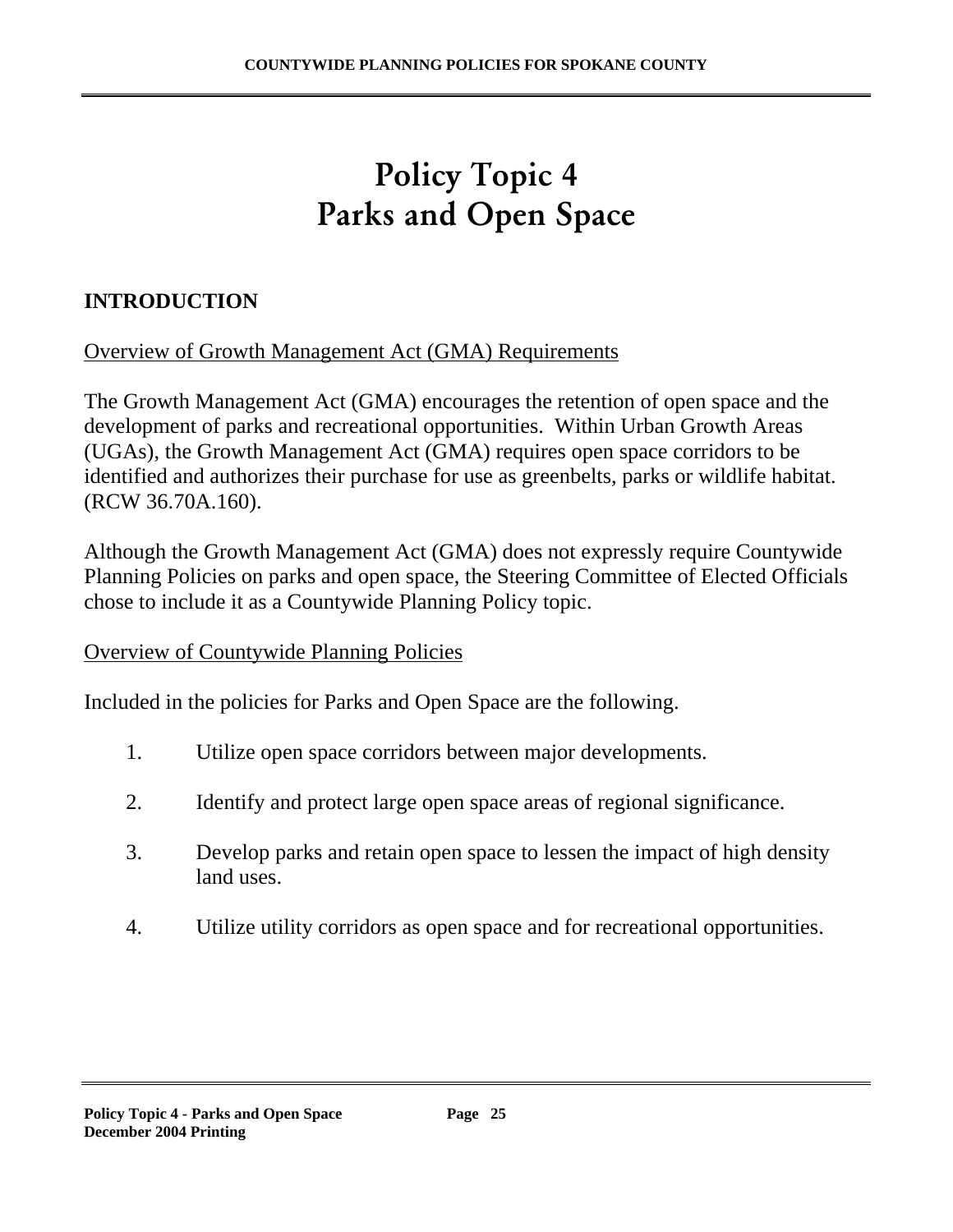#### **POLICIES**

- 1. The County and each jurisdiction shall establish policies, standards and regulations to plan for and acquire parks and open space that fall outside a municipality's corporate boundary and within its Urban Growth Area (UGA).
- 2. All jurisdictions should cooperate to identify and protect regional open space lands, natural areas and corridors of environmental, recreational and aesthetic significance to form a functionally and physically connected system which balances passive and active recreational uses. Each jurisdiction shall identify open space corridors within and between urban growth areas. (RCW 36.70A.160).

All jurisdictions shall identify implementation, management, preservation and conservation strategies, through both regulatory and non-regulatory techniques, to protect identified lands and corridors, to sustain their open space benefits and functions. Implementation and management strategies should include collaboration and coordination with land trusts and other land preservation organizations.

- 3. Each jurisdiction shall require the development of parks and open space as a means to balance the impacts associated with higher density development.
- 4. Each jurisdiction should encourage cooperation with both utilities and users for the purpose of including compatible passive recreational and open space uses with existing utilities or when siting new utilities.
- 5. Each jurisdiction shall make appropriate provisions for parks and recreation areas.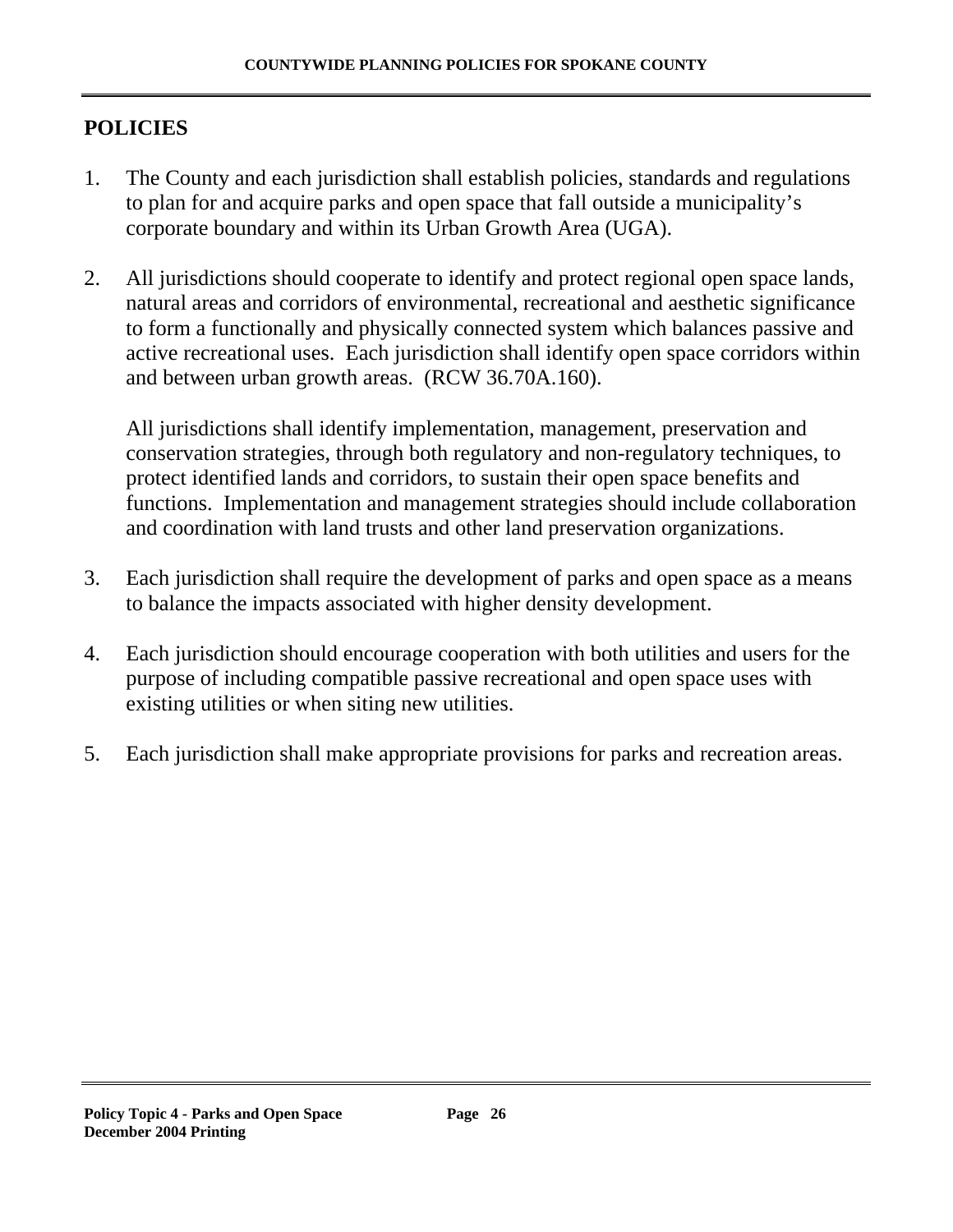### Policy Topic 5 Transportation

#### **INTRODUCTION**

#### Overview of Growth Management Act (GMA) Requirements

Regional transportation systems include major highways, airports and railroads, as well as bikeways, trails and pedestrian systems. The Growth Management Act (GMA) encourages a variety of efficient transportation systems in order to reduce sprawl while improving the efficient movement of people, goods and services. Therefore, close coordination is necessary between transportation planning and the land use element of each jurisdiction's comprehensive plan. The Growth Management Act (GMA), as well as other state and federal legislation, requires transportation planning to be conducted on a regional basis.

According to RCW 36.70A, local jurisdictions must adopt and enforce ordinances which prohibit development approval if the development causes the level of service on the transportation facility to decline below the standards adopted in the transportation element of the comprehensive plan unless transportation improvements or strategies to accommodate the impacts of development are made concurrent with the development. The strategies could include increased public transportation services, ride-sharing programs, demand management strategies and other transportation system management strategies.

#### Overview of Countywide Planning Policies

The Countywide Planning Policies propose that transportation planning in Spokane County be carried out by the Spokane Regional Transportation Council. Consequently, each jurisdiction's land use plan should be consistent with the regional transportation system.

The policies recognize the need to preserve corridors capable of providing for high-capacity transportation such as commuter lanes, rail or dedicated busways. Through

#### **Policy Topic 5 - Transportation**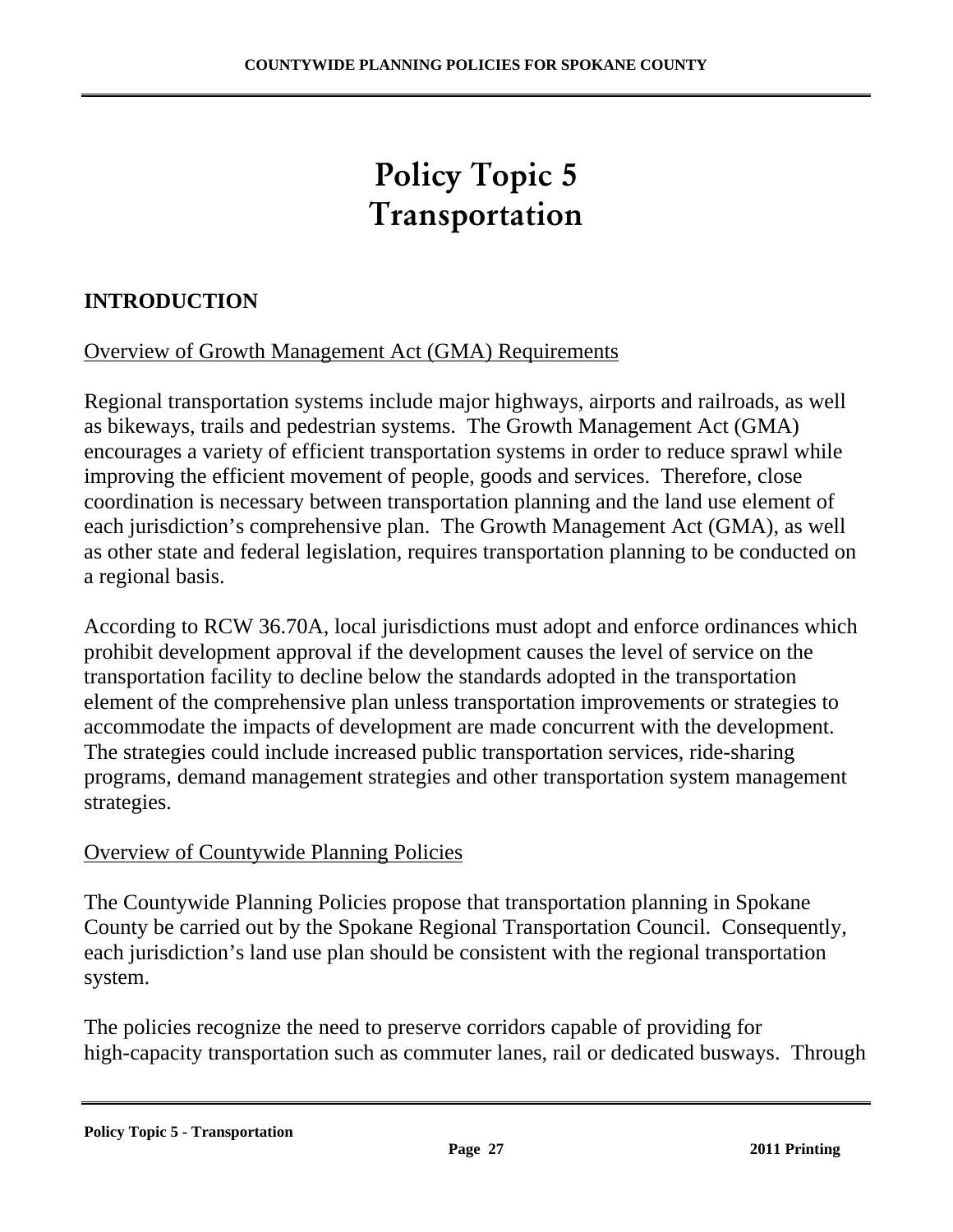their comprehensive plans, local jurisdictions will be responsible for planning for developments along these corridors that would support public transportation services.

The Countywide Planning Policies also recognize the need to preserve our existing regional transportation system. New land developments would not be allowed to lower the adopted level of service of the existing transportation system. To accomplish this, developments would be required to pay for transportation improvements at the time of construction or to identify other transportation strategies to offset the impacts. These strategies could include increased public transportation services, ride-share programs and other alternative programs.

### **POLICIES**

- 1. Regional transportation planning shall be conducted by the Spokane Regional Transportation Council (SRTC). The SRTC shall coordinate with local jurisdictions and the Spokane Transit Authority (STA) to ensure that the regional transportation plan and local jurisdictions' land use plans are compatible and consistent with one another.
- 2. The regional transportation plan shall be developed in accordance with federal and state planning requirements in order to ensure that:
	- a. coordinated, comprehensive and consistent transportation plans are adopted;
	- b. air quality is evaluated and maintained; and
	- c. the Spokane metropolitan area maintains eligibility for federal and state funding programs.
- 3. The regional transportation plan shall include, in addition to state and federal mandates:
	- a. alternative modes of transportation to the automobile, including public transportation, pedestrian facilities, bikeways and air and rail facilities;
	- b. an evaluation of the general environmental and economic impacts of the plan;
	- c. coordination with land uses to reduce transportation demands;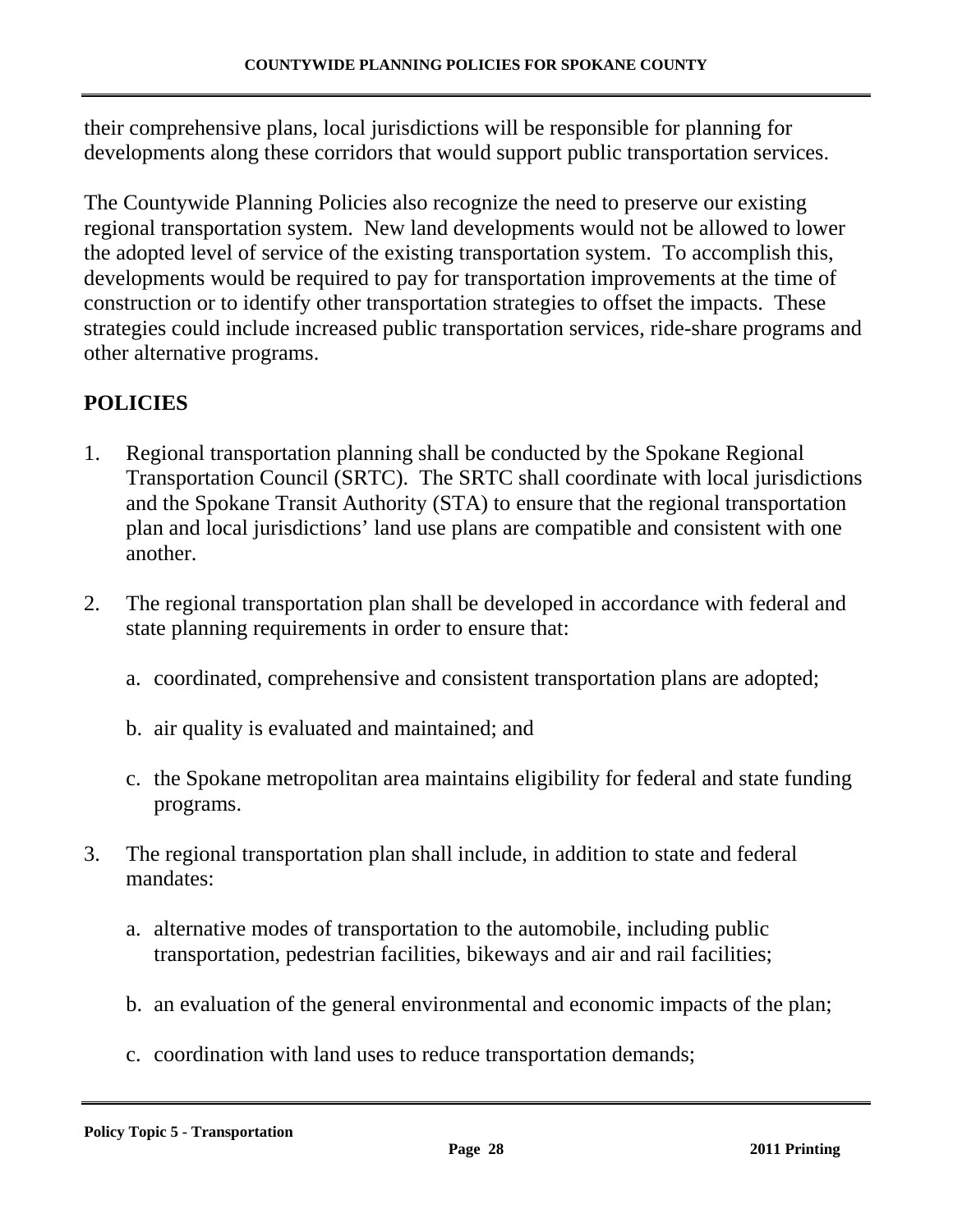- d. standards for accessibility to major institutions, manufacturing and industrial centers and air and rail terminals;
- e. incorporation of utility easements into transportation corridors;
- f. provisions for special-needs populations; and
- g. access management to regional arterials.
- 4. Comprehensive plans shall include, where applicable, the master plans of identified major transportation facilities to ensure that they are reasonably accommodated and compatible with surrounding land uses. Such facilities shall include, but not be limited to, airports, state highways, railroads and major freight terminals.
- 5. Local jurisdictions shall develop and adopt land use plans that have been coordinated through the Spokane Regional Transportation Council (SRTC) to ensure that they preserve and enhance the regional transportation system. These plans may include high capacity transportation corridors and shall fulfill air quality conformity and financial requirements of the Federal Transportation Laws and Regulations, the Clean Air Act Amendments of 1990 and the Growth Management Act (GMA).
- 6. Local jurisdictions shall designate within land use plans areas that can support public transportation services. These areas shall include existing as well as new development. Each jurisdiction's land use plan, the regional transportation plan and the Spokane Transit Authority's (STA) Long Range Transit Plan shall support, complement and be consistent with each other.
- 7. In the long term, growth and change will necessitate the designation of specific transportation corridors which can support high capacity transportation. These corridors shall:
	- a. be identified for the specific purpose of preserving the right-of-way necessary to implement a high-capacity transportation system and to provide a development density that will support such a system;
	- b. be recognized in each jurisdiction's comprehensive plan and development regulations. These plans and codes should provide the authority to establish high-capacity transportation activity centers and urban villages having a land use pattern of mixed use density and intensities;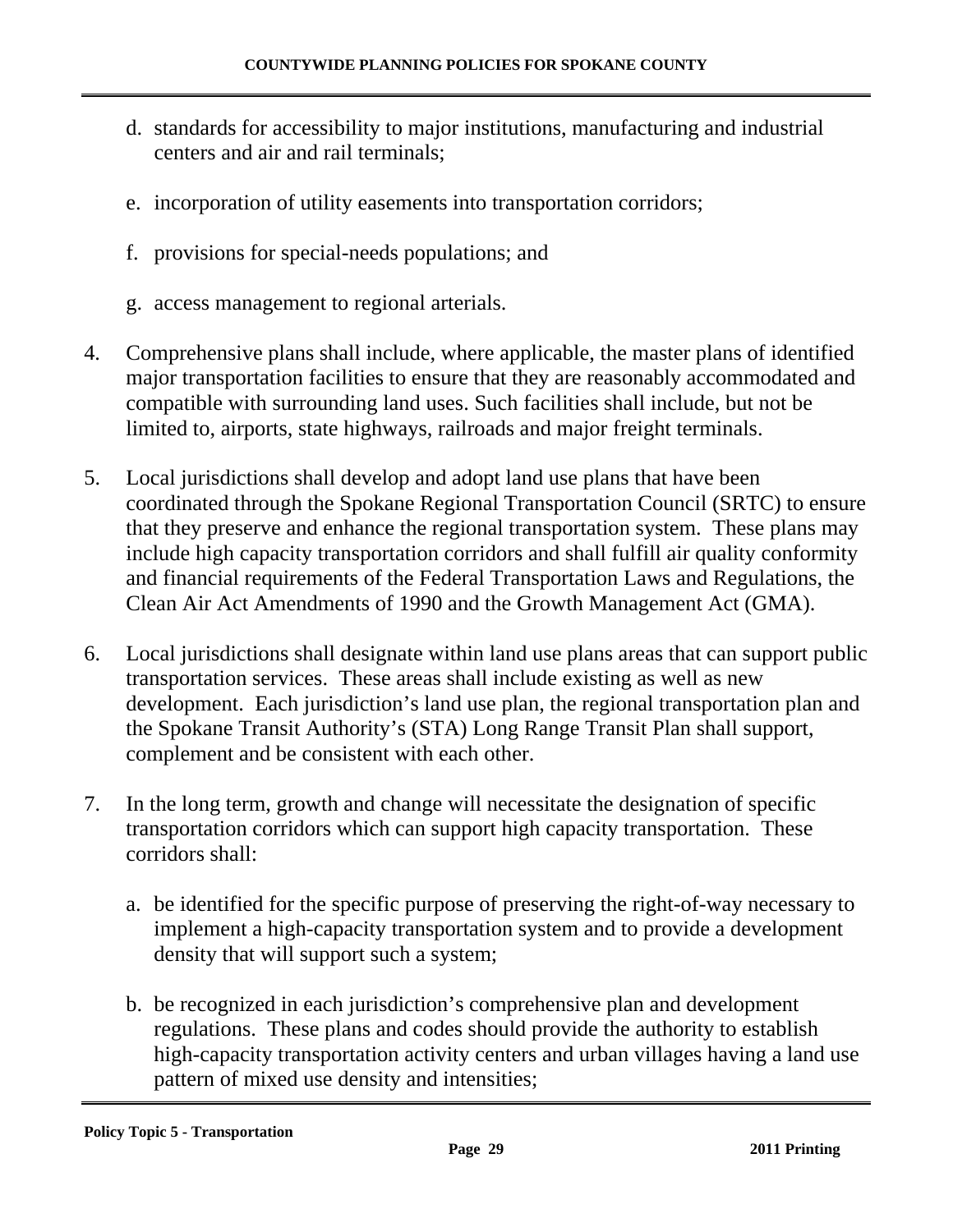- c. be incorporated into capital facilities programs to provide a unified approach for preserving the character and quality of neighborhoods;
- d. be evaluated to identify both interim and ultimate transportation strategies for each corridor;
- e. encourage capital infrastructure investment to facilitate high-capacity transportation and supporting land uses; and
- f. be supported through a public education process.
- 8. The regional transportation plan and comprehensive plan of each jurisdiction shall include roads, air and rail service that accommodates the need for freight and goods movement.

Plans should identify specific routes that are, or could be, subject to available funding, designed and constructed utilizing a regional standard for heavy truck traffic to serve the movement of goods from industrial and rural areas to the market. Future land uses requiring heavy freight movement should be encouraged to locate along these routes.

- 9. Recognizing the need to maintain existing rail lines for shipments of commodities, which reduces the impacts of shipping commodities by roads, local jurisdictions should protect rail facilities to the extent possible.
- 10. Each jurisdiction should coordinate its housing and transportation strategies to support existing, or develop new, public multi-modal transportation systems.
- 11. Each jurisdiction shall address land use designations and site design requirements that are supportive of and compatible with public transportation, for example:
	- a. pedestrian scale neighborhoods and activity centers;
	- b. mixed use development; and
	- c. pedestrian friendly and nonmotorized design.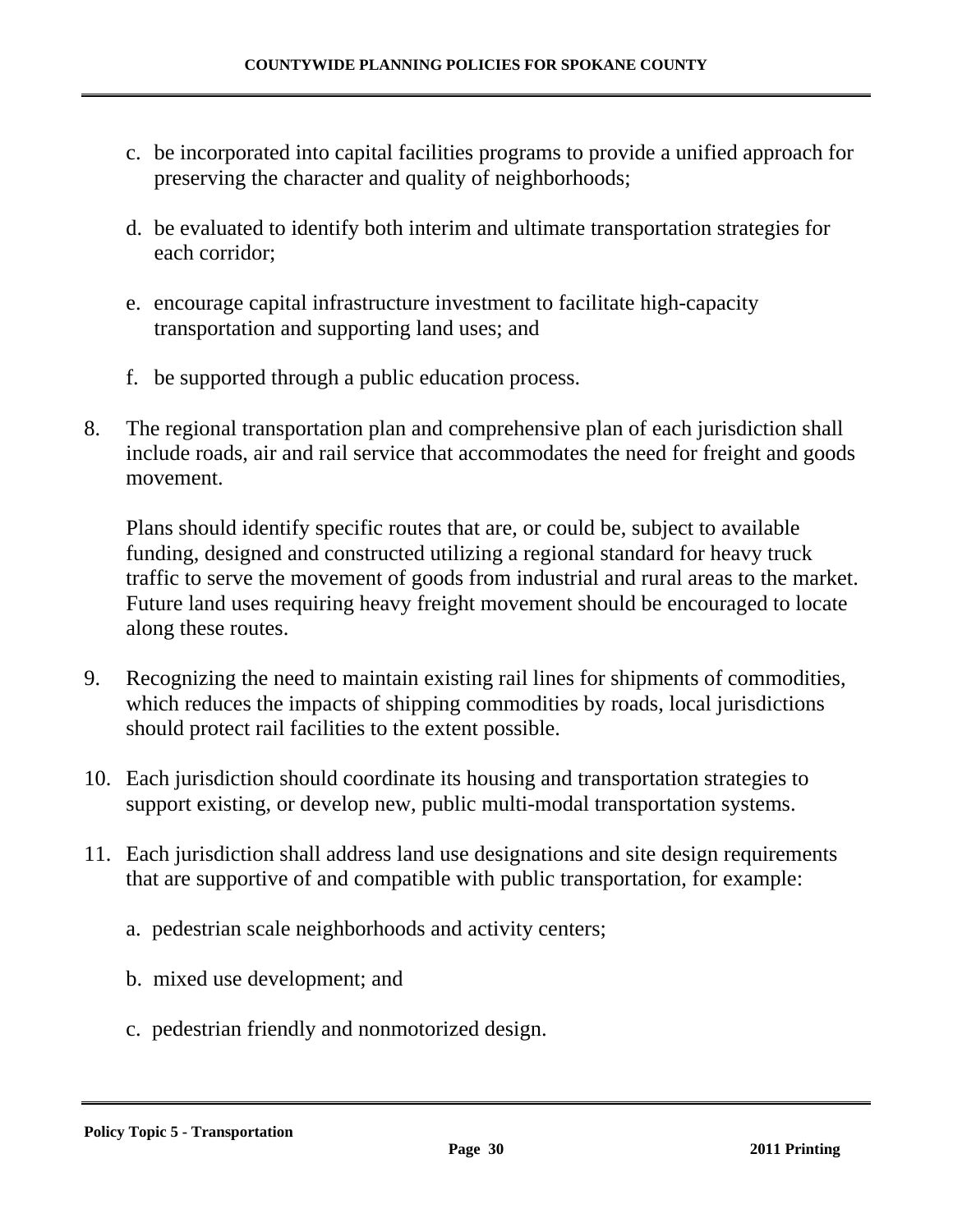- 12. Each jurisdiction should support the use of telecommunications technologies for telecommuting, teleshopping and video conferencing as alternatives to vehicle travel.
- 13. Each jurisdiction's transportation facilities shall be planned within the context of countywide, multi-county and bi-state air, land and water resources and shall not cause or contribute to exceeding federal or state environmental quality standards.
- 14. Each jurisdiction shall strive, through transportation system strategies, to optimize the use of and maintain existing roads to minimize the construction costs and impacts associated with roadway facility expansion.
- 15. In accordance with regional minimum level of service standards specified by the Steering Committee, each jurisdiction shall establish roadway standards, level of service standards and methodologies and functional road classification schemes to ensure consistency throughout the region and to support the use of alternative transportation modes.
- 16. Each jurisdiction shall address energy consumption/conservation by:
	- a. designing transportation improvements for alternatives to the single-occupant vehicle;
	- b. locating and adopting design standards for new development to support pedestrian or nonmotorized travel;
	- c. providing regulatory and financial incentives to promote efforts of the public and private sector to conserve energy; and
	- d. reducing the number of vehicle miles traveled and number of vehicle trips.
- 17. The transportation element of each jurisdiction's comprehensive plan, where transit service exists, will include level of service standards for transit routes and services. Each jurisdiction will coordinate the level of service standards with all adjacent jurisdictions and appropriate agencies.

#### **Policy Topic 5 - Transportation**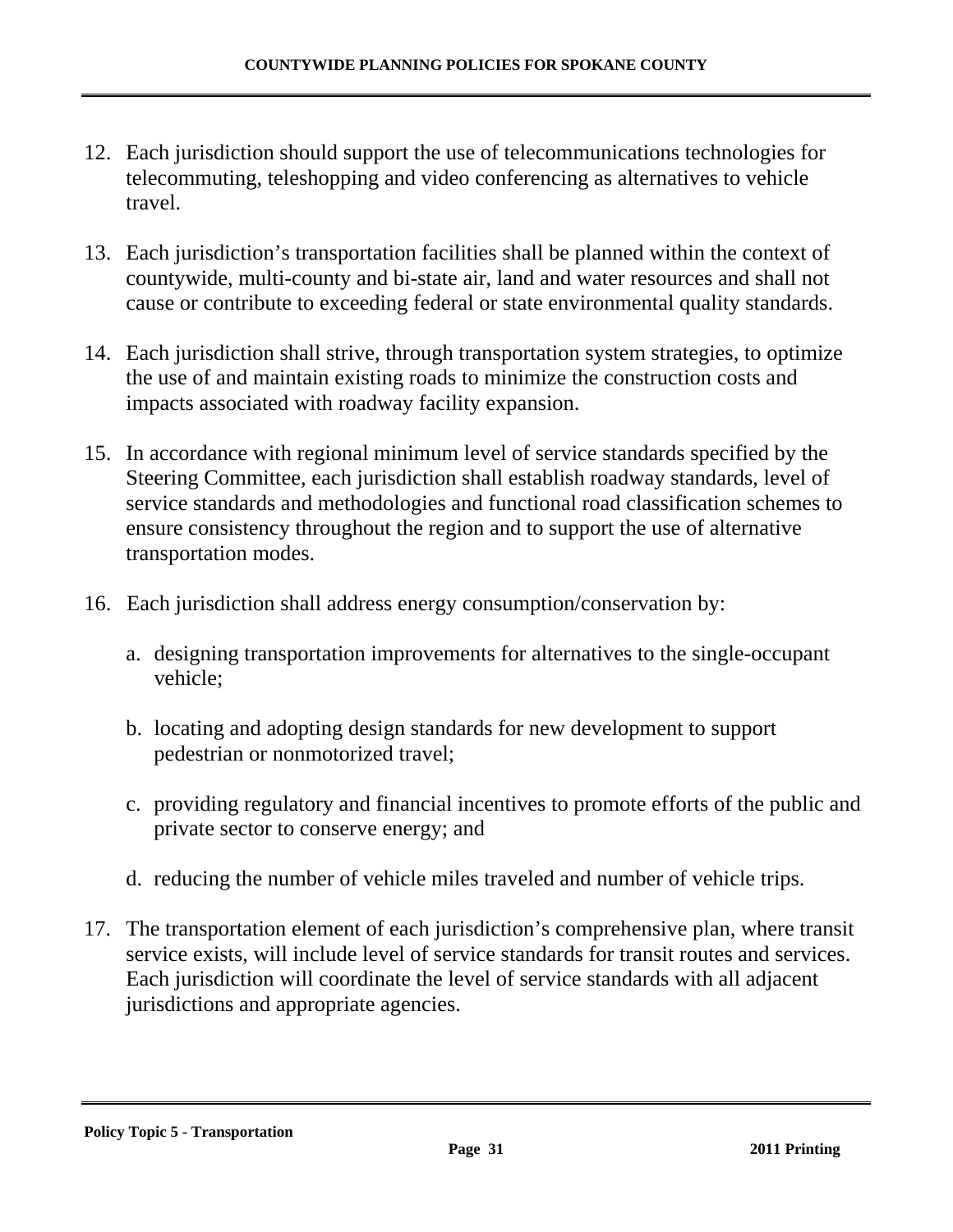- 18. Each jurisdiction shall use its adopted level of service standards to evaluate concurrence for long-range transportation planning, development review and programming of transportation investments.
- 19. The annual process to update and approve the Six-Year Transportation Improvement Program (TIP) by the Spokane Regional Transportation Council (SRTC) shall be used to prioritize regional transportation improvements and programming regional transportation revenues.
- 20. Transportation elements of comprehensive plans shall reflect the preservation and maintenance of transportation facilities as a high priority to avoid costly replacement and to meet public safety objectives in a cost effective manner.
- 21. Each jurisdiction, Spokane Regional Transportation Council (SRTC) and other transportation agencies shall identify significant regional and/or countywide land acquisition needs for transportation and establish a process for prioritizing and siting the location of transportation corridors and facilities.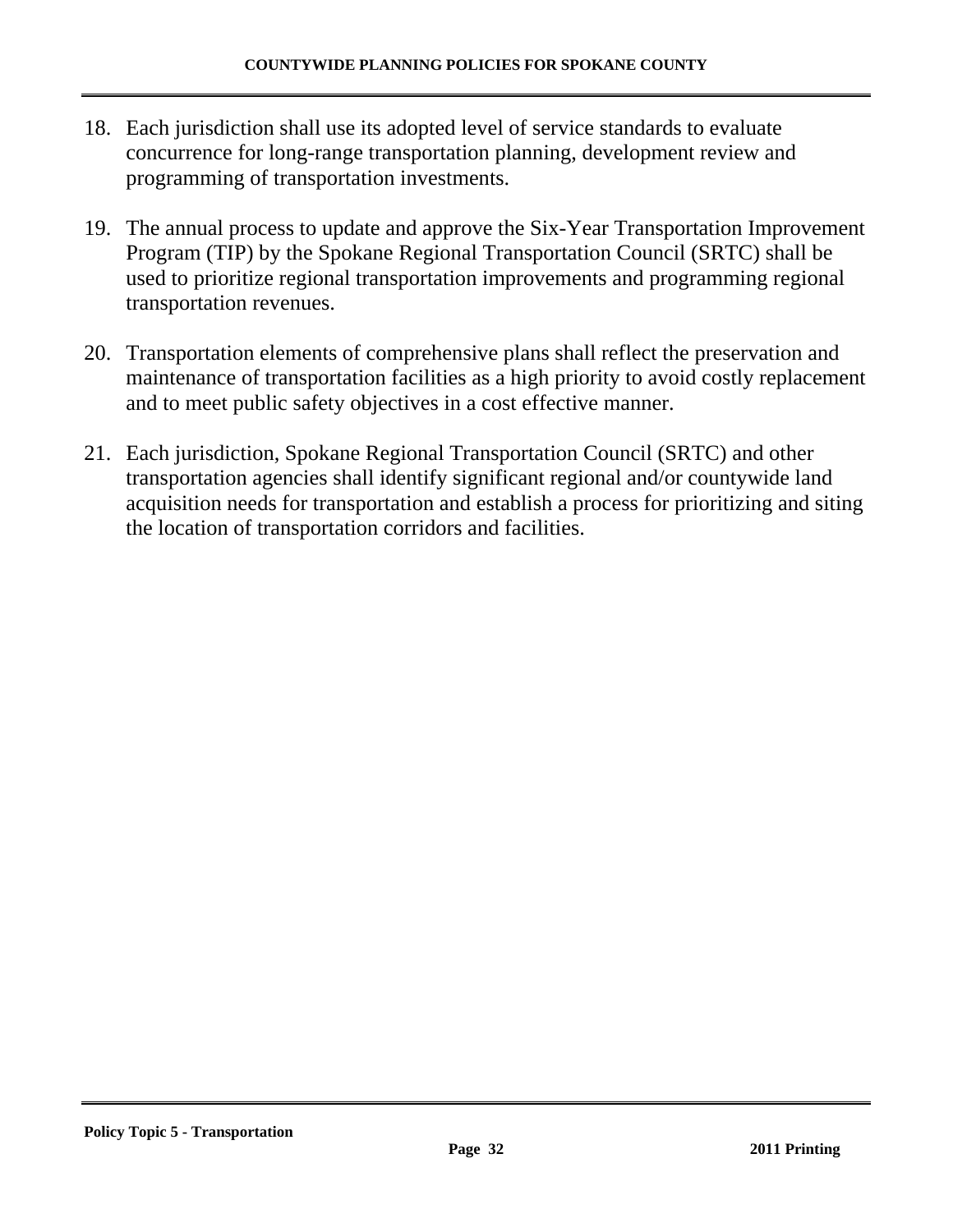### Policy Topic 6 Siting of Capital Facilities of a Countywide or Statewide Nature

#### **INTRODUCTION**

#### Overview of Growth Management Act (GMA) Requirements

Public capital facilities of a county or statewide nature generally have characteristics which typically make them difficult to site. Such characteristics may include, for example, the number of jurisdictions served by the facility, the size of the facility or the facility's potential impacts such as noise, odor, traffic or pollution.

The Growth Management Act (GMA) recognizes those difficulties typically encountered in attempts to find locations for 'essential public facilities,' such as airports, colleges and universities, correctional facilities, solid waste stations, major highways or freeways, inpatient substance abuse treatment and mental health facilities and group homes. The Growth Management Act (GMA) requires that Countywide Planning Policies address the need to site these necessary facilities throughout the county in an equitable manner and specifically prohibits local comprehensive plans and development regulations from precluding these uses from their communities.

#### Overview of Countywide Planning Policies

The Countywide Planning Policies stress the necessity of active citizen involvement in siting decisions and the need to carefully consider transportation, site design and other service needs when evaluating potential locations for essential public facilities. Finally, the policies encourage major institutions such as colleges and hospitals to develop 'master plans' that can be adopted as elements of local comprehensive plans.

#### **POLICIES**

1. Each jurisdiction should encourage regional institutional facilities to prepare a master plan to be adopted as an amendment to the jurisdiction's comprehensive plan.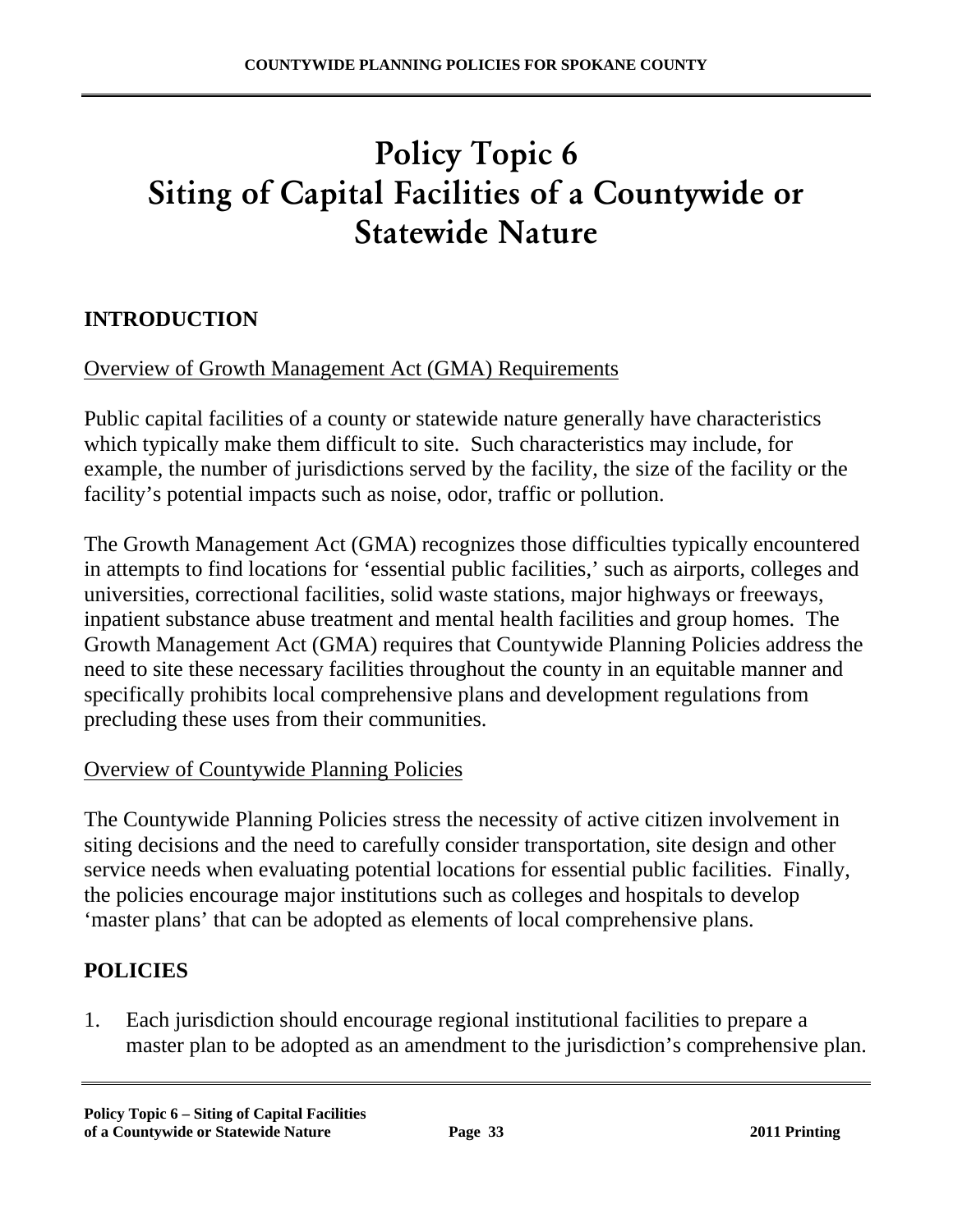Preparation of the master plan should include a public participation process and the plan should be compatible and consistent with the jurisdiction's comprehensive plan.

- 2. Locate essential public facilities based on the Spokane County Regional Siting Process for Essential Public Facilities, adopted February 4, 2003.
- 3. Each jurisdiction shall make provisions in its comprehensive plan for essential public facilities consistent with the Spokane County Regional Siting Process for Essential Public Facilities.
- 4. Each jurisdiction should identify in its comprehensive plan protective measures to prevent incompatible land uses from encroaching upon essential public facilities.
- 5. Each jurisdiction's comprehensive plan shall identify those specific local facilities that are essential public facilities consistent with the Spokane County Regional Siting Process for Essential Public Facilities. The comprehensive plan shall also identify public funding priorities for these facilities to better recognize the significance of each facility's service(s) and its relationship to the local area's growth and development.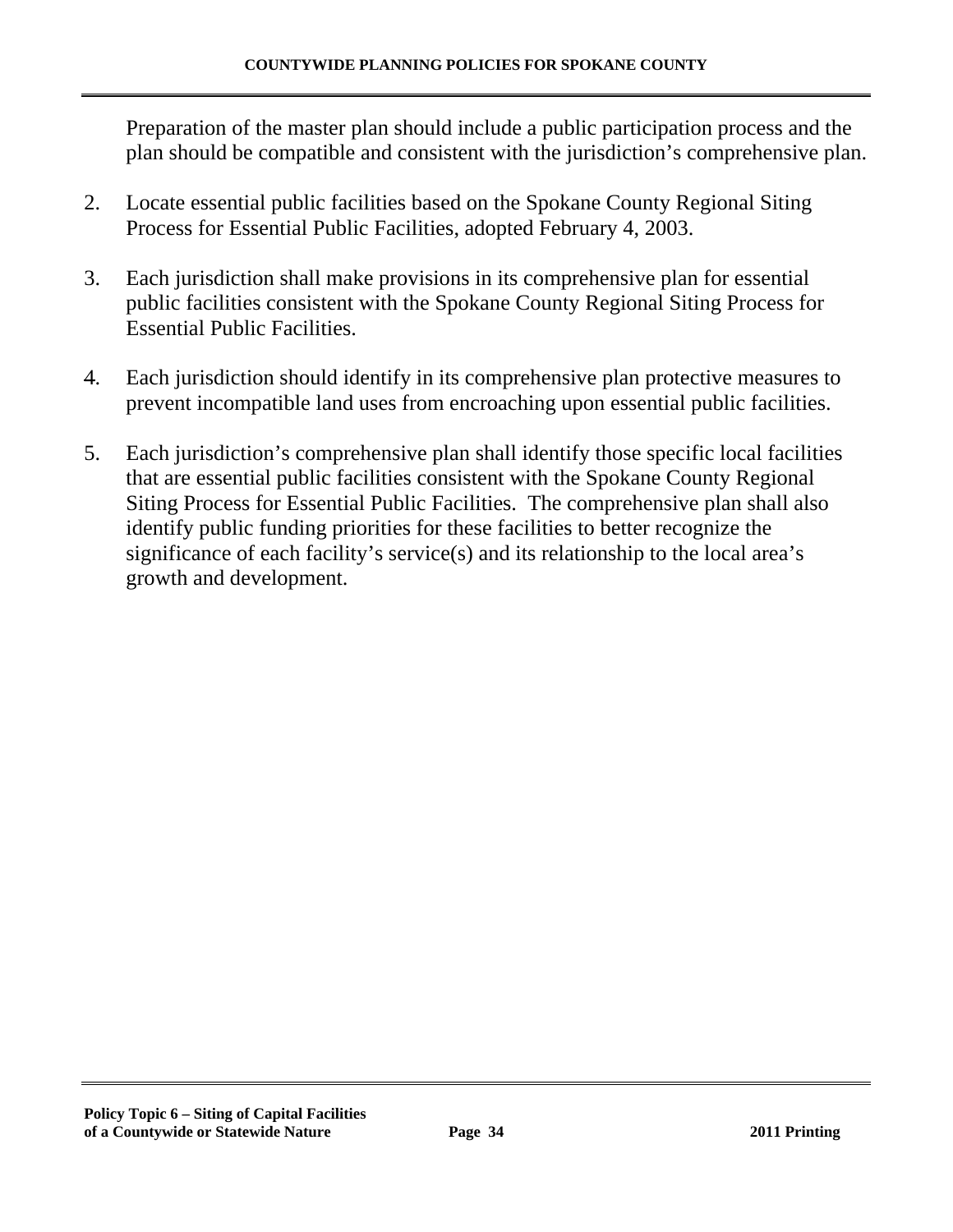# Policy Topic 7 Affordable Housing

#### **INTRODUCTION**

Overview of Growth Management Act (GMA) Requirements

The Growth Management Act (GMA) stresses the importance of housing by requiring local governments to include it as an element in their comprehensive plans and requiring that affordable housing be addressed in Countywide Planning Policies. Goals within the Growth Management Act (GMA) encourage the availability of affordable housing to all economic segments of the population and preservation of existing housing stock. The Growth Management Act (GMA) goals also promote a variety of residential densities and housing types, discourage urban sprawl and encourage a fair and efficient permit process for development.

The Growth Management Act (GMA) does not define the term 'affordable housing,' but its use in the Act indicates that it should be broadly construed to refer to a wide range of housing types at varying costs capable of meeting the needs of all economic segments of the community.

The housing element in each jurisdiction's comprehensive plan must, at a minimum, include the following.

- a. An inventory and analysis of existing and projected housing needs.
- b. A statement of goals, policies and objectives for the preservation, improvement and development of housing.
- c. Identification of sufficient land for housing, including, but not limited to, government-assisted housing, housing for low-income families, manufactured housing, multifamily housing, group homes and foster care facilities.
- d. Adequate provisions for existing and projected housing needs of all economic segments of the community.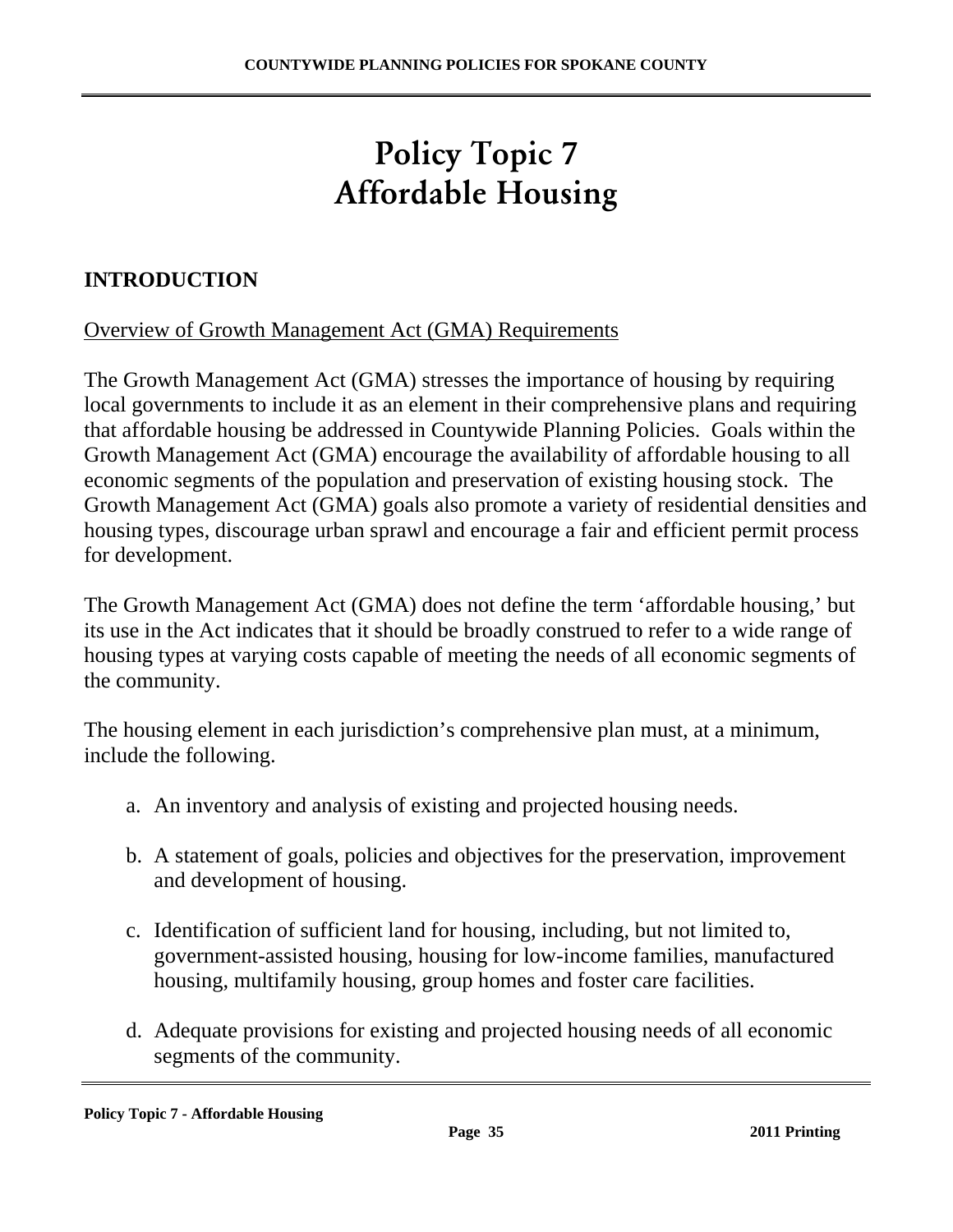These legislative requirements, together with the Countywide Planning Policies, provide a consistent framework for the County and each city and town as they develop the housing elements of their comprehensive plans.

#### Overview of Countywide Planning Policies

'Affordable housing' applies to a wide range of housing types at varying costs which can meet the needs of a diverse community. The marketplace is generally capable of meeting the housing demands of the upper income segment of the population. Therefore, the primary focus of these policies is on mechanisms to increase the availability of affordable housing for middle and lower-income households. Such mechanisms may include regulatory reform, inclusionary zoning, mixed use developments, incentives for increased housing densities and other incentives to encourage a variety of housing types to meet the needs of a diverse population.

The affordable housing policies provide a framework by which each jurisdiction can help meet the overall housing needs of Spokane County in a fair, consistent and coordinated fashion. They direct each jurisdiction to accommodate a wide variety of development and housing types; they call for consistency in development regulations and standards within Urban Growth Areas (UGAs) and they encourage reform of regulations which are unnecessary or costly barriers to the provision of affordable housing.

#### **POLICIES**

- 1. Each jurisdiction's comprehensive plan shall specify the strategies for attaining its affordable housing objectives. These strategies should include a diverse mix of housing types and prices, including low-income housing.
- 2. Each jurisdiction's comprehensive plan shall include policies and strategies to promote accessibility to service/activity centers, jobs and public transportation for special-needs populations.
- 3. All jurisdictions should establish consistent residential development regulations and standards within Urban Growth Areas.
- 4. Each jurisdiction's development policies, regulations and standards should provide for the opportunity to create affordable housing in its community, such policies may

**Policy Topic 7 - Affordable Housing**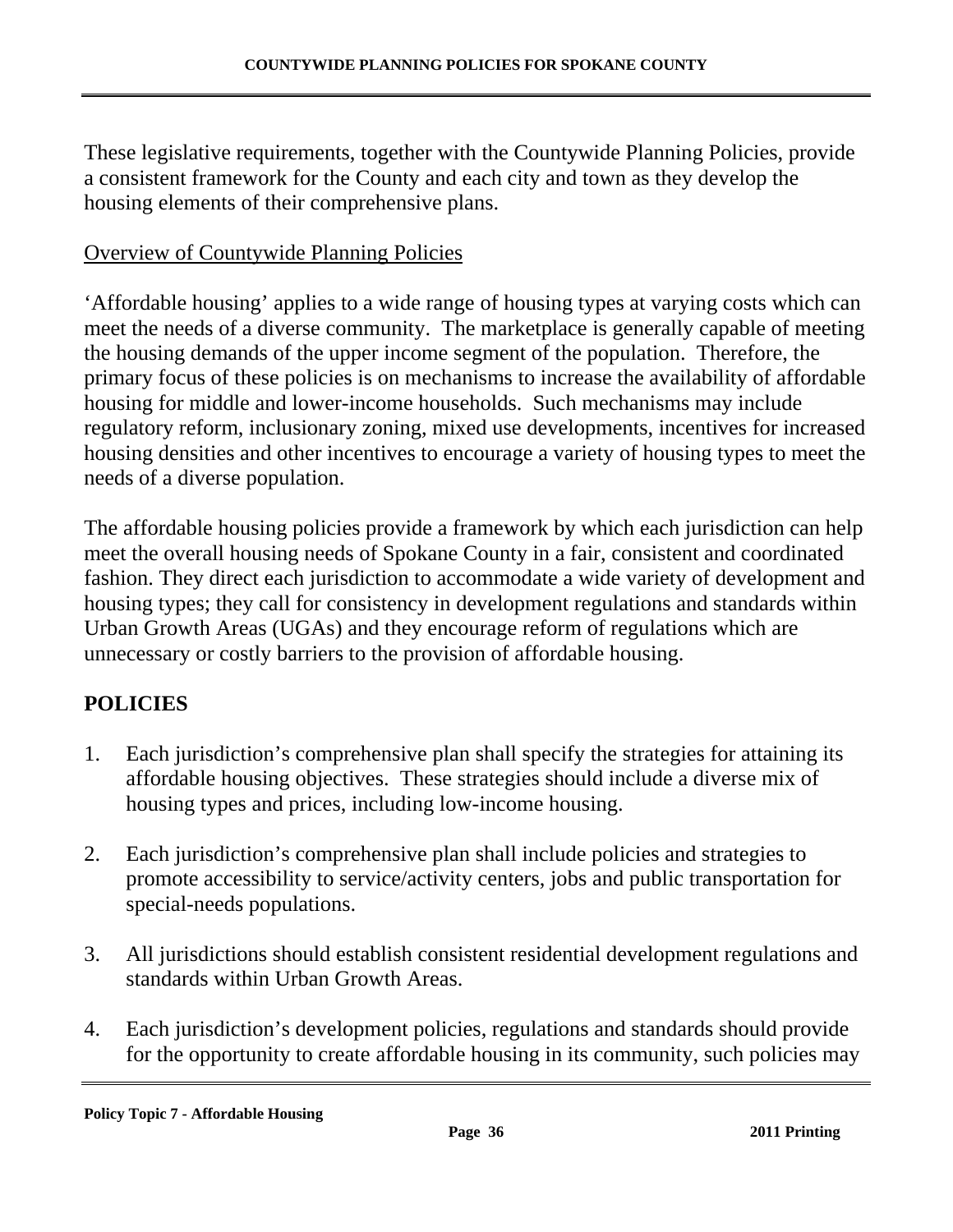include regulatory tools, such as inclusionary zoning, performance/impact zoning, mixed-use development and incentives for increasing density to promote greater choice and affordable housing.

- 5. Each jurisdiction shall ensure that standards in existing or future development regulations facilitate rehabilitation, restoration and relocation of existing structures or new construction of affordable housing.
- 6. In conjunction with other policy topics, coordinate housing, transportation, and economic development strategies to ensure that sufficient land and densities for affordable housing are provided in locations readily accessible to employment centers.
- 7. Each jurisdiction's comprehensive plan and development regulations shall recognize and incorporate the mandates of federal and state fair housing laws, particularly as they relate to siting and development of housing for special-needs populations.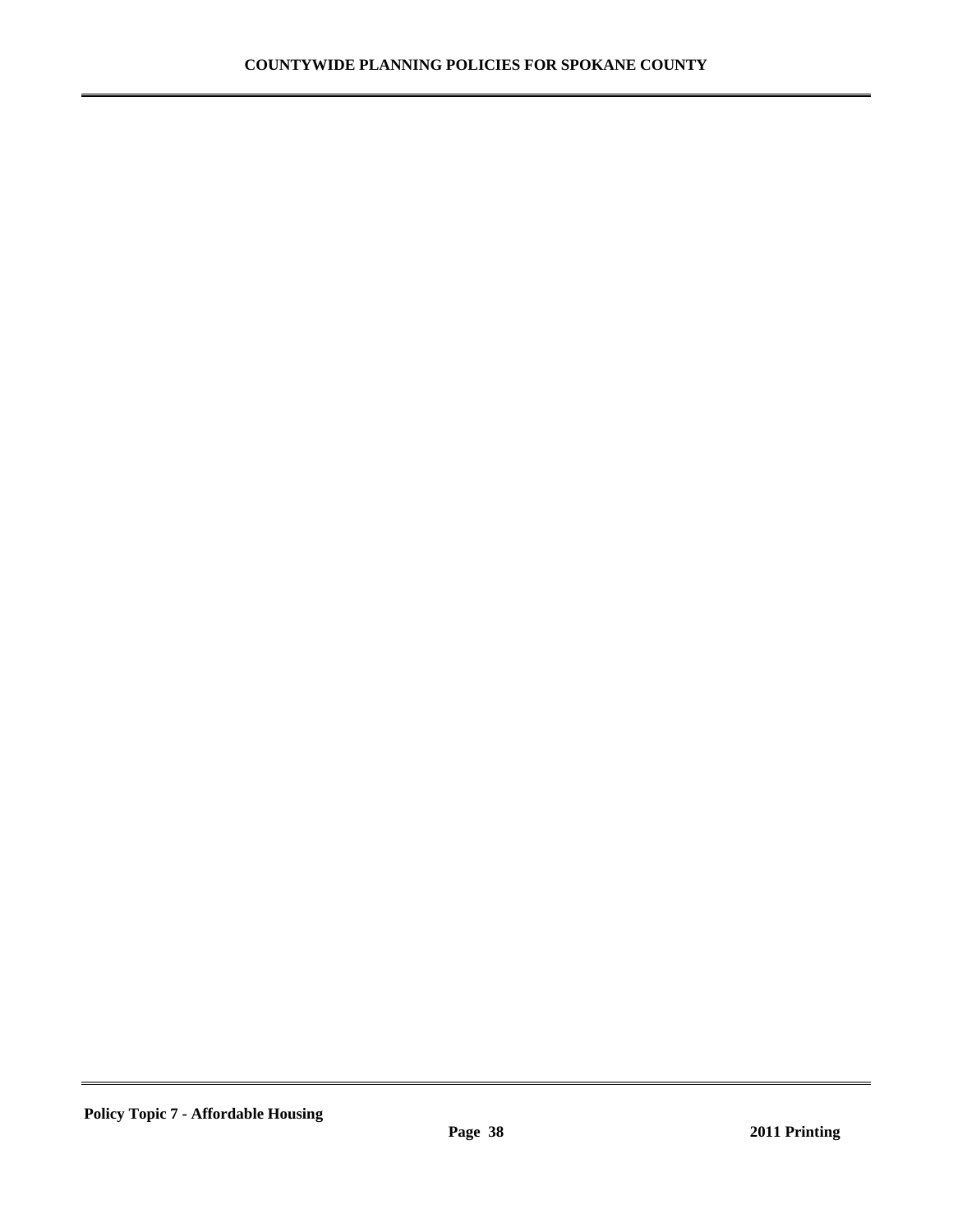### Policy Topic 8 Economic Development

#### **INTRODUCTION**

Overview of Growth Management Act (GMA) Requirements

The Growth Management Act (GMA) establishes overall goals for economic development throughout the state and requires the topic to be addressed as part of the Countywide Planning Policies.

The Growth Management Act (GMA) establishes the following as economic development goals for the State of Washington. RCW.36.70A.020(5).

- Encourage economic development that is consistent with adopted comprehensive plans.
- Promote economic opportunity for all citizens of the state, especially for unemployed and disadvantaged persons.
- Encourage growth in areas experiencing insufficient economic growth.
- Ensure economic growth occurs within the capacities of the state's natural resources, public services and public facilities.

These goals, together with the Countywide Planning Policies, will provide guidance to individual jurisdictions as they develop the economic development elements of their comprehensive plans.

#### Overview of Countywide Planning Policies

The Countywide Planning Policies establish overall direction for economic development efforts in the region, both public and private, and also provide guidance to individual jurisdictions as they develop their comprehensive plans. The policies call for greater cooperation between the private sector and government in measuring both the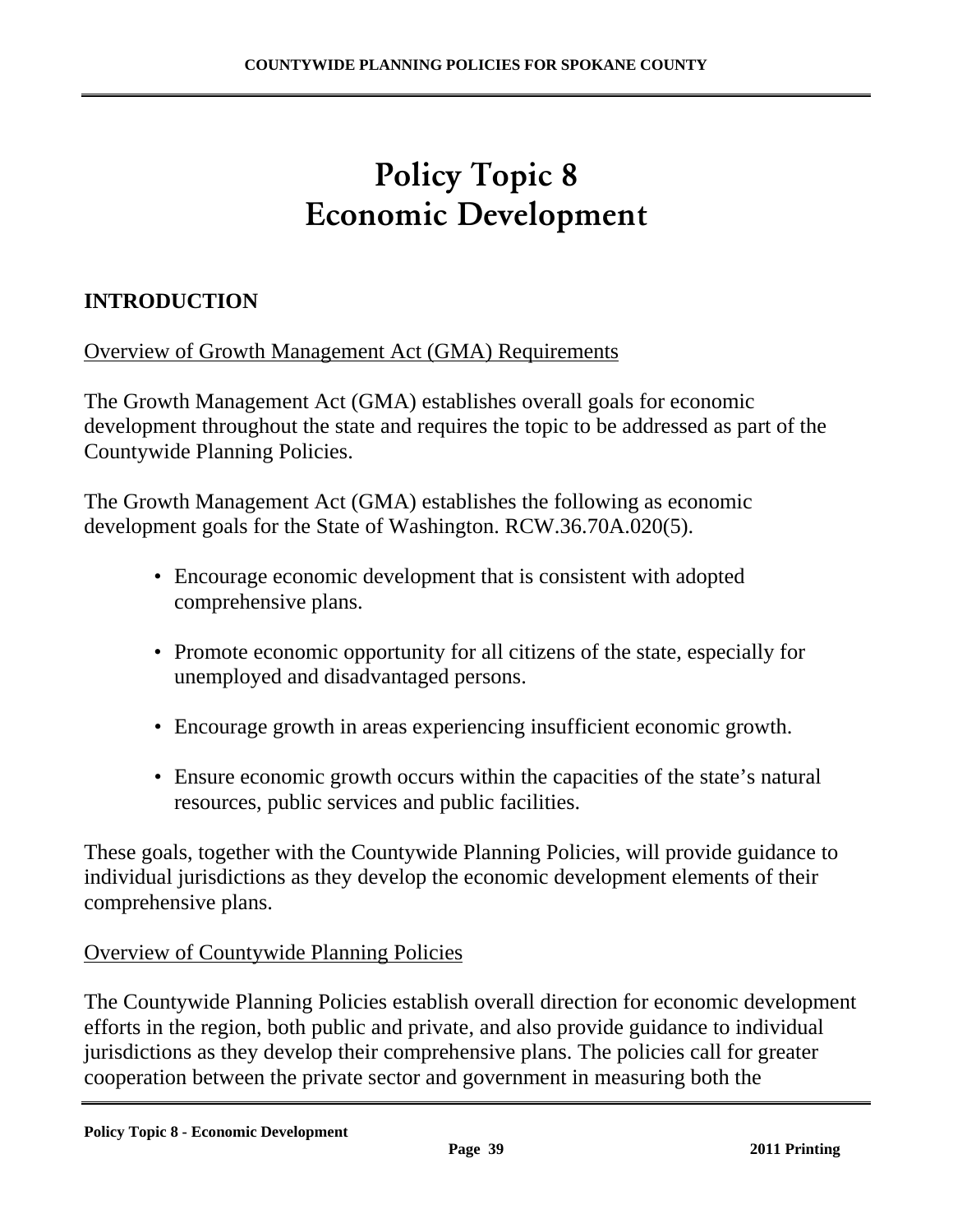performance of the local economy and the relationship between economic development and preservation of the area's environment and quality of life. The policies stress the need to maintain downtowns as retail and cultural hubs. In addition, the policies indicate a need for a regional (Washington and Idaho) approach to the critical environmental issues of water and air quality and their potential influence on the region's economic development. Finally, the policies provide specific guidance regarding those topical areas to be addressed in the economic development element of each jurisdiction's comprehensive plan.

#### **POLICIES**

- 1. Include an economic development element in each jurisdiction's comprehensive plan that establishes local goals, policies, objectives, and provisions for economic growth and vitality and a high quality of life. The element shall include:
	- a. a summary of the local economy such as population, employment, payroll, sectors, businesses, sales, and other information as appropriate;
	- b. a summary of the strengths and weaknesses of the local economy defined as the commercial and industrial sectors and supporting factors such as land use, transportation, utilities, education, work force, housing, and natural / cultural resources; and
	- c. an identification of policies, programs, and projects to foster economic growth and development and to address future needs. A city that has chosen to be a residential community is exempt from the economic development element requirement of the GMA.
- 2. Jurisdictions should adopt in their comprehensive plans economic development policies which will help protect the environment as a key economic value in the region.
- 3. The Steering Committee should pursue options for regional planning, such as establishment of a regional planning association with adjacent counties and the State of Idaho.
- 4. Maintain the integrity of downtowns (Central Business Districts) as centers for retail, business and cultural activity.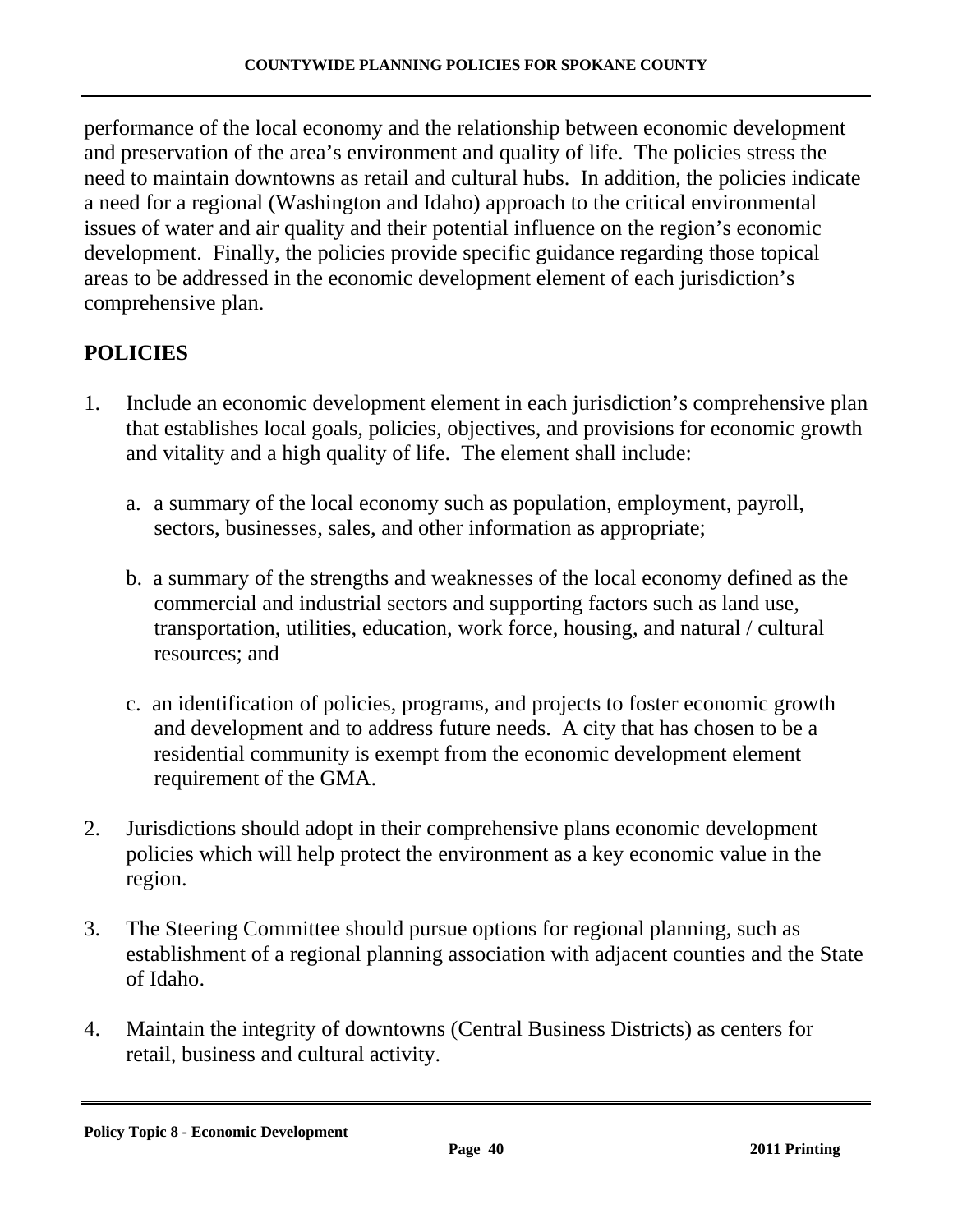- 5. Each jurisdiction should designate sites for industrial and service employers to encourage them to locate throughout urban areas in proximity to housing and regional transportation facilities (including public transportation).
- 6. Spokane County should maintain commercial agricultural areas to protect the longterm viability of agriculture as an important element of the local economy.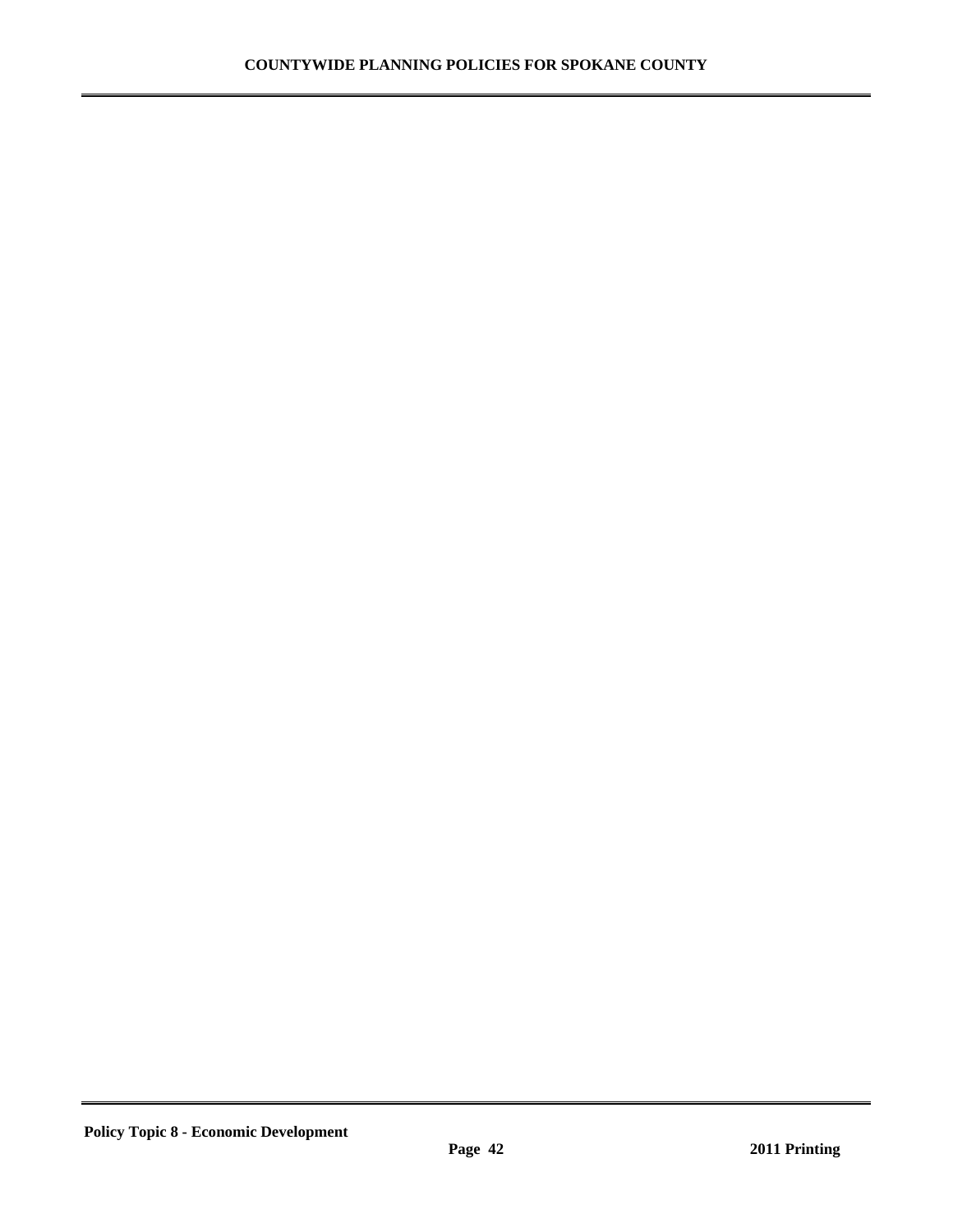# Policy Topic 9 Fiscal Impacts

#### **INTRODUCTION**

#### Overview of Growth Management Act (GMA) Requirements

The Growth Management Act (GMA) requires that Countywide Planning Policies " . . . address an analysis of the fiscal impact." The Act, however, does not clarify nor define the scope of the required financial analysis. The type of analysis is left to the discretion of the County, cities and towns, to be defined within their Countywide Planning Policies.

#### Overview of Countywide Planning Policies

The purpose of fiscal impact analysis is to assess the relative costs of providing urban governmental services to areas consistent with the plans developed by each jurisdiction. The Countywide Planning Policies establish overall direction for fiscal impact analysis as jurisdictions adopt their comprehensive plans. They call for revenue sharing and cooperation between jurisdictions to help finance shared needs and maintain levels of service. The policies require an examination of infrastructure costs and impacts caused by development, along with the capital resources available to accommodate growth. Finally, the policies provide specific guidance for conducting an analysis of comprehensive plan elements such as capital facilities, Urban Growth Areas (UGAs), housing and orderly development.

#### **POLICIES**

1. Each jurisdiction shall identify, within the capital facilities element of its comprehensive plan, capital resources that will be available to accommodate the additional development which is anticipated within Urban Growth Areas (UGAs).

#### **Policy Topic 9 – Fiscal Impacts**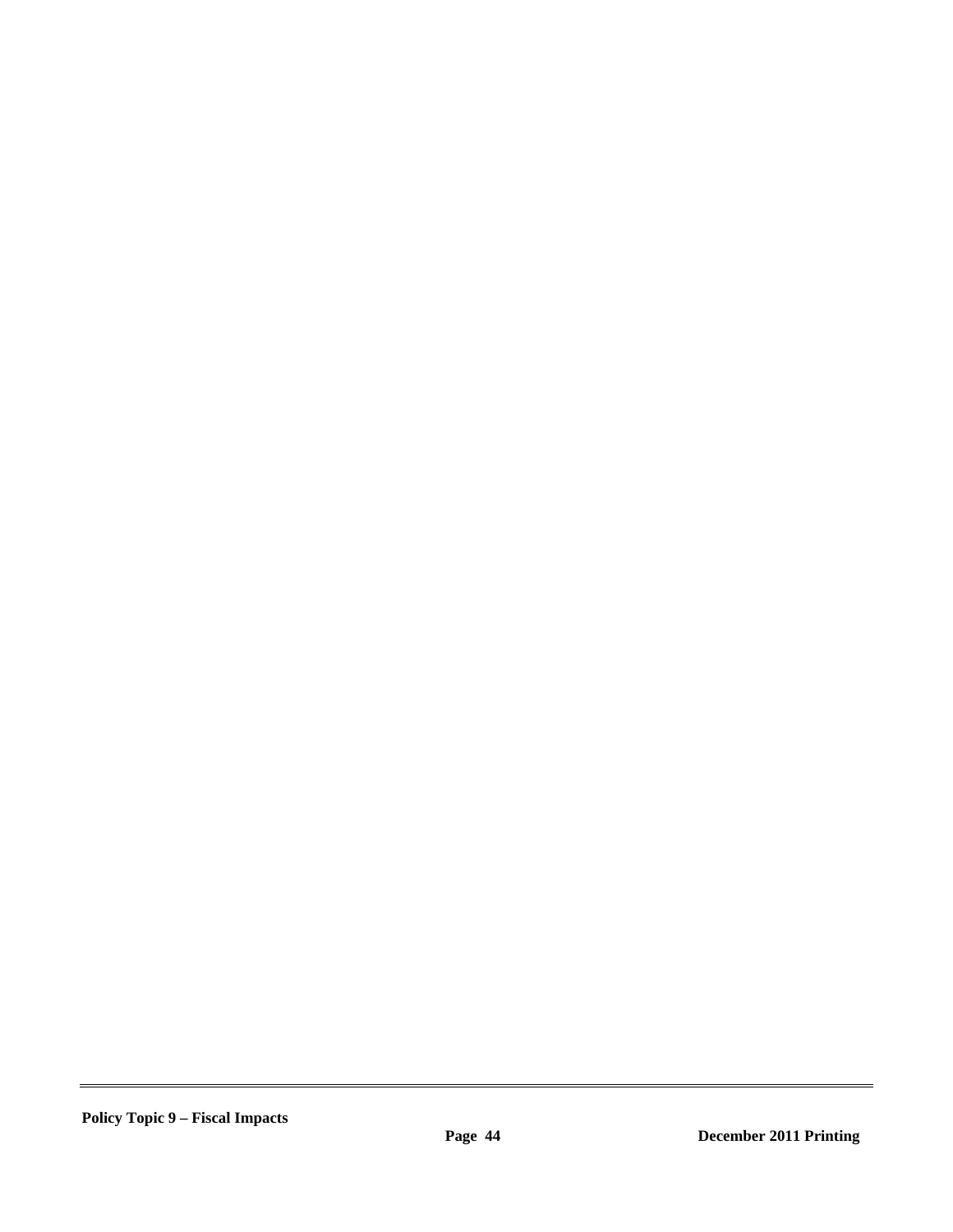# Glossary Countywide Planning Policy Terms

**Access management** - the controlling or managing of access along arterial roadways for the purpose of improving average travel speeds and increasing the capacity of the road.

**Accessory dwelling unit** - a dwelling unit that is a building, part of a building, or structure which is subordinate to, and the use of which is incidental to, that of the main building, structure or use on the same lot.

**Adequate public facilities** - facilities which have the capacity to serve development without decreasing levels of service below locally established minimums.

**Affordable housing** - adequate, appropriate shelter costing no more (including basic utilities) than 30 percent of a household's gross monthly income.

**Air quality conformity** - a mechanism for ensuring that transportation activities (plans, programs and projects) are reviewed and evaluated for their impacts on air quality prior to funding or approval.

**Available public facilities** - means that facilities or services are in place or that a financial commitment is in place to provide the facilities or services within a specified time. In the case of transportation, the specified time is six years from the time of development.

**Carrying capacity** - the finite limits of the environment, our physical resources and government's ability to respond to growth.

**Clustering** - a development design technique that concentrates buildings on a portion of a site to allow the remaining land to be used for recreation, common open space, agricultural uses, preservation of environmentally sensitive features or preserved for future development.

**Commercial agricultural** - agriculture primarily devoted to the commercial production of horticultural, viticultural, floricultural, dairy, apiary, vegetable or animal products or of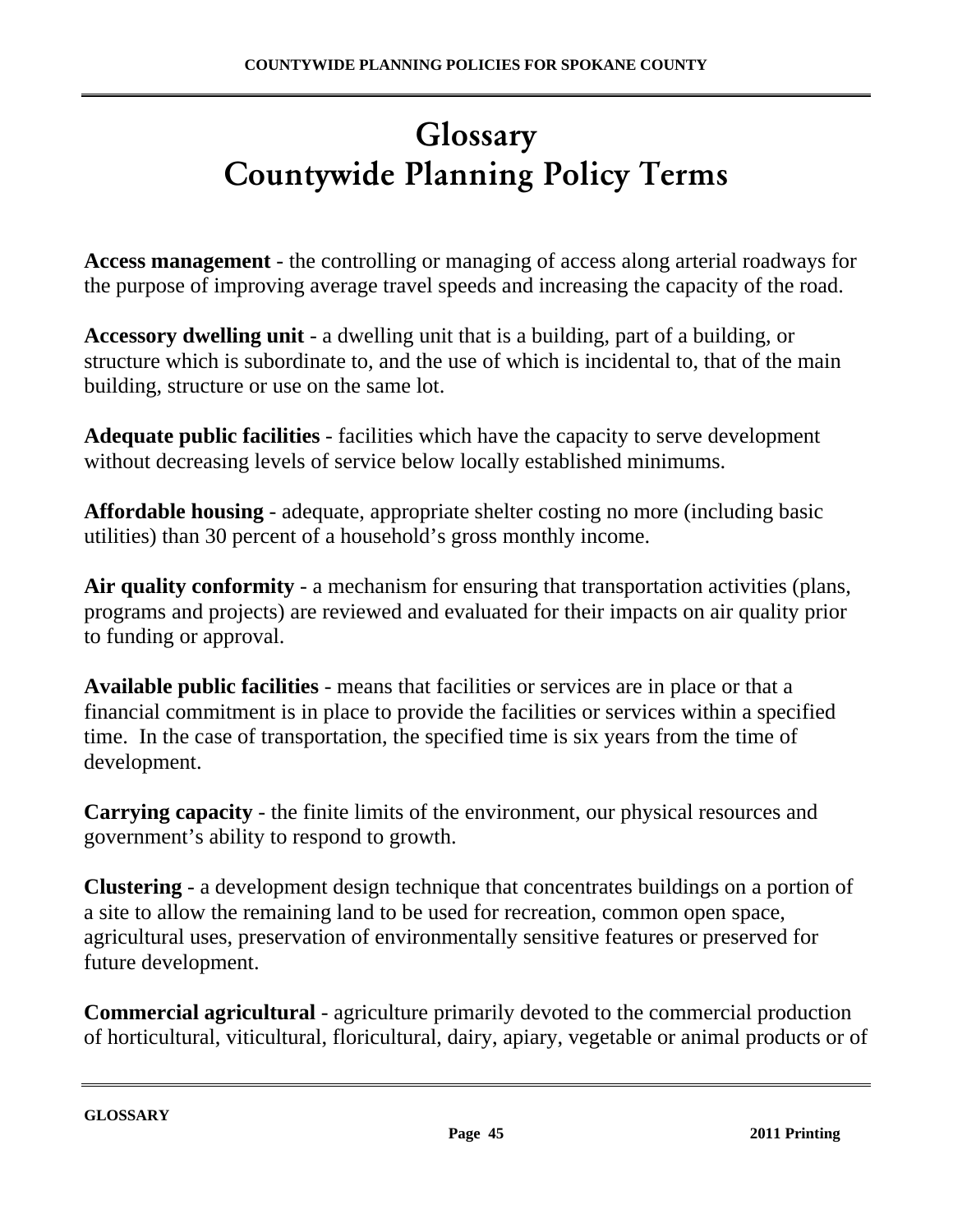berries, grain, hay, straw, turf, seed, Christmas trees not subject to the excise tax imposed by RCW 84.33.100 through 84.33.140 or livestock.

**Concurrent/concurrency** - means that adequate public facilities are available when the service demands of development occur. This definition includes the two concepts of "adequate public facilities" and of "available public facilities" as defined above.

**Congestion pricing** - the application of pricing to control demand for road and parking use in congested areas.

**Critical areas** - includes the following areas and ecosystems.

- a. Wetlands.
- b. Areas with a critical recharging effect on aquifers used for potable water.
- c. Fish and wildlife habitat conservation areas.
- d. Frequently flooded areas.
- e. Geologically hazardous areas.

**De-facto drainageways** – those areas not formally identified and/or categorized by the local jurisdiction or other authority, but whose topographic characteristics nonetheless allow water to concentrate and flow when acted upon by gravitational forces.

**Designated drainageways** – those areas identified and/or categorized by the local jurisdiction or other authority as paths into and along which water is concentrated and flows when acted upon by gravitational forces, usually during rainfall and runoff events.

**Designated aquifer** - aquifers designated by Spokane County in cooperation with the Department of Ecology (DOE) to be protected from business and residential pollution.

**Equitable distribution** - the allocation of population, essential public facilities, affordable housing, etc., by the Steering Committee, based upon each jurisdiction's ability to provide urban governmental services and public facilities and land availability. The term 'fair share' has the same meaning as equitable distribution.

**Essential public facilities** - includes those facilities that are typically difficult to site, such as airports, colleges, universities, correctional facilities, solid waste stations, major highways or freeways, in-patient substance abuse treatment facilities, mental health facilities and group homes.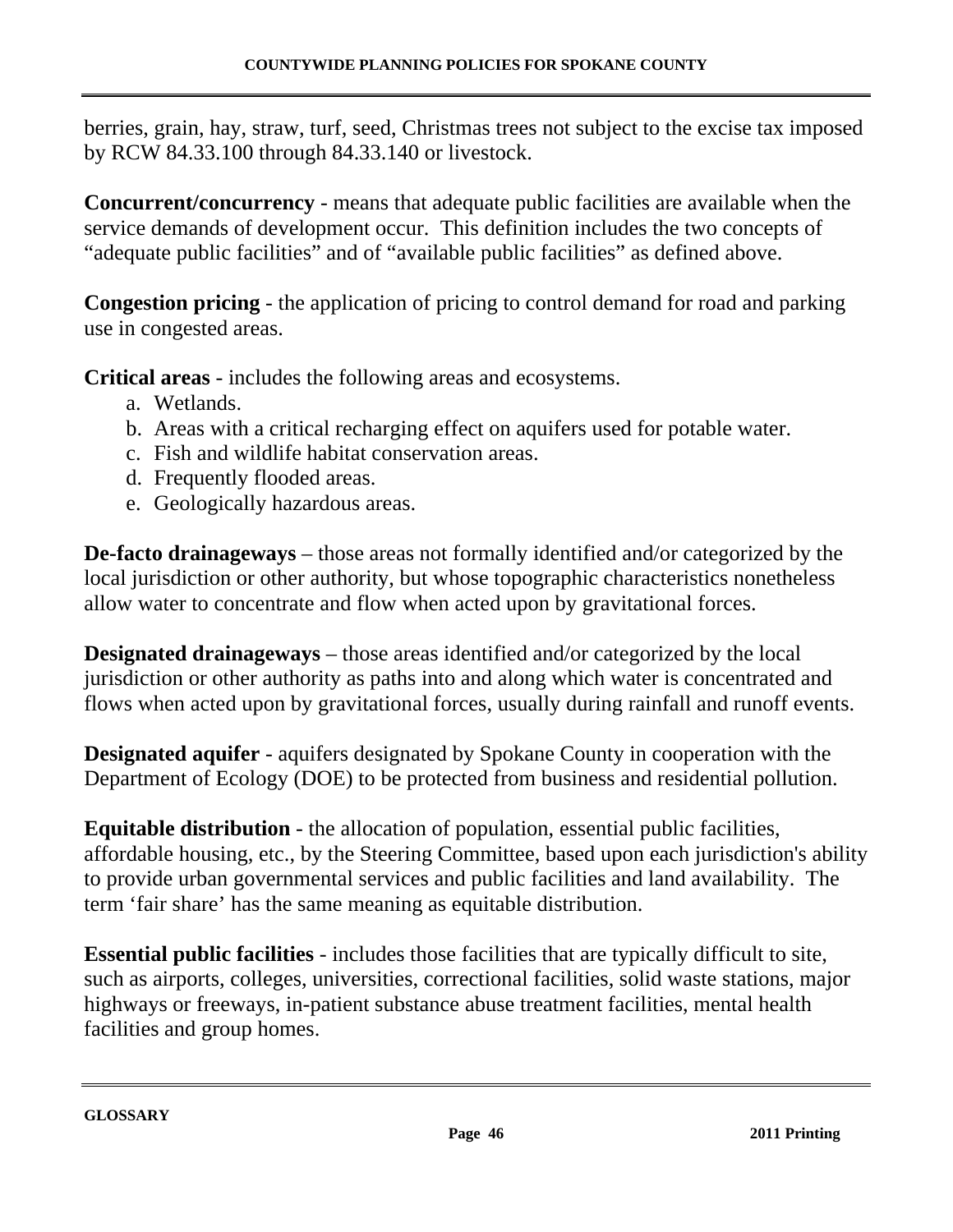**Fair share** - see definition for 'equitable distribution.'

**Functional road classification** - the division of highways, roads and streets into groups having similar characteristics of providing transportation mobility and/or land access.

**Geographic Information System (GIS)** - a computer system that stores and links nongraphic characteristics or geographically related data with graphic map features. A GIS system allows for a wide range of information processing and display operations, including the production of maps, analysis and modeling.

**Growth Management Act (GMA)** - a series of laws passed by the Washington State Legislature in 1990-91 that require cities and counties to plan for and manage growth and development.

**High-capacity transportation** - includes high-occupancy vehicle lanes, rapid transit [light or heavy rail], busways and commuter rail.

**High-capacity transportation activity center** - a concentrated area with an adequate mix and intensity of land uses and services to support high-capacity transportation.

**Inclusionary zoning** - regulations which increase housing choice by providing the opportunity to construct more affordable, diverse and economical housing to meet the needs of low and moderate-income families.

**Joint Planning Areas** – areas designated as Urban Growth Areas assigned to a city or town for future urban development but located in the unincorporated county where a coordinated planning process between the cities, towns and the County will be conducted."

**Jurisdiction** - the government of Spokane County and/or an incorporated city and/or town located within Spokane County.

Level of service - an established minimum capacity of public facilities or services that must be provided per unit of demand or other appropriate measure of need.

**Low-income housing** - housing that is economically feasible for families whose income level is categorized as low within the standards set by the Department of Housing and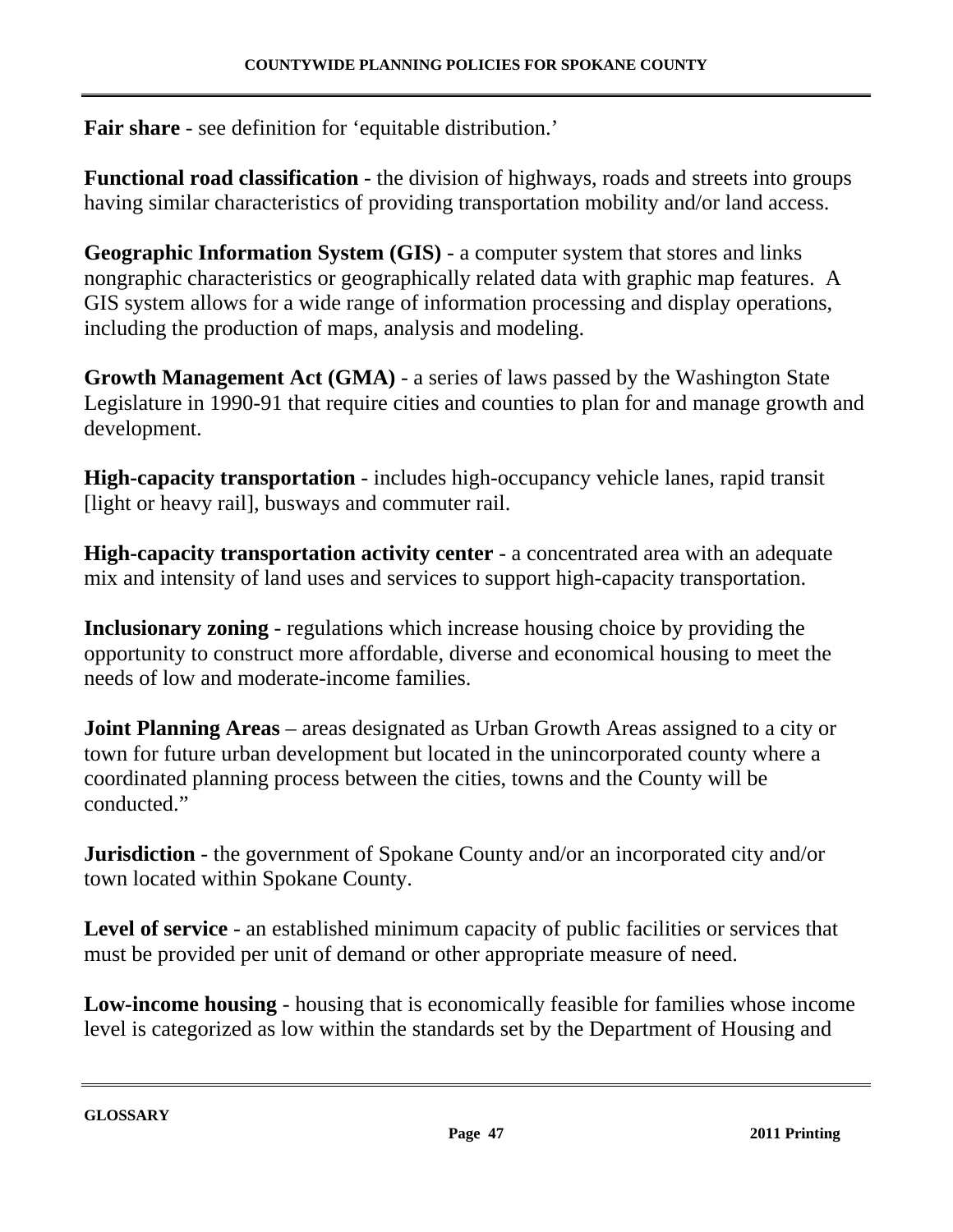Urban Development (HUD). 'Low income' is defined as 80% or less of the median family income for a particular market area.

**Master planned resort** - means a self-contained and fully integrated planned unit development in a setting of significant natural amenities, with primary focus on destination resort facilities consisting of short-term visitor accommodations associated with a range of developed on-site indoor or outdoor recreational facilities.

**Mixed-use development** - the development in a compact urban form of a tract of land or building or structure with two or more different uses, such as, but not limited to, residential, office, manufacturing, retail, public or entertainment.

**Multijurisdictional planning team** - an established group of planning professionals that represent each jurisdiction within Spokane County for the purpose of supporting the Spokane County Steering Committee in issues related to the Countywide Planning Policies.

**Multimodal transportation** - means a transportation system consisting of many travel choices or modes.

**Municipality** - an incorporated city or town.

**Natural resource lands (resource lands)** - lands not already characterized by urban growth which have long-term significance for the commercial production of food or other agricultural products, timber or the extraction of minerals.

**New development** - the improvement of vacant land with utilities, roads, storm drainage facilities and other features.

**New fully contained community** - is a development proposed for location outside of the existing designated Urban Growth Areas which is characterized by urban densities, uses and services and meets the criteria of RCW 36.70A.350.

**New use** - any change in land use by construction or expansion or a new or existing building or structure.

**Open space corridors** - lands within and between urban growth areas useful for recreation, wildlife habitat, trails and connection of critical areas.

**GLOSSARY**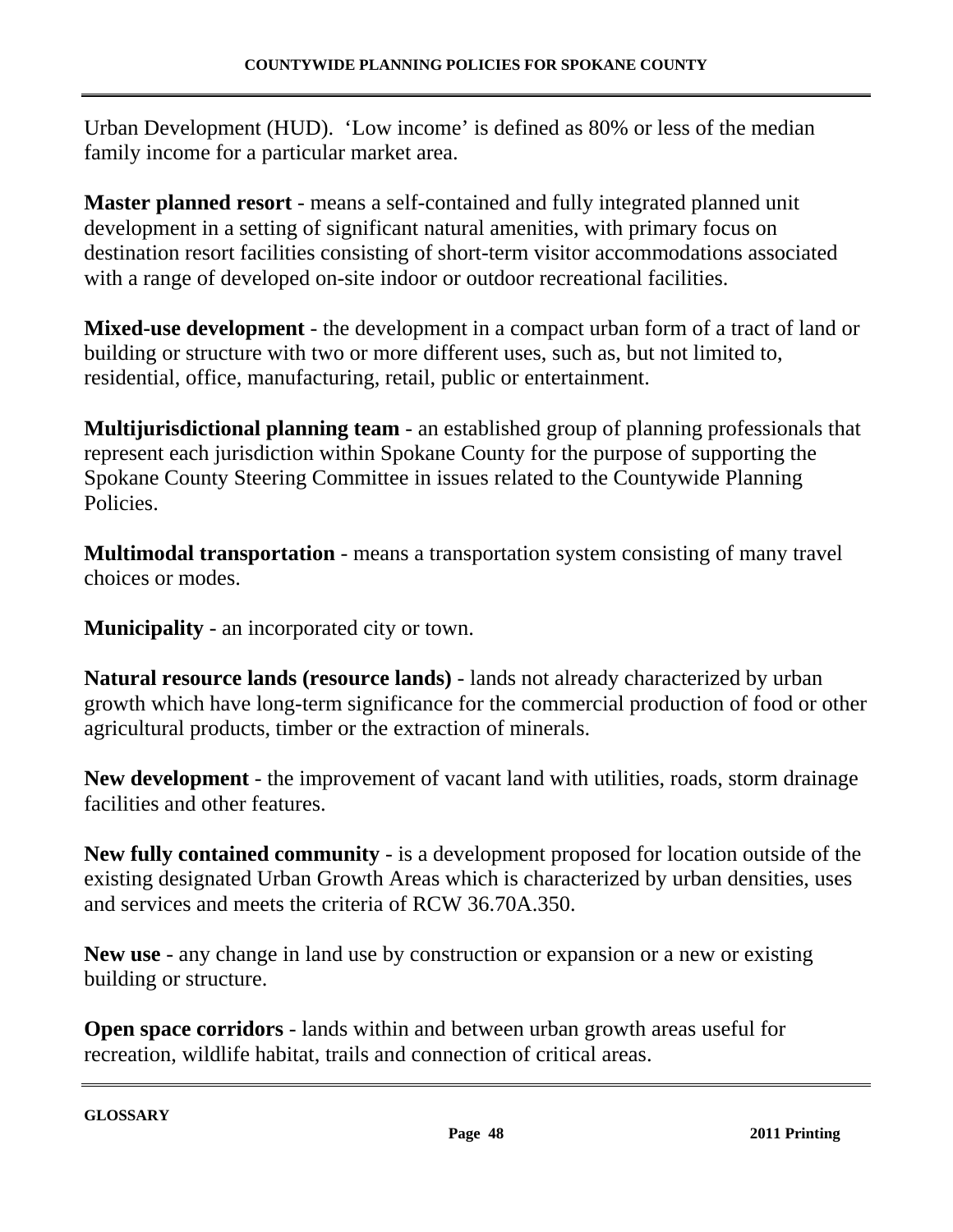**Performance/impact zoning** - a zoning category that does not specifically prescribe a use but leaves the means for achieving the classification or goal through established standards.

**Public facilities** - include, but are not limited to, streets, roads, highways, sidewalks, street and road lighting systems, traffic signals, domestic water systems, storm and sanitary sewer systems, parks and recreational facilities and schools.

**Public services** - include fire protection and suppression, law enforcement, public health, education, recreation, environmental protection and other governmental services.

**Regional** - countywide activities involving the jurisdictions and, when applicable, the special purpose districts within Spokane County; may also include adjacent counties in Washington State and/or Idaho State as indicated in specific policies.

**Regional arterials** - roads and streets on the Federal Functional Classification System which are designated as Interstate, Principal or Minor arterials (regionally significant collector arterials may also be included).

**Regional institutional facilities** - includes all those facilities defined as essential public facilities above as well as major health care facilities and major industrial parks.

**Regional transportation plan** - means the transportation plan for the regionally designated transportation system which is produced by the Regional Transportation Planning Organization.

**Regional Transportation Planning Organization (RTPO)** - the voluntary organization conforming to RCW 47.80.020 consisting of local governments within a region containing one or more counties which have common transportation interests.

**Revised Code of Washington (RCW)** - legislation that has been passed by the State and documented in the form of a code.

**Roadway standards** - minimum standards for street development, including right-ofway, street width, bike lanes, curbs, sidewalks, landscaping, drainage, etc.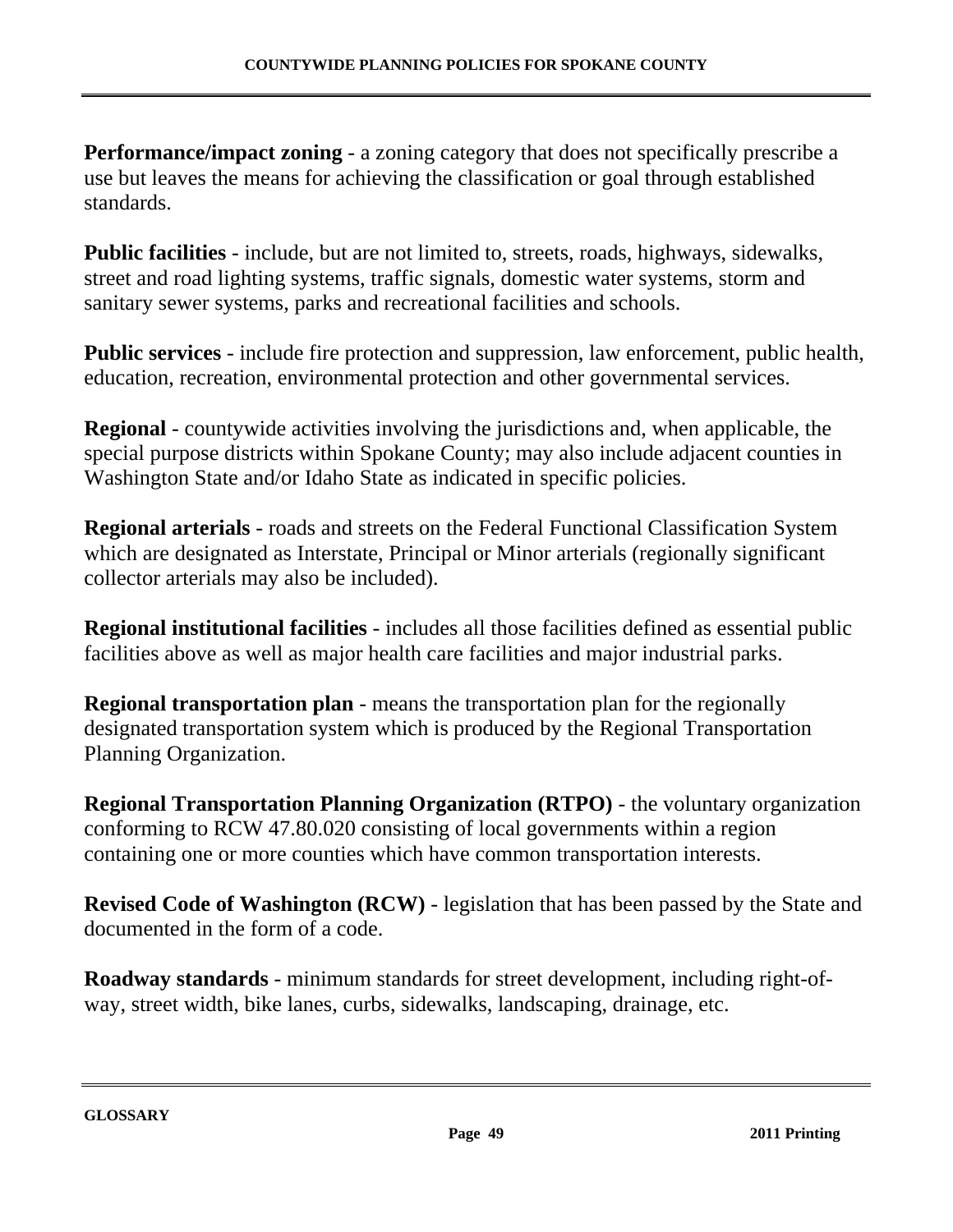**Rural Governmental Services –** include those public services and public facilities historically and typically delivered at an intensity usually found in rural areas, and may include domestic water systems, fire and police protection services, transportation and public transit services, and other public utilities associated with rural development and normally not associated with urban areas. Rural services do not include storm or sanitary sewers, except as otherwise authorized by RCW 36.70A.110(4).

**Rural lands** - means all lands which are not within an Urban Growth Area and are not designated as natural resource lands having long-term commercial significance for production of agricultural products, timber or the extraction of minerals.

**Shall** - indicates that an action specified in a policy statement is mandatory.

**Should** - indicates that an action specified in a policy statement is discretionary.

**Single-room occupancy (SRO)** - a type of housing that is commonly one room with cooking facilities and private or shared bathroom facilities. Examples of SRO units are found in residence hotels and apartments.

**Special purpose district** - a district created by act, petition or vote by the residents within a defined area for a specific purpose with the power to levy taxes.

**Special-needs populations** - groups of individuals who, by reason of age, physical, mental or other characteristics, require nontraditional living arrangements and, in some instances, are not able to operate a motorized vehicle.

**Spokane area business community** - a diverse group of local area businesses and organizations such as the Economic Development Council, Momentum and the Chamber of Commerce.

**Spokane Regional Transportation Council (SRTC)** - the regional transportation planning organization (RTPO) that has been designated by the Governor for Spokane County.

**Steering Committee of Elected Officials/Steering Committee** - a body composed of 12 elected officials from jurisdictions throughout Spokane County established by interlocal agreement, with the responsibility of developing and carrying out the Countywide Planning Policies.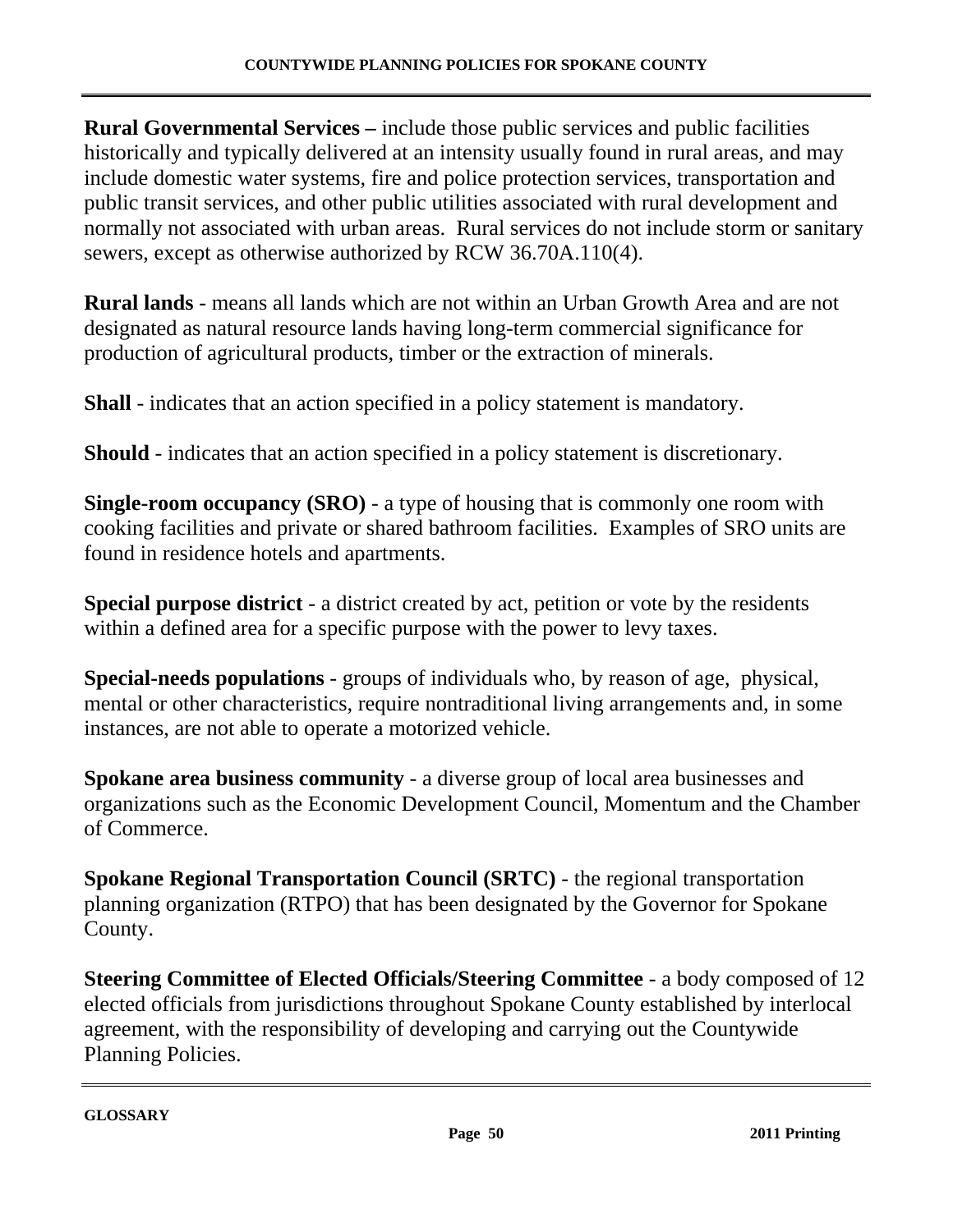**Town houses** - a series of single-family dwelling units attached to other single-family dwellings, each by a common wall.

**Transfer of Development Rights (TDR) - the transfer of the right to develop or build** from land in one zoning district to land in another district where such transfer is permitted.

**Transportation Improvement Program (TIP)** - a schedule of proposed transportation improvements within a specific time period.

**Urban center/urban village** - a neighborhood, community or town that has an adequate mix of land uses and services to support local needs.

**Urban governmental services** - include those governmental services historically and typically delivered by cities and include storm and sanitary sewer systems, domestic water systems, street-cleaning services, fire and police protection services, public transit services and other public utilities associated with urban areas and normally not associated with nonurban areas.

**Urban Growth Areas (UGAs)** - are areas within which urban growth shall be encouraged and outside of which growth can occur only if it is not urban in nature. Urban Growth Areas (UGAs) shall include areas and densities sufficient to permit the urban growth that is projected to occur in the county for the succeeding 20-year period.

**Urban Reserve Areas** - those lands which may be designated within the rural element of Spokane County's Comprehensive Plan having the potential for inclusion within an Urban Growth Area (UGA) as expansion of Urban Growth Areas (UGAs) is deemed necessary to meet land availability requirements of future Washington State Office of Financial Management (O.F.M.) population projections. Selection of lands as Urban Reserve Areas shall utilize the criteria for Urban Growth Areas (UGAs) found within the Growth Management Act (GMA) (Chapter 36.70A RCW).

**Utilities** - means enterprises or facilities serving the public by means of an integrated system of collection, transmission, distribution and processing facilities through more or less permanent physical connections between the plant of the serving entity and the premises of the customer. Included are systems for the delivery of natural gas, electricity, telecommunications services and water and for the disposal of sewage.